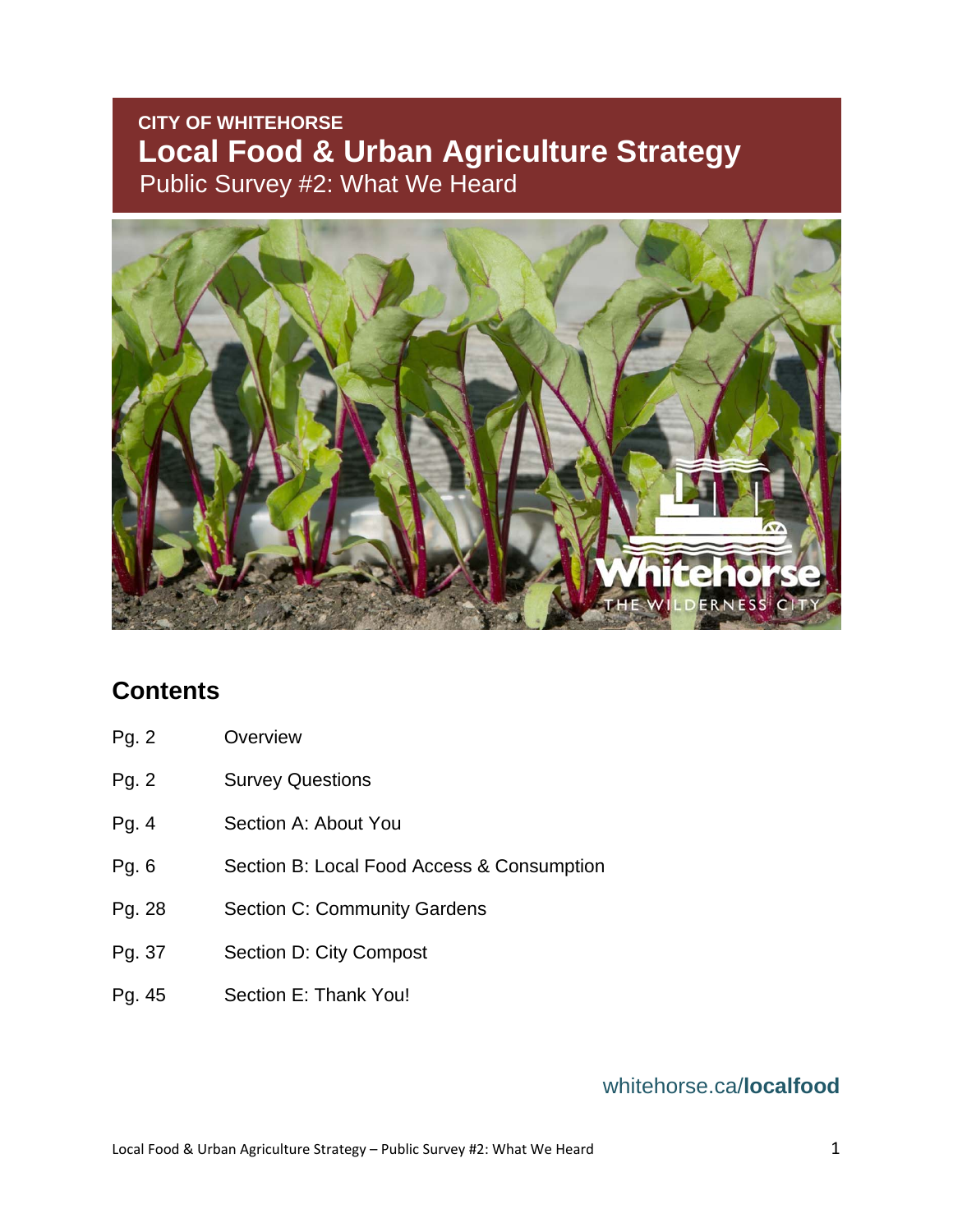## **Overview**

In March 2016, the City of Whitehorse initiated a planning and public consultation process to develop a *Local Food & Urban Agriculture Strategy*, with funding provided by the *Canada-Yukon Growing Forward 2 Agriculture Program*. Two public surveys have occurred as part of the project's engagement activities, which have additionally included interviews and focus groups.

**Public Survey #1** was released on August 1, 2016 to asked residents about how they participate in the local food system, challenges they have encountered with policies and regulations, and their interests in future food-related pursuits. The survey closed on September 2, 2016. A 'What We Heard' document that summarizes the input received from 159 respondents is available on the project website at **whitehorse.ca/localfood**.

**Public Survey #2** was released on April 17, 2017 covering a mix of topics including local food access and consumption, definitions for 'local', community gardens, and City compost. The survey closed on May 15, 2017. This document is a summary of the input received from 296 respondents. It is intended to represent the variety of views and ideas submitted, and is not a verbatim record.

As an incentive, survey respondents were able to enter themselves into a draw to win either a \$50 gift certificate for City compost or a \$50 gift certificate to the Canada Games Centre. The draws occurred on June 8, 2017. Winners were contacted by email.

# **Survey Questions**

Public Survey #2 featured 25 questions grouped into 5 sections (A to E). Surveys where questions were answered to beyond Section A were counted in the summary totals. Questions were either multiple choice or open ended. Responses were required for some questions, and were optional for others.

## **Section A: About You**

- 1. What neighbourhood do you live in?
- 2. What type of residence do you live in?
- 3. What is your age?
- 4. How long have you lived in Whitehorse?

## **Section B: Local Food Access & Consumption**

- 5. During a typical summer week, approximately how much of the food that you consume is accessed from each of the following?
- 6. If you or someone in your household hunted or fished in the last 12 months, how much was harvested?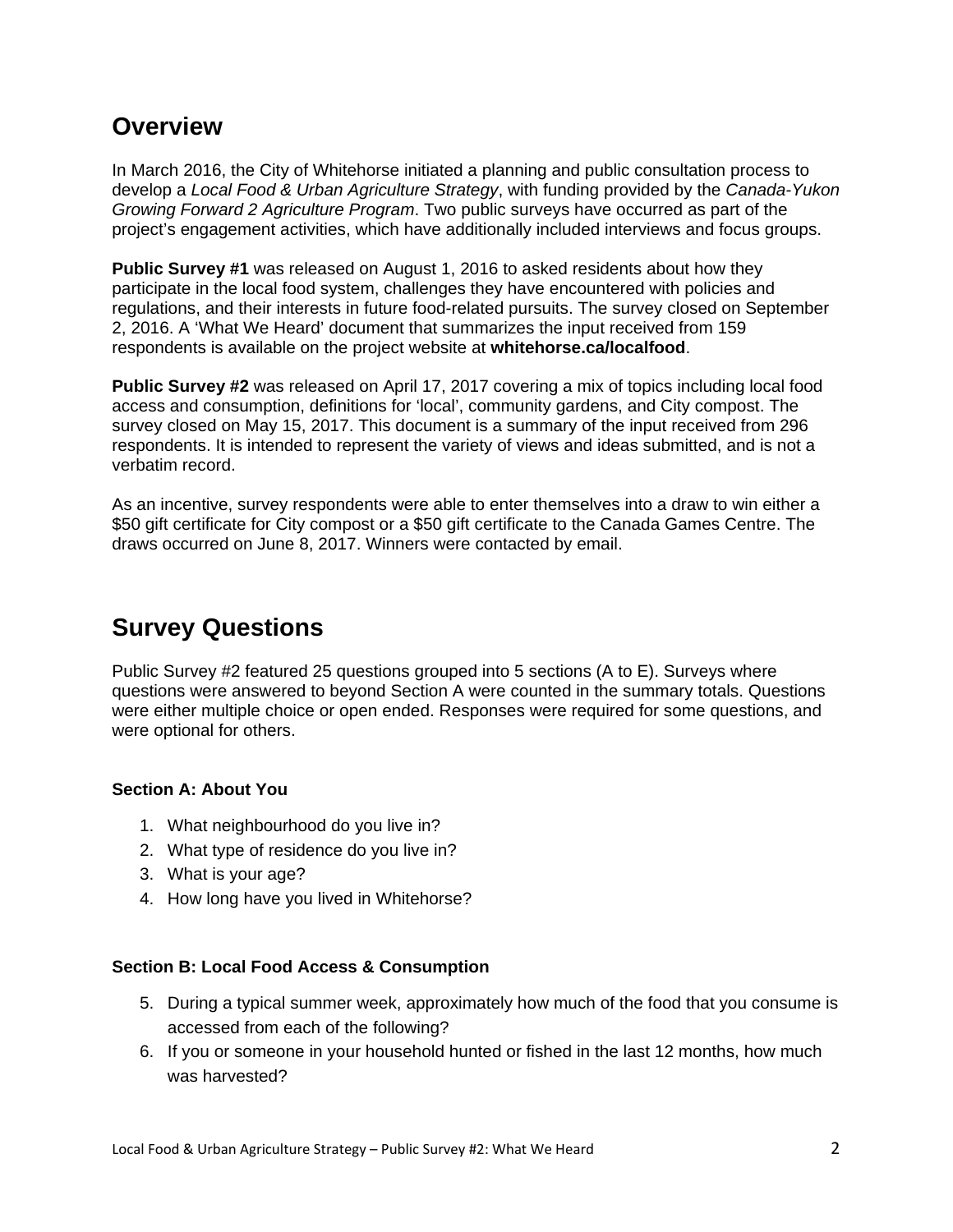- 7. The term "local" can mean different things to different people. In your opinion, what does local food for Whitehorse residents mean?
- 8. In your opinion, where does local food for Whitehorse residents come from?
- 9. During a typical week in each season, what percentage of the food that you consume is local?
- 10. From the following list, select the 4 most important things that you consider when purchasing food.
- 11. Which of the following would help you to consume more local food?
- 12. Is there anything else you'd like to tell us about local food access and consumption?

## **Section C: Community Gardens**

- 13. If there isn't already a community garden located in the neighbourhood/area that you live in, and if one was to be developed, how likely would you be to use it?
- 14. Have you ever seen a vacant piece of land within city limits and thought "that would be a great location for a community garden"? If yes, tell us where and why. You can also tell us about potential challenges.
- 15. Anything else you'd like to tell us about community gardens?

## **Section D: City Compost**

- 16. Before taking this survey, were you aware that the City sold compost?
- 17. Have you ever purchased City compost?
- 18. If you answered "yes" to having purchased City compost, let us know how you feel about the following statements.
- 19. The City sells compost in two unit sizes: 1) by cubic yard, and 2) by 20 litre bag. Is there a different unit size that you would like the City to offer?
- 20. City compost sold in bulk loads (by cubic yard) is available for pick-up Monday to Friday, 8am - 5pm, excluding 12 - 1pm. Is there a different time that you would like to be able to purchase bulk loads? (Bags can be purchased weekdays and weekends during regular facility hours.)
- 21. City compost is available for purchase exclusively at the Waste Management Facility. Is there another location where you would like to be able to purchase it from?
- 22. Anything else you'd like to tell us about City compost?

## **Section E: Thank You!**

- 23. To be entered into a draw for prizes, and/or to receive project updates, please provide your email address.
- 24. Which draw would you like to be entered in?
- 25. Would you like to receive email updates on this project?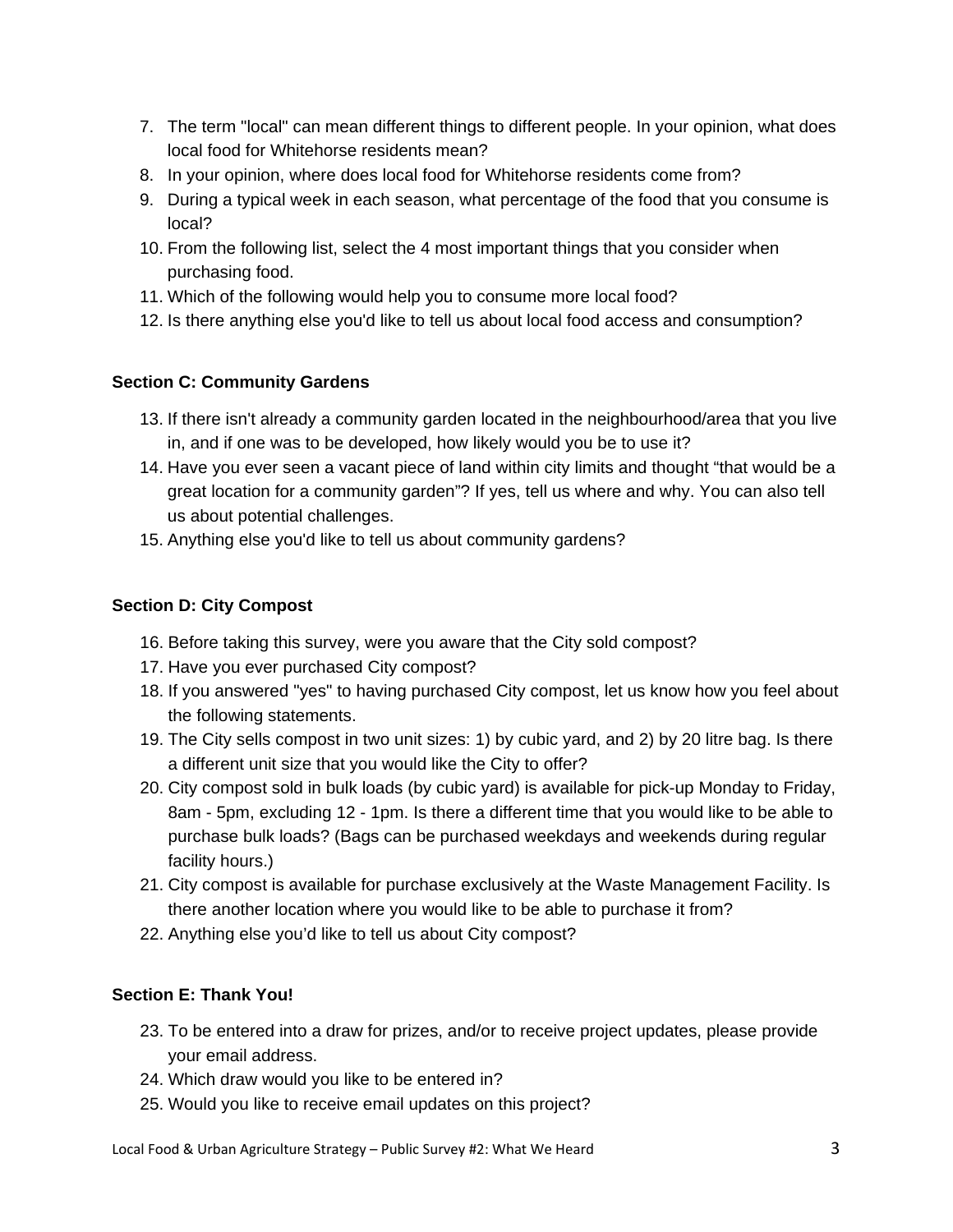# **Section A: About You**

Section A captured a few specifics about survey respondents, including the neighbourhood they live in, residence type, age, and length of time spent in Whitehorse.

| Neighbourhood                                                                                                                                            | <b>Respondents (296)</b> | $\frac{9}{6}$ |
|----------------------------------------------------------------------------------------------------------------------------------------------------------|--------------------------|---------------|
| Arkell                                                                                                                                                   | 5                        | 1.69          |
| Copper Ridge                                                                                                                                             | 25                       | 8.45          |
| <b>Cowley Creek</b>                                                                                                                                      | 5                        | 1.69          |
| Crestview                                                                                                                                                | 10                       | 3.38          |
| Downtown                                                                                                                                                 | 19                       | 6.42          |
| Fox Haven                                                                                                                                                | 1                        | 0.34          |
| Golden Horn                                                                                                                                              | 3                        | 1.01          |
| Granger                                                                                                                                                  | 13                       | 4.39          |
| <b>Hidden Valley</b>                                                                                                                                     | 1                        | 0.34          |
| Hillcrest                                                                                                                                                | 9                        | 3.04          |
| Ingram                                                                                                                                                   | $\overline{2}$           | 0.68          |
| Kopper King                                                                                                                                              | $\overline{2}$           | 0.68          |
| Logan                                                                                                                                                    | $\overline{7}$           | 2.36          |
| Long Lake Road                                                                                                                                           | 1                        | 0.34          |
| MacPherson                                                                                                                                               | $\overline{2}$           | 0.68          |
| MacRea                                                                                                                                                   | 1                        | 0.34          |
| Mary Lake                                                                                                                                                | 6                        | 2.03          |
| Mount Sima                                                                                                                                               | $\overline{2}$           | 0.68          |
| Pine Ridge                                                                                                                                               | 3                        | 1.01          |
| Porter Creek                                                                                                                                             | 36                       | 12.16         |
| Range Point                                                                                                                                              | 6                        | 2.03          |
| Raven's Ridge                                                                                                                                            | 1                        | 0.34          |
| Riverdale                                                                                                                                                | 67                       | 22.64         |
| Spruce Hill                                                                                                                                              | 1                        | 0.34          |
| <b>Takhini</b>                                                                                                                                           | 20                       | 6.76          |
| Valleyview                                                                                                                                               | 4                        | 1.35          |
| <b>Whistle Bend</b>                                                                                                                                      | 15                       | 5.07          |
| <b>Whitehorse Copper</b>                                                                                                                                 | 5                        | 1.69          |
| <b>Wolf Creek</b>                                                                                                                                        | 3                        | 1.01          |
| Within city limits, rural unidentified                                                                                                                   | 3                        | 1.01          |
| Within city limits, unidentified                                                                                                                         | $\overline{2}$           | 0.68          |
| Out of city limits (Carcross, Fish Lake Road, Ibex Valley,<br>Lake Laberge, Marsh Lake, Mendenhall, Mt. Lorne,<br>Shallow Bay Road, Takhini Hot springs) | 16                       | 5.41          |

## **1. What neighbourhood do you live in?**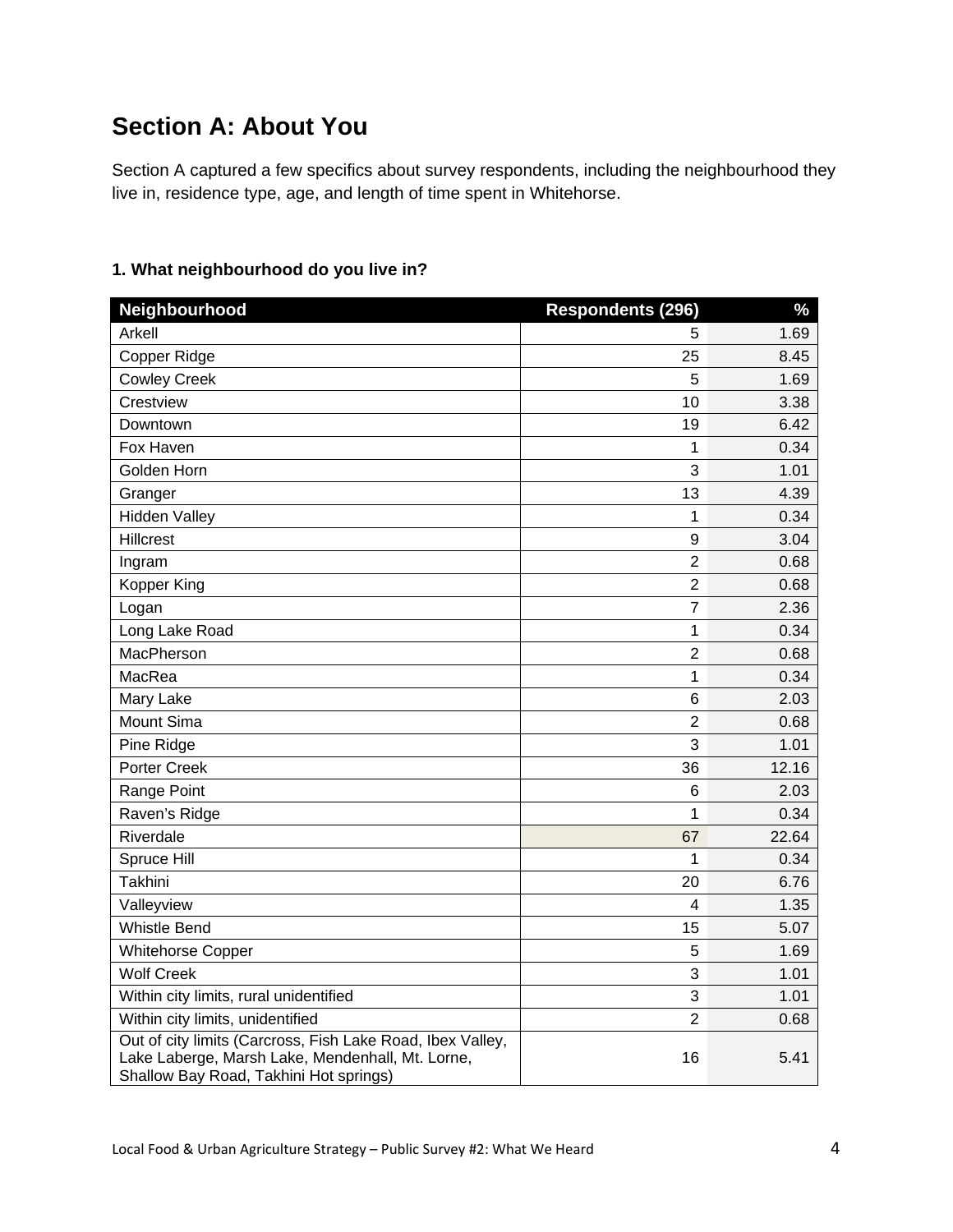## **2. What type of residence do you live in?**

| <b>Residence type</b>              | <b>Respondents (296)</b> | $\%$  |
|------------------------------------|--------------------------|-------|
| Single detached                    | 192                      | 64.86 |
| <b>Duplex</b>                      | 25                       | 8.45  |
| Apartment                          | 20                       | 6.76  |
| Townhouse or triplex               | 19                       | 6.42  |
| Trailer                            | 14                       | 4.73  |
| Attached suite, including basement | 8                        | 2.70  |
| Condo, unspecified                 | 6                        | 2.03  |
| Cabin                              | 5                        | 1.69  |
| Fourplex                           | $\overline{2}$           | 0.68  |
| Detached/garden suite              | 1                        | 0.34  |
| Farm                               |                          | 0.34  |
| Tiny house                         | ٠                        | 0.34  |
| Manufactured house                 | 1                        | 0.34  |
| Mobile home                        | 1                        | 0.34  |

## **3. What is your age?**

| Age group         | <b>Respondents (296)</b> | $\frac{0}{0}$ |
|-------------------|--------------------------|---------------|
| 10 years or under | 0                        | 0.00          |
| 11 - 20 years     | 1                        | 0.34          |
| 21 - 30 years     | 40                       | 13.51         |
| 31 - 40 years     | 76                       | 25.68         |
| 41 - 50 years     | 56                       | 18.92         |
| 51 - 60 years     | 67                       | 22.64         |
| 61 - 70 years     | 45                       | 15.20         |
| 71 - 80 years     | 10                       | 3.38          |
| 81 - 90 years     | 1                        | 0.34          |
| 91+ years         | 0                        | 0.00          |

## **4. How long have you lived in Whitehorse?**

| <b>Length of time in Whitehorse</b> | <b>Respondents (296)</b> | $\mathcal{A}$ |
|-------------------------------------|--------------------------|---------------|
| More than 12 months                 | 283                      | 95.61         |
| Less than 12 months                 | 12                       | 4.05          |
| I'm just visiting                   |                          | 0.34          |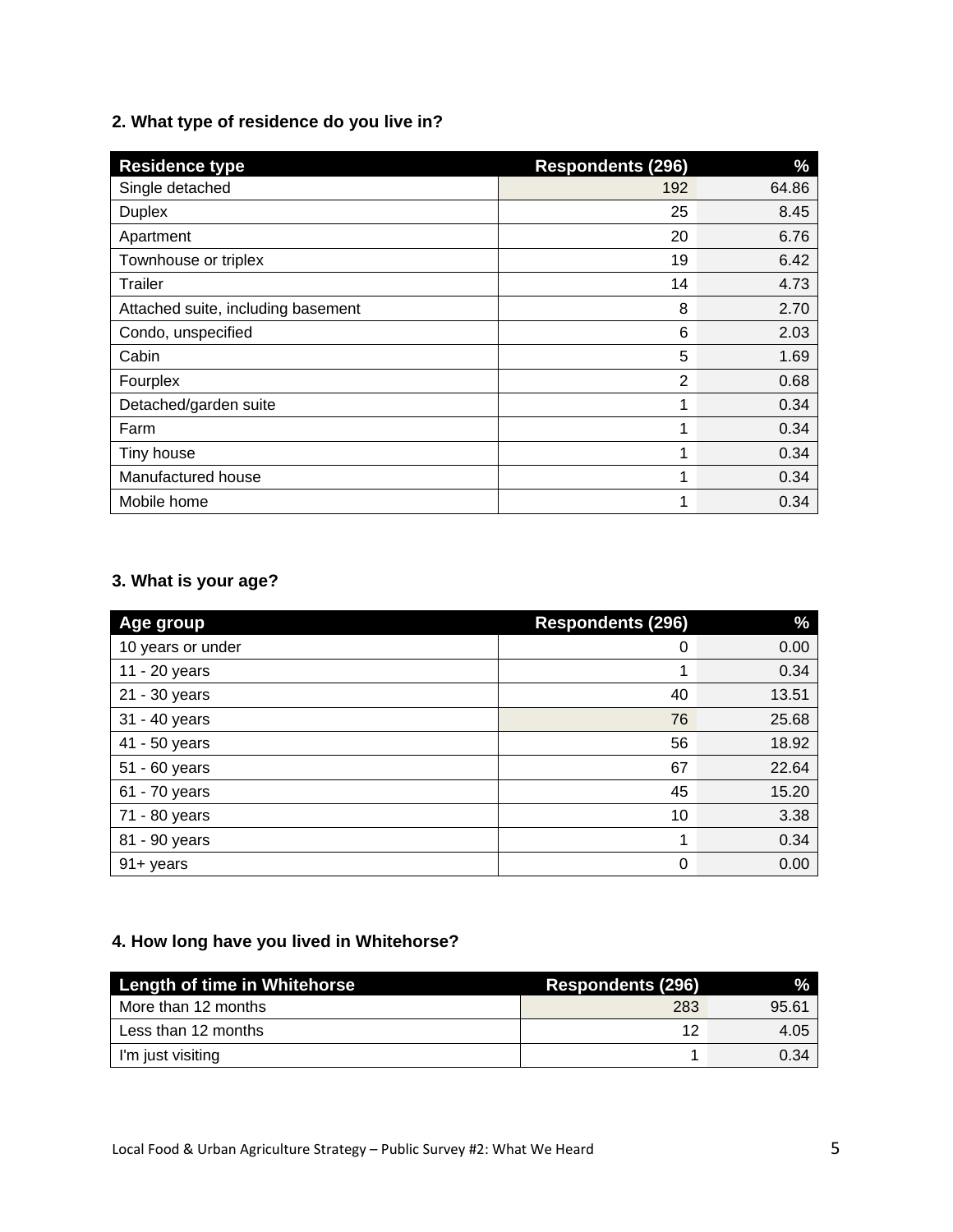# **Section B: Local Food Access & Consumption**

The City's *Sustainability Plan* includes a goal to increase the amount of local food consumed by Whitehorse residents. Questions in Section B were geared at generating a sense of where we're starting from.

## **5. During a typical summer week, approximately how much of the food that you consume is accessed from each of the following? (\* = harvested by yourself, family, or friends)**

|                                                                     |               |                |                |           | <b>Respondents (296)</b> |             |
|---------------------------------------------------------------------|---------------|----------------|----------------|-----------|--------------------------|-------------|
| <b>Retailer / Source</b>                                            |               | <b>All</b>     | <b>Most</b>    | About 1/2 | <b>Some</b>              | <b>None</b> |
| Large grocery stores<br>(e.g. Independent, Super<br>Store, Super A) |               | 15             | 167            | 76        | 35                       | 3           |
|                                                                     | $\%$          | 5.07           | 56.42          | 25.68     | 11.82                    | 1.01        |
| Small grocery stores<br>(e.g. Riverside, Farmer<br>Roberts)         |               | $\mathbf 0$    | $\overline{2}$ | 11        | 204                      | 79          |
|                                                                     | $\%$          | 0.00           | 0.68           | 3.72      | 68.92                    | 26.69       |
| Specialty stores<br>(e.g. bakeries, butchers)                       |               | 0              | 1              | 3         | 198                      | 94          |
|                                                                     | $\%$          | 0.00           | 0.34           | 1.01      | 66.89                    | 31.76       |
| Fruit / vegetable stands                                            |               | 0              | 7              | 10        | 185                      | 94          |
|                                                                     | $\%$          | 0.00           | 2.36           | 3.38      | 62.50                    | 31.76       |
| Farmer's market                                                     |               | 1              | 3              | 14        | 190                      | 88          |
|                                                                     | $\%$          | 0.34           | 1.01           | 4.73      | 64.19                    | 29.73       |
| Farm gate                                                           |               | $\overline{0}$ | 0              | 3         | 52                       | 241         |
|                                                                     | $\%$          | 0.00           | 0.00           | 1.01      | 17.57                    | 81.42       |
| Food co-op                                                          |               | 0              | 0              | 2         | 31                       | 263         |
|                                                                     | $\frac{0}{0}$ | 0.00           | 0.00           | 0.68      | 10.47                    | 88.85       |
| Food box                                                            |               | 0              | 0              | 1         | 17                       | 278         |
|                                                                     | $\frac{0}{0}$ | 0.00           | 0.00           | 0.34      | 5.74                     | 93.92       |
| Garden plot* (at your<br>residence or elsewhere)                    |               | 1              | 8              | 28        | 169                      | 90          |
|                                                                     | %             | 0.34           | 2.70           | 9.46      | 57.09                    | 30.41       |
| Foraged* (e.g. berries,<br>mushrooms)                               |               | 4              | 4              | 5         | 172                      | 111         |
|                                                                     | $\%$          | 1.35           | 1.35           | 1.6       | 58.12                    | 37.5        |
| Hunted*                                                             |               | 5              | 9              | 11        | 79                       | 192         |
|                                                                     | $\%$          | 1.69           | 3.04           | 3.72      | 26.69                    | 64.86       |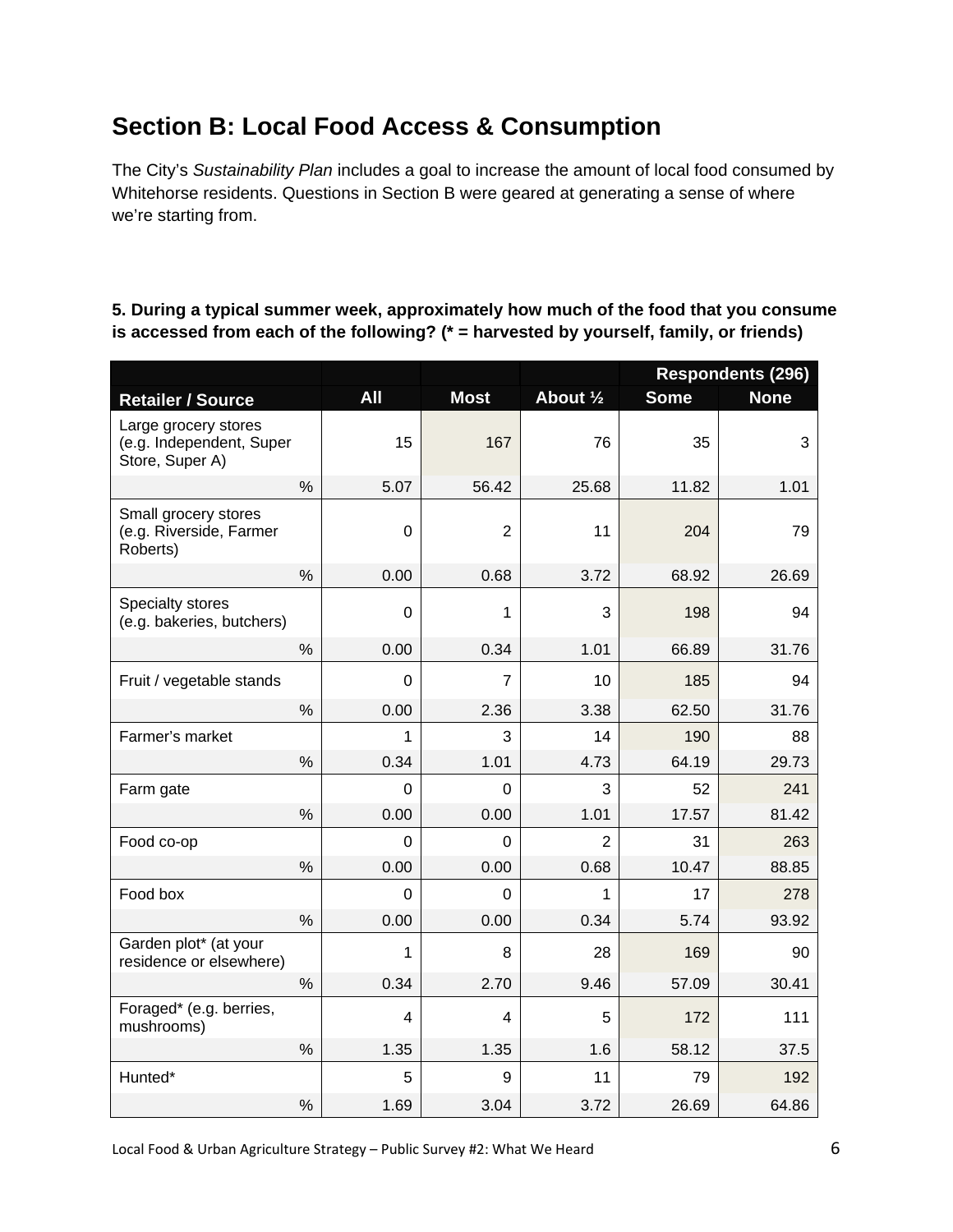| Fished*                                                                            | 8    |      | 9    | 126   | 146   |
|------------------------------------------------------------------------------------|------|------|------|-------|-------|
| $\%$                                                                               | 2.70 | 2.36 | 3.04 | 42.57 | 49.32 |
| Restaurants or mobile food<br>vendors                                              | ∩    |      | 6    | 242   | 47    |
| %                                                                                  | 0.00 | 0.34 | 2.03 | 81.76 | 15.88 |
| Nutrition support programs<br>(e.g. Food Bank, Salvation<br>Army, Sally & Sisters) |      | 0    | 0    | 4     | 291   |
| %                                                                                  | 0.34 | 0.00 | 0.00 | 1.35  | 98.31 |
|                                                                                    |      |      |      |       |       |

Other (specify what and how much)

A total of 18 comments were received in the "other" section of this question and are summarized by theme.

Local stores:

- Fish store
- Cheese store
- Gas station

Non-local stores:

. Costco

Online stores:

Horizon, or similar bulk food order

Other vendors:

Fishers at the dock

Non-retail sources:

- Home grown chickens from family in another province
- Home raised meats

Other comments and questions:

- $\cdot$  Is a Food Box similar to a CSA?
- It comes down to convenience
- Whitehorse needs a place for recycling clothes (e.g. Free Store, Salvation Army)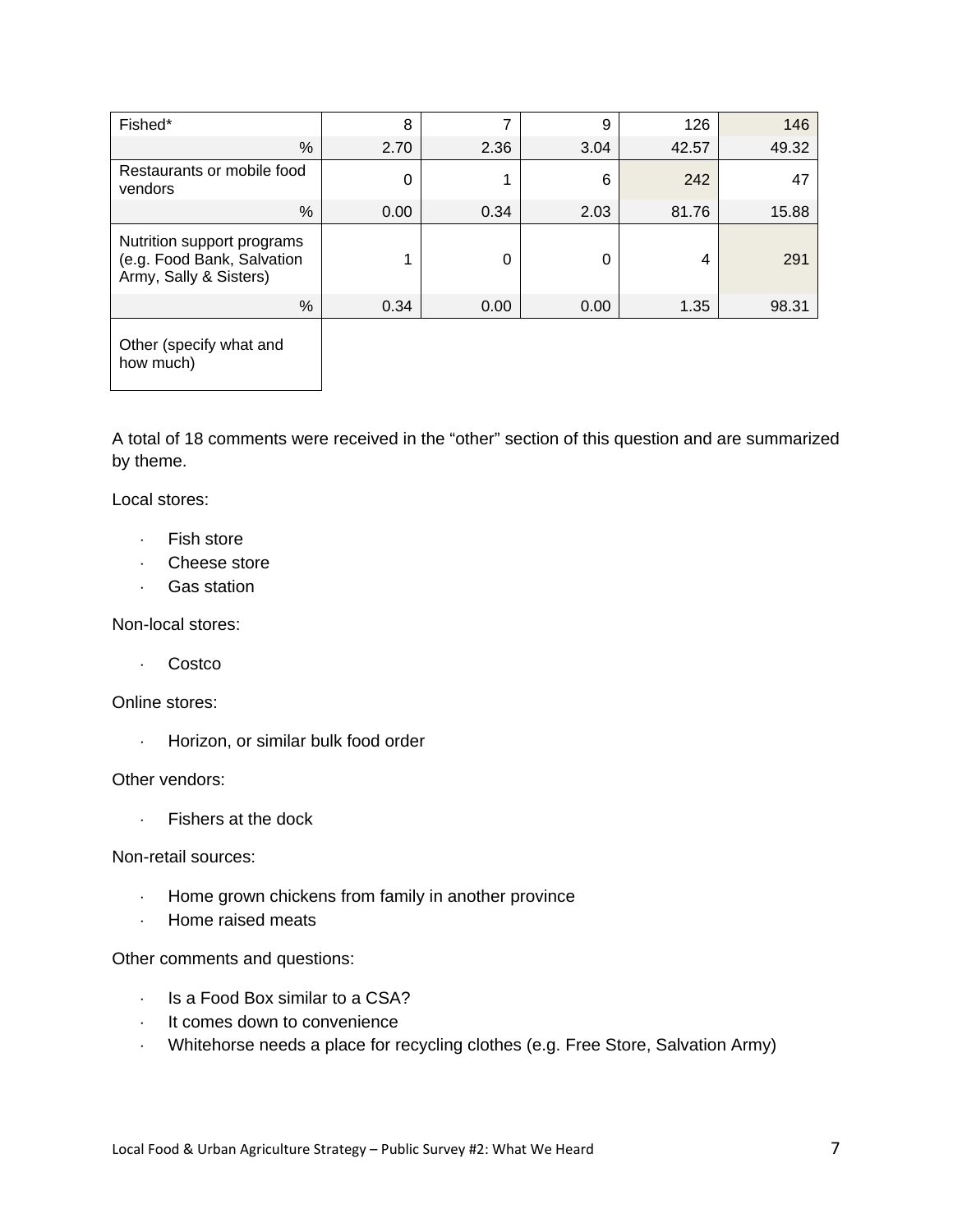**6. If you or someone in your household hunted or fished in the last 12 months, how much was harvested?** 

| <b>Responses</b>                                | <b>Respondents (296)</b> | $\%$  |
|-------------------------------------------------|--------------------------|-------|
| I / we don't hunt or fish                       | 134                      | 45.27 |
| I / we tried, but nothing was harvested         | 59                       | 19.93 |
| I / we harvested the following (please specify) | 103                      | 34.80 |
|                                                 |                          | $\%$  |
| Large game                                      | 34                       | 11.49 |
| Small game                                      | 15                       | 5.07  |
| Fish                                            | 81                       | 27.36 |
| Crustaceans                                     | 3                        | 1.01  |
|                                                 |                          | $\%$  |
| Unspecified amount                              | 24                       | 8.11  |
| 1-10 fish                                       | 36                       | 12.16 |
| 10-19 fish                                      | 13                       | 4.39  |
| 20-39 fish                                      | 7                        | 2.36  |
| 40 fish                                         | 1                        | 0.34  |

A total of 162 respondents (55%) indicated that they, or someone in their household, participated in hunting or fishing in the prior 12 months. 103 respondents (35%) reported success in harvesting game, fish, or crustaceans. 30 respondents (10%) indicated harvesting a combination of game and fish.

Some respondents mentioned that game meat was given to them. One respondent mentioned catching fish to trade for game harvested by others.

The quantity of large game indicated by 34 respondents (11%) ranged from  $\frac{1}{2}$  to 2 animals. Some respondents did not specify how many animals were harvested. Species included:

- Bison
- Moose
- Caribou
- Sheep
- . Black bear

The quantity of small game indicated by 15 respondents (5%) ranged from 1 to 15 animals. Some respondents did not specify how many were harvested. Species included:

- . Lynx
- . Rabbit
- . Ducks
- Grouse

The quantity of fish indicated by 81 respondents (27%) ranged from 1 to 40. Some respondents did not specify how many were harvested. Species included: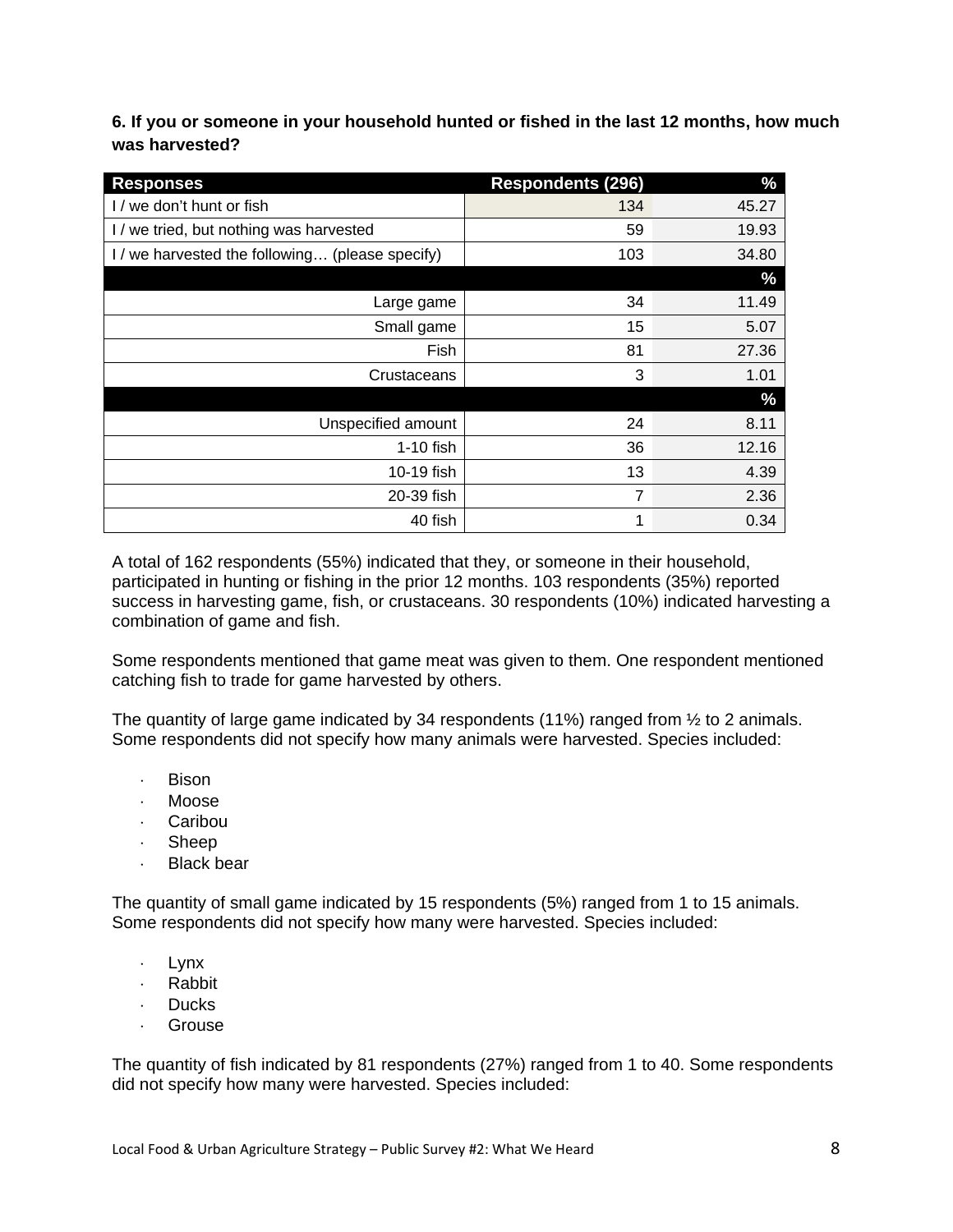- Trout (rainbow and lake)
- . Pike
- . Salmon
- Grayling
- Whitefish
- Jackfish

Crustaceans were indicated by 3 respondents (1%), with species including:

- . Crab
- Shrimp

#### **7. The term "local" can mean different things to different people. In your opinion, what does local food for Whitehorse residents mean?**

A total of 288 responses were received for this question and are summarized by theme.

"Here":

- Grown here
- Processed here
- Raised here
- **Hunted here**
- Foraged here

Whitehorse and surrounding area:

- Grown in or around Whitehorse
- $\cdot$  From surrounding farms
- Surrounding areas (e.g. Ibex Valley)
- Grown and harvested for the consumption of the people in Whitehorse
- Seeded, grown, and harvested in Whitehorse
- Any food acquired in Whitehorse
- Whitehorse area for vegetables that can be grown here, and most meats

Other Yukon:

- Produced within Yukon
- Created in Yukon
- Foraged in Yukon
- Harvested in Yukon
- Fished, hunted, or picked in the Yukon
- Grown at Yukon farms
- Grown in Yukon greenhouses
- Yukon-based (grown or wild)
- Burbot
- Dolly Varden
- **Cod**
- . Halibut
	- Rockfish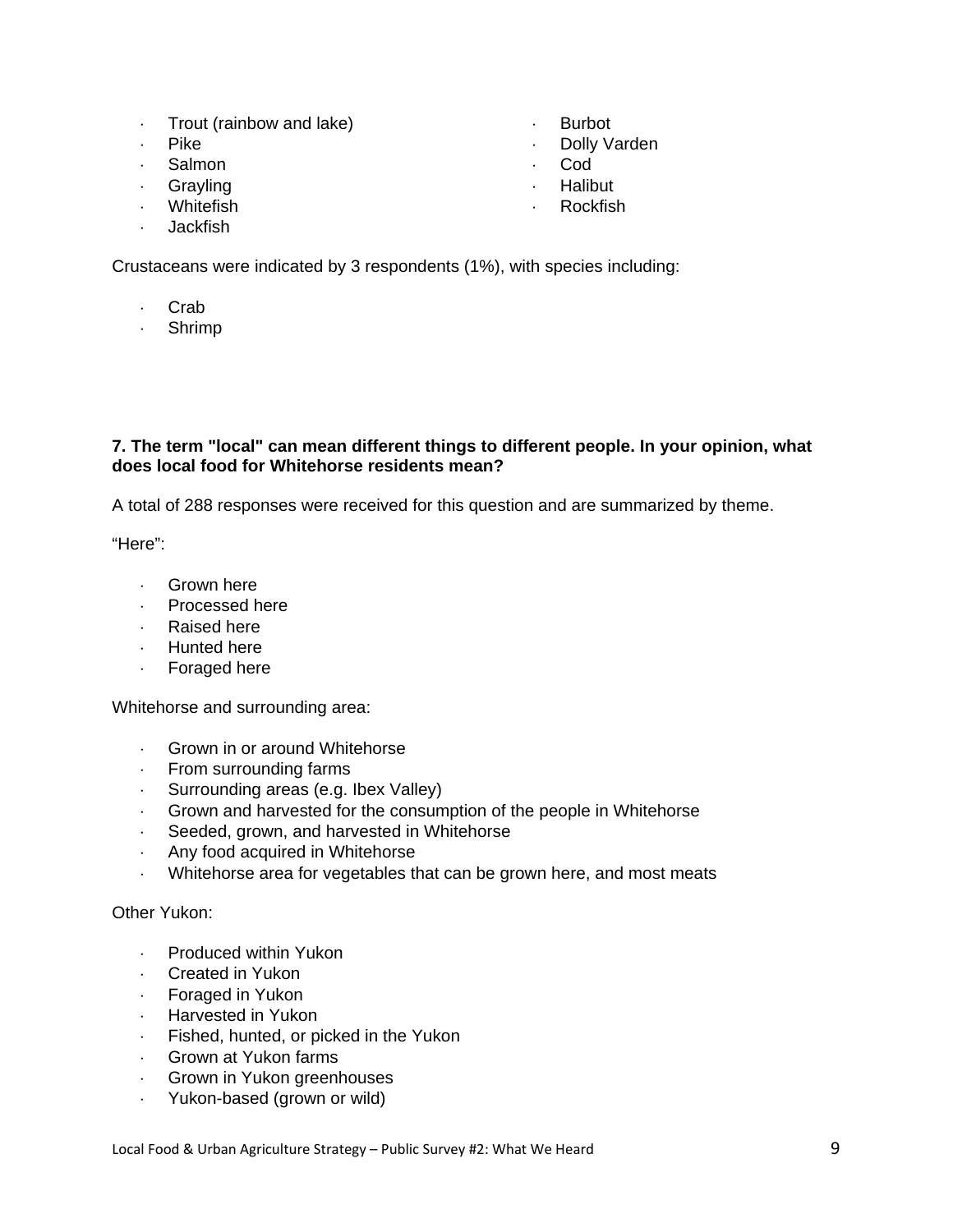- $\cdot$  From the bush in Yukon
- Food that originated in the Yukon
- A local diet is a combination of garden produce, local harvest, hunting, and fishing
- Food grown or harvested by people in the community, or from any of the smaller communities around the Yukon
- Food produced in Yukon, since our agriculture is relatively small scale
- Within Yukon for certain things that are not readily found in, or near, Whitehorse (e.g. morels, wild game/fish, birch syrup)
- Watson Lake to Dawson
- Raw source was grown, raised, or harvested within the territory
- Not as far as Haines Junction or Watson Lake
- Grown, gathered, hunted, or fished in the Southern Yukon
- Carcross area
- Tagish area
- Haines Junction area
- Food that can be found naturally in the Yukon

#### Region:

- From the broader region around Whitehorse
- Within the bioregion
- Food from outside of our borders is "regional"

#### "North":

- North of 60
- Produced in the North

#### British Columbia (BC):

- Far north BC
- Northern BC
- . Atlin
- Lower Post
- Fraser
- . Peace District
- Okanagan
- Southern BC
- Lower mainland BC for fruit and vegetables in the summer and fall
- BC for tender crops (e.g. apples and berries)

#### Western Canada:

Grown in western Canada

#### Alberta:

Northern Alberta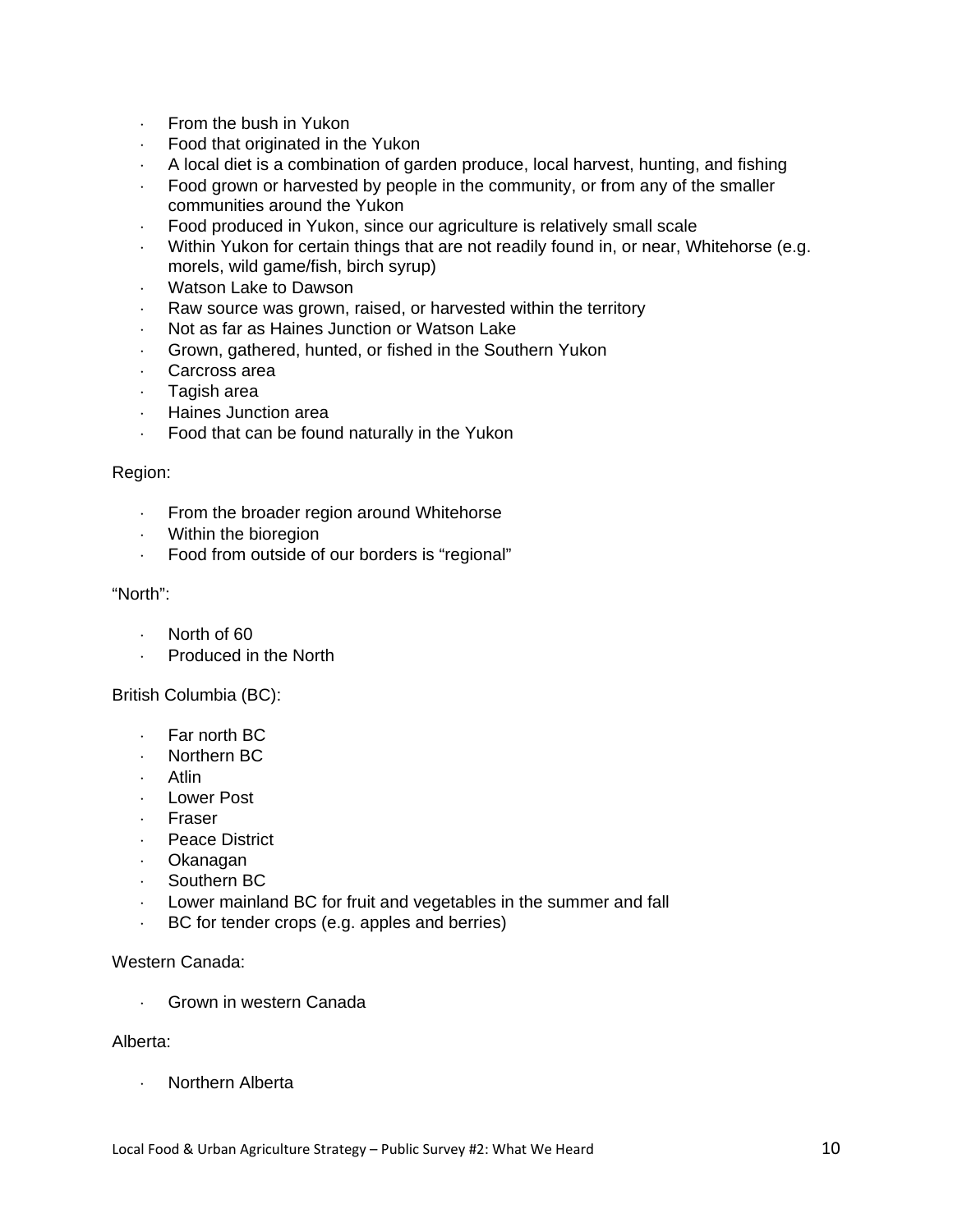Other Canada:

- Grown in Canada
- Hunted or harvested within the Canadian boundary

#### Alaska:

- Alaska
- . Haines
- . Skagway
- South east Alaska
- Eastern Alaska

## Other USA:

- North western states
- California

#### Other countries:

- I try to avoid products that come from afar (e.g. South America, Europe, Africa, China, New Zealand)
- New Zealand and China are too far
- Europe okay for some things (e.g. olives)

#### Distance:

- Sourced as close as reasonably can be expected, given the season
- Grown or raised close by
- Within a reasonable distance
- The closer to my residence, the better
- Closest source, by product (e.g. seafood from Alaska, apples from BC)
- $-50$  km radius
- Less than 100 km of the Yukon boarders
- Within 100 km
- Within 100 miles
- 100 mile diet
- Within 200 km
- Within 300km
- Within a 500 km radius of Whitehorse
- Within 500 km of my house
- Within a couple of hundred km of Whitehorse
- Within 750 km of Whitehorse

#### Time:

- Within 45 minutes
- Within 1 hour
- Within 2 hours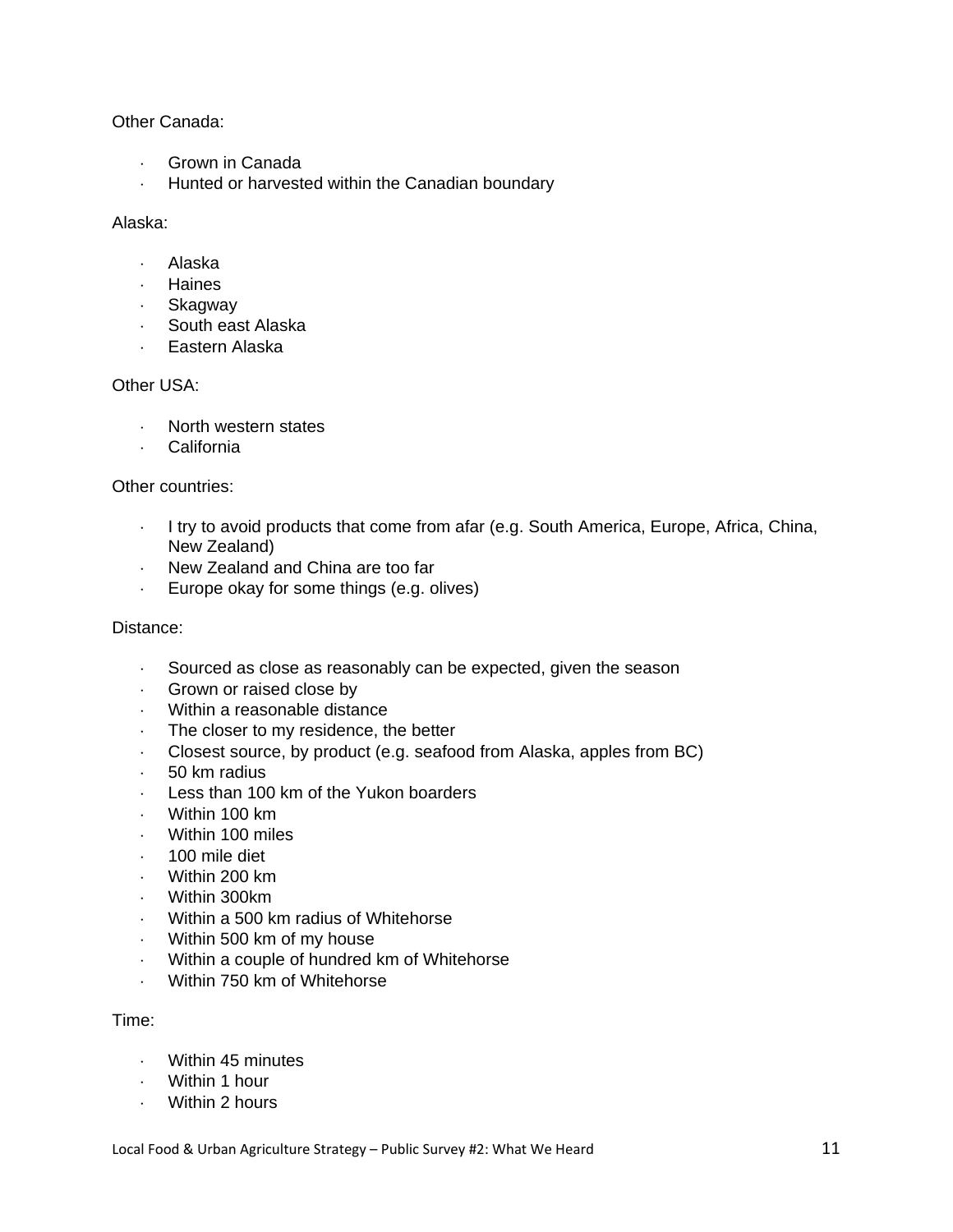- 4 hour radius
- Maximum a few hours' drive
- Within a half-day drive
- $\cdot$  Less than a day's travel
- Within a day's travel
- Within a day's trucking zone

#### Seasonal:

- Grown in Yukon for fresh produce in summer and fall, but elsewhere in other seasons
- Not purchasing items out of season
- Varies seasonally and by product
- Southern BC and California are included in "winter local"
- Eating root vegetables year round, that are produced in early fall
- Like to eat fresh produce in winter, not just root veggies
- Eating year round local food includes carrots, potatoes, chicken, pork, fish, wild berries, and produce that is pickled and frozen
- Local expands to "grown in Canada" in the winter
- Not reasonable to expect producers within 100 km to grow food 12 months a year, but maybe 7 or 8 is possible

Personal involvement:

- Home grown
- Grown by me or others
- $\cdot$  Food picked by me in the wild (e.g. berries)
- $\cdot$  Fished or hunted by me
- Food grown at home, including from vegetable garden or chickens
- Anything grown by myself or others in the Yukon

Expanded sense of "local":

- $\cdot$  I moved from Vancouver Island, which produces more easily than the north, so I've expanded my "local" definition
- Yukon, but if I lived elsewhere, my definition would probably be different
- Flexible definition since growing conditions are not the best in the Yukon
- "Local" has a few tiers in Yukon context

#### Transport:

- Not shipped in
- Not trucked up the highway
- $\cdot$  Spent a very small amount of time on a truck
- Not flown in from other provinces
- Food that requires very little travel time to reach residents
- Food that involves less trucking/flying than other products found at stores
- Easily transported to Whitehorse without excessive fossil fuels
- Grown in or near Whitehorse so that the impact of transport is lower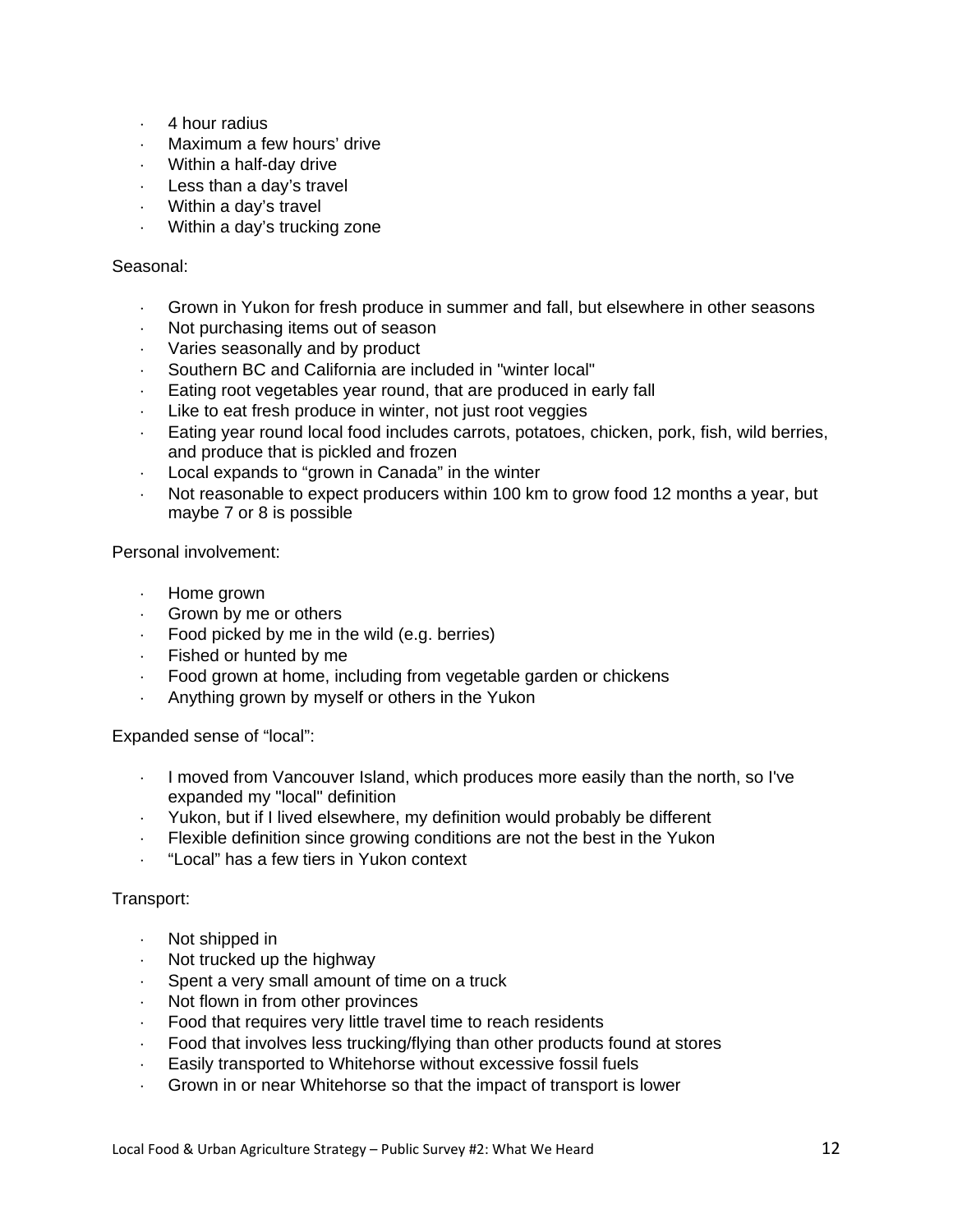Processing:

- Processed here (e.g. gourmet spices, baked goods, jams, soups, salsa, roasted coffee)
- Assembled in the Yukon from mostly Yukon products with some other additions (e.g. basic supplies bought from a grocery store)
- Limited additives
- Packaging might have to come from elsewhere
- Products produced in Yukon using a significant proportion of food that is grown locally
- Made by Yukoners using at least some locally grown ingredients
- Maple products are not local, even if bottled here, as there are no maple trees here

Retailers and vendors:

- Vendors qualify if they use ingredients found locally
- Sold, shopped, bought at the farmer's market
- Bought at Farmer Roberts
- Bought at vegetable stands
- From a food co-op
- Raised in the vicinity of the commercial outlet where it is sold at (e.g. Yukon grown vegetables sold at Superstore)
- "Shopping local" includes shopping at local stores, even if they sell food from elsewhere

Methods and values:

- . Nutritious
- $\cdot$  High quality
- . Healthier
- . Fair trade
- Tasty
- Eating a variety of food, from a variety of sources
- **Hopefully organic**
- Grown without pesticides or hormones
- Accessible local farm produce
- Sustainably harvested
- Naturally grown
- Purchased at an affordable price
- **Sustainable**
- Pork raised here is local even if the piglets came from down south, but would prefer if the piglets were local
- Would rather have food that is a 3-4 hour drive and produced by Yukoners, than have it travel thousands of miles, and from regions that have drought and poor labour regulations

Networks:

- It's valuable for us to develop local food security/sovereignty
- Create networks within the wider territory that allow food to be grown and distributed efficiently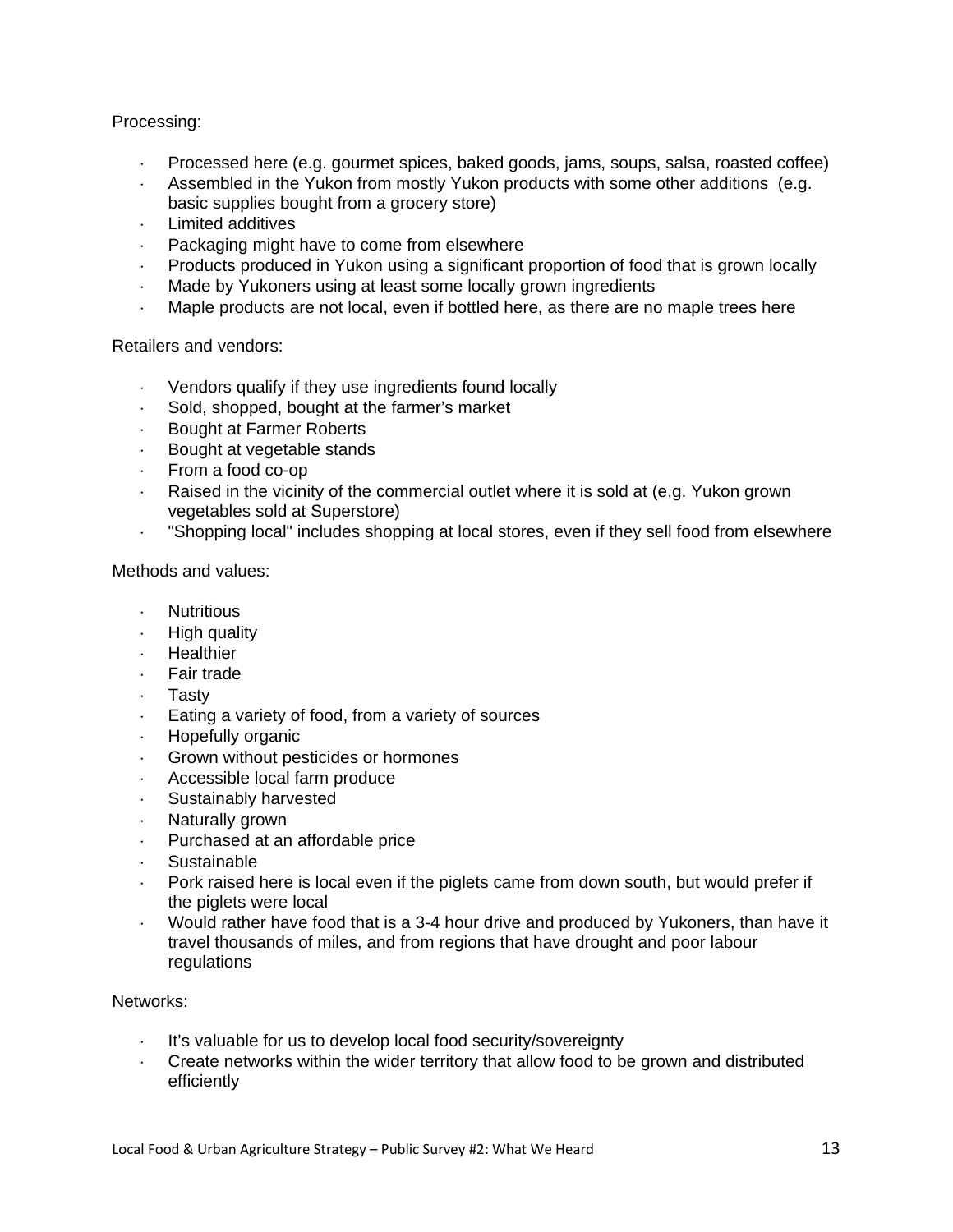#### Other comments:

- Happy with the options we have
- Local food is expensive and unreliable
- Involves edible landscaping and garden plots
- Food increases my ecological footprint on the earth more than anything else
- We live in a northern environment with restrictions on what we can grow
- Unsustainable for southern Yukon ecosystem to support the current population through local food sources or using our poor local soils
- City should be spending money to support large green house production
- 3P partnerships are needed (e.g. City and Yukon Gardens, or other businesses interested in partnering to produce vegetables)
- Shame that the City wants to spend so much money on buildings and bus garages, instead of developing food security

## **8. In your opinion, where does local food for Whitehorse residents come from? (Check all that apply)**

|                                                          | <b>Respondents (296)</b> |       |
|----------------------------------------------------------|--------------------------|-------|
| Area                                                     | Selections (1,587)       | %     |
| Whitehorse                                               | 226                      | 76.35 |
| Areas close to Whitehorse                                | 268                      | 90.54 |
| (e.g. Hot Springs Road, Ibex Valley, Mendenhall)         |                          |       |
| Carcross area                                            | 193                      | 65.20 |
| Haines Junction area                                     | 181                      | 61.15 |
| Dawson City, Henderson Corner, and area                  | 180                      | 60.81 |
| Atlin BC area                                            | 137                      | 46.28 |
| North/Central BC area (e.g. Dawson Creek, Prince George) | 51                       | 17.23 |
| Southern BC area (e.g. Vancouver, Okanagan)              | 41                       | 13.85 |
| Skagway Alaska area                                      | 96                       | 32.43 |
| Haines Alaska area                                       | 101                      | 34.12 |
| Anywhere I / we can get to and back, within a few days   | 37                       | 12.50 |
| California                                               | 24                       | 8.11  |
| Mexico                                                   | 24                       | 8.11  |
| Other                                                    | 28                       | 9.46  |

A total of 28 comments were received in the "other" section of this question. Seven respondents (about 2%) indicated that wording of the question was confusing; they were not sure if it referred to where the food available to Whitehorse residents comes from, or if it was asking where food that is considered 'local' comes from. This likely influenced some selections and additional locations listed.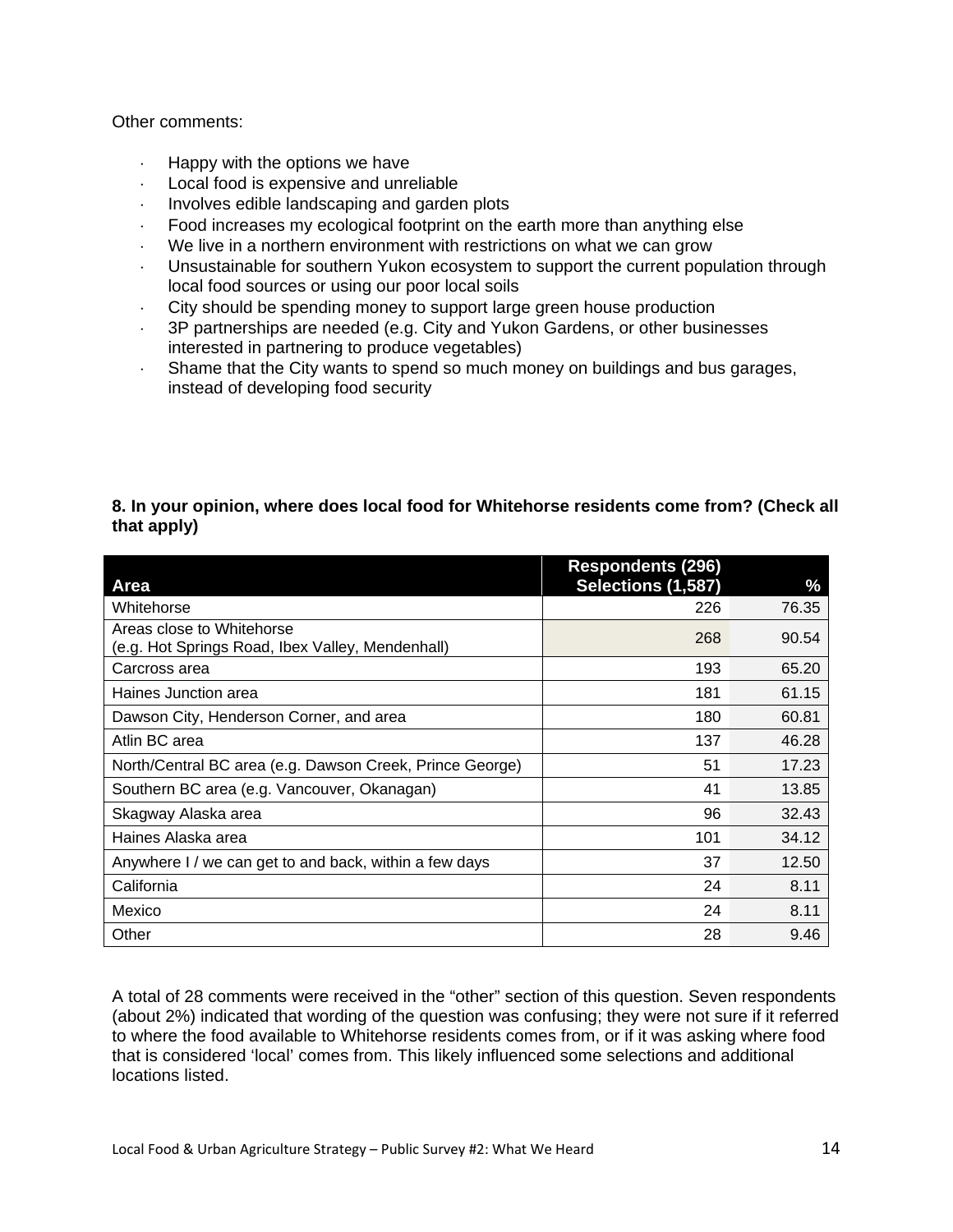The following additional locations were mentioned:

| . All of Yukon |                |
|----------------|----------------|
| . Alberta      | . USA          |
| · Manitoba     | $\cdot$ Europe |
| · Canada       | · Chile        |

The following measures for local were suggested:

- Within 45 minutes
- $-Less$  than 6 hours
- Delivered the day it is harvested
- Within 50 km
- Within 100 miles
- $\cdot$  North of the 60<sup>th</sup> parallel
- Product dependent
- Not from a grocery store
- Anywhere regionally connected

#### **9. During a typical week in each season, what percentage of the food that you consume is local?**

|               |   |          | <b>Respondents (296)</b> |        |        |        |        |      |
|---------------|---|----------|--------------------------|--------|--------|--------|--------|------|
| <b>Season</b> |   | $\bf{0}$ | $1 - 20%$                | 21-40% | 41-60% | 61-80% | 81-99% | 100% |
| Spring        |   | 45       | 196                      | 33     | 18     | 2      | 1      |      |
|               | % | 15.20    | 66.22                    | 11.12  | 6.42   | 0.68   | 0.34   | 0.34 |
| Summer        |   | 9        | 90                       | 98     | 55     | 34     | 7      | 3    |
|               | % | 3.04     | 30.41                    | 33.12  | 18.58  | 11.49  | 2.36   | 1.01 |
| Fall          |   | 10       | 129                      | 73     | 54     | 24     | 5      |      |
|               | % | 3.38     | 43.58                    | 24.66  | 18.24  | 8.11   | 1.69   | 0.34 |
| Winter        |   | 55       | 195                      | 33     | 11     |        | 0      |      |
|               | % | 18.58    | 65.88                    | 11.15  | 3.72   | 0.34   | 0      | 0.34 |

Response options to this question were initially grouped into percentages of 10, but were changed to percentages of 20 to make the question easier to respond to. This change reflected feedback received from several respondents. Six people responded to the initial version of the question.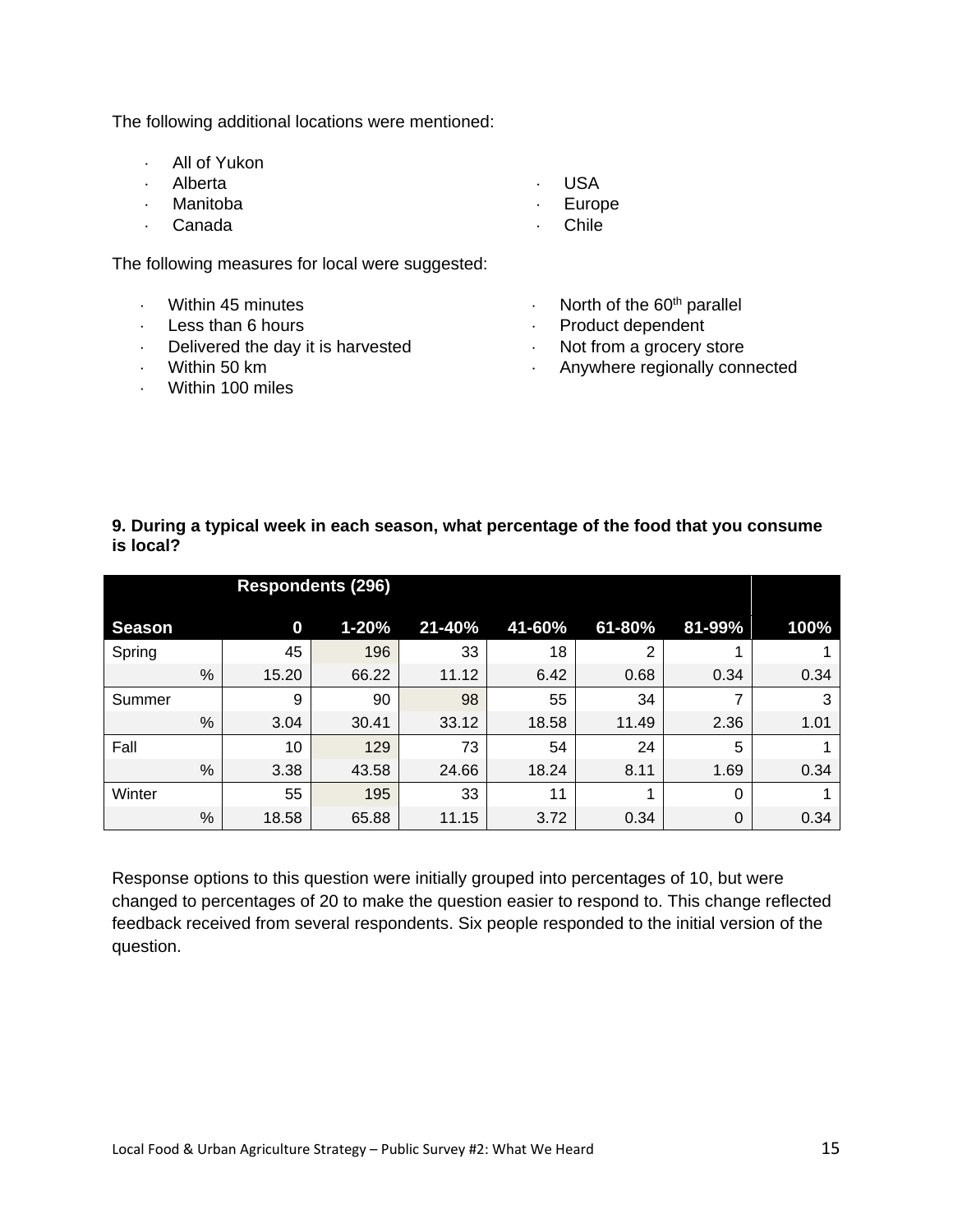**10. From the following list, select the 4 most important things that you consider when purchasing food:** 

|                                | <b>Respondents (296)</b> |       |
|--------------------------------|--------------------------|-------|
| <b>Considerations</b>          | Selections (1,122)       | $\%$  |
| Price                          | 209                      | 70.61 |
| Convenience in retail location | 117                      | 39.53 |
| Food miles / carbon footprint  | 57                       | 19.26 |
| Taste                          | 186                      | 62.84 |
| <b>Nutrients</b>               | 138                      | 46.62 |
| Organic production methods     | 113                      | 38.18 |
| Supporting the local economy   | 175                      | 59.12 |
| Packaging / recyclability      | 69                       | 23.31 |
| Fair trade                     | 28                       | 9.46  |
| Other                          | 30                       | 10.14 |

A total of 30 comments were received in the "other" section of this question and are summarized by theme.

Other factors considered in purchase decisions:

- Wild
- Selection
- Variety
- Quality
- Versatility (e.g. rice as a staple can be used in a variety of meals)
- Type (e.g. assessing foods for quality ingredients)
- Freshness
- Affordability
- Quality of shopping experience
- Convenience (e.g. one-stop shopping)
- Dietary needs (e.g. diabetic)
- Diet preferences (e.g. vegan)
- Organic
- Animal welfare
- Preferences for free-range eggs, grass-fed milk, and non-GMO
- Availability of Yukon produce in Yukon supermarkets
- $\cdot$  Is it on my list to buy?
- $\cdot$  Knowing the farmer
- Knowing how the animal is raised
- Minimal packaging
- · Zero waste
- Country of origin
- Must be from a country I feel comfortable with (e.g. responsible health and environmental policies)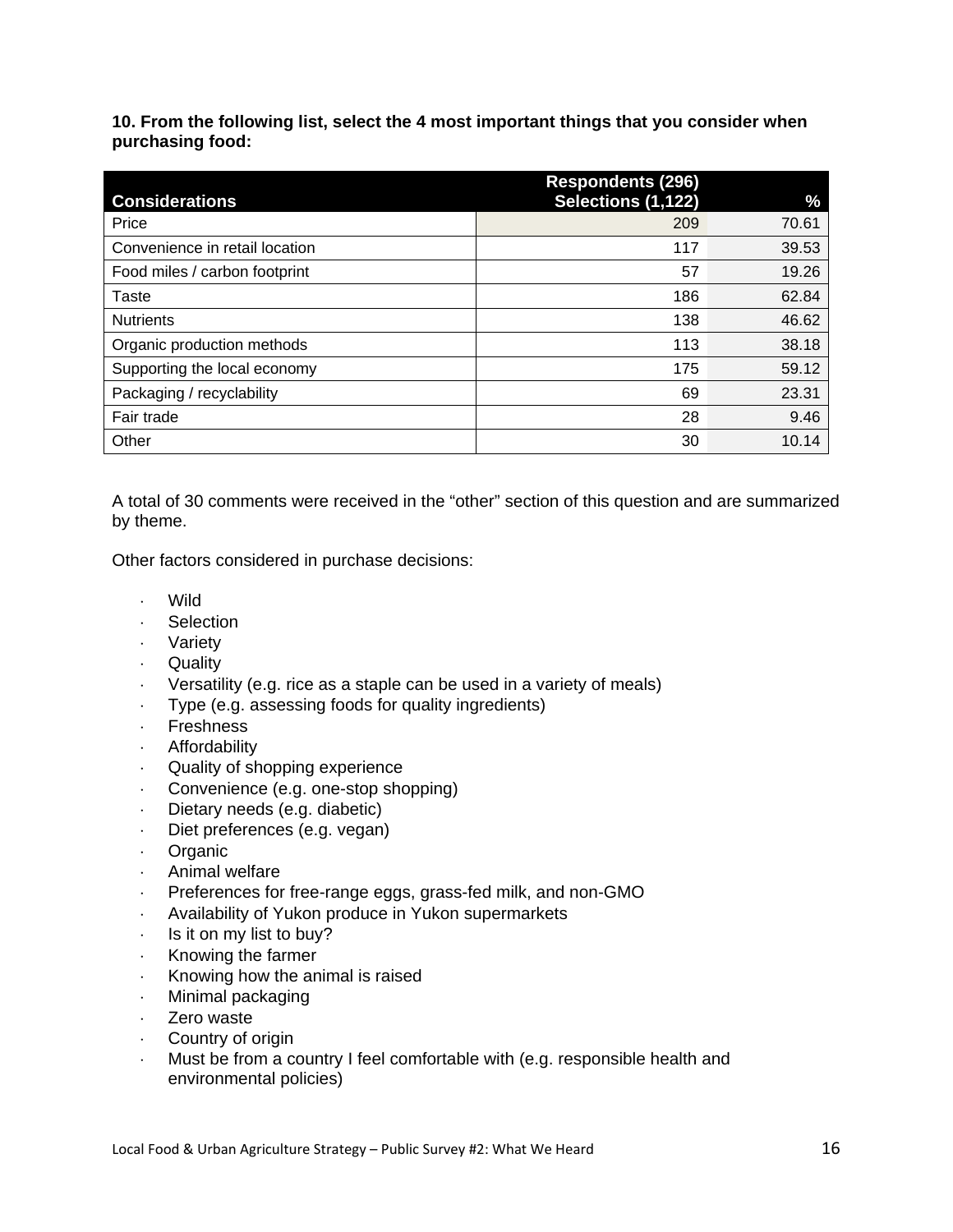Items to avoid:

- Foods produced in certain countries (e.g. China and Mexico)
- US purchases
- Processed foods

#### Other comments:

- I take all of these things into consideration
- Price is my last consideration, unless it's unusually high
- For similar products, I buy local over imported
- Carbon footprint is not equivalent to food miles; transportation is not the major contributor to agricultural carbon emissions
- Many dairy products on the shelf are expired
- Many produce items on the shelf are already rotting
- We need better labeling for GMOs
- Supporting Yukoners is important, but so is supporting the Yukon way of raising animals (e.g. even if not organic)
- Would rather buy local meat that is not organic, than organic meat raised in another province
- A \$50 local chicken is expensive for my budget

## **11. Which of the following would help you to consume more local food? (Check all that apply)**

|                                                                      | <b>Respondents (296)</b> |       |
|----------------------------------------------------------------------|--------------------------|-------|
| <b>Factor</b>                                                        | Selections (1,458)       | %     |
| More availability of fresh local foods                               | 252                      | 85.14 |
| More availability of preserved and processed local foods             | 147                      | 49.66 |
| More variety                                                         | 120                      | 40.54 |
| Lower prices                                                         | 194                      | 65.54 |
| Clearer labeling                                                     | 68                       | 22.97 |
| Information about the importance of consuming local food             | 31                       | 10.47 |
| Opportunity to visit farms and / or know the farmer                  | 63                       | 21.28 |
| Resources to harvest, hunt, and / or fish                            | 59                       | 19.93 |
| Resources to develop a garden at my residence                        | 113                      | 38.18 |
| Opportunity to participate in community gardening                    | 48                       | 16.22 |
| Opportunity to learn about gardening                                 | 81                       | 27.36 |
| Opportunity to learn about livestock raising                         | 35                       | 11.82 |
| Opportunity to learn how to preserve and process food                | 67                       | 22.64 |
| More personal time to grow, harvest, and / or process my<br>own food | 132                      | 44.59 |
| Nothing would help                                                   | 1                        | 0.34  |
| Other                                                                | 47                       | 15.88 |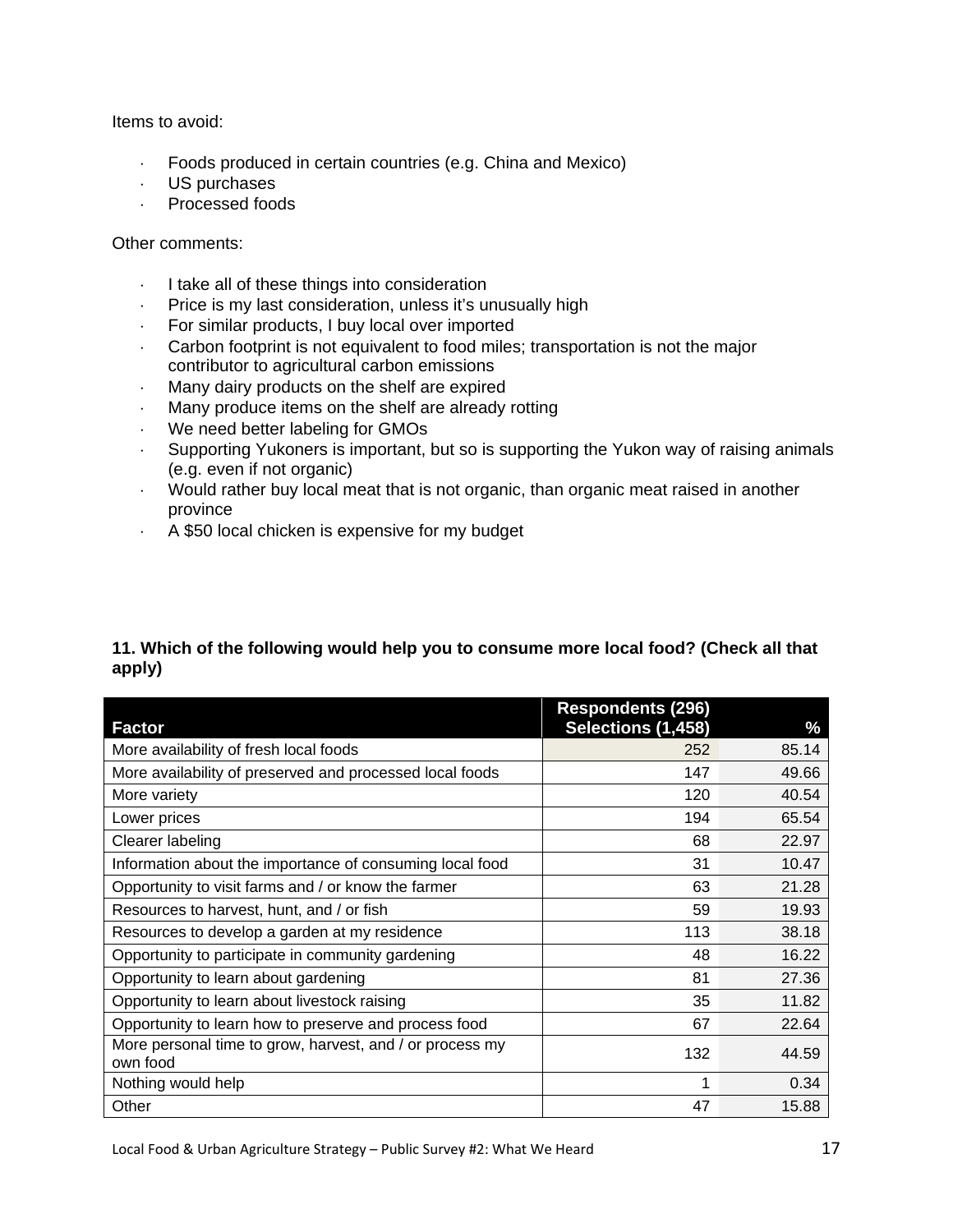A total of 47 comments were received in the "other" section of this question and are summarized by theme.

Infrastructure:

- Having my own greenhouse
- Greenhouses that operate year long
- Community greenhouses, dehydrators, canning equipment, and food storage facilities (e.g. root cellar for storing potatoes)
- $\cdot$  I need to build a box and get some dirt
- We have a greenhouse that is not well utilized and we'd be open to sharing the space
- Industrial or commercial greenhouses to allow more food to be grown locally, in larger quantities, and year-round

Programs:

- A hunting mentorship program
- Sharing program for unused garden beds partnering with those who do not have access to garden space

Information and learning opportunities on:

- $\cdot$  How to extend the growing season
- How to increase garden yield and harvest seeds
- . Harvesting
- Fishing
- . Processing
- Preserving food for the winter
- Cold storage methods

Retailers and farmer's market:

- More affordable local foods in stores
- $\cdot$  A retail outlet which carries local meat, even if not organic
- Quality cuts and butchering
- Availability in major food stores
- Clear communication of where to purchase local foods
- Support for the local food co-op
- Local food stocked in the places where I do my shopping
- Offering a different day and time for farmer's market

#### Values:

- $\cdot$  I prioritize local and small-scale, over organic
- My first choice at the grocery store is Yukon grown
- Would like chemical-free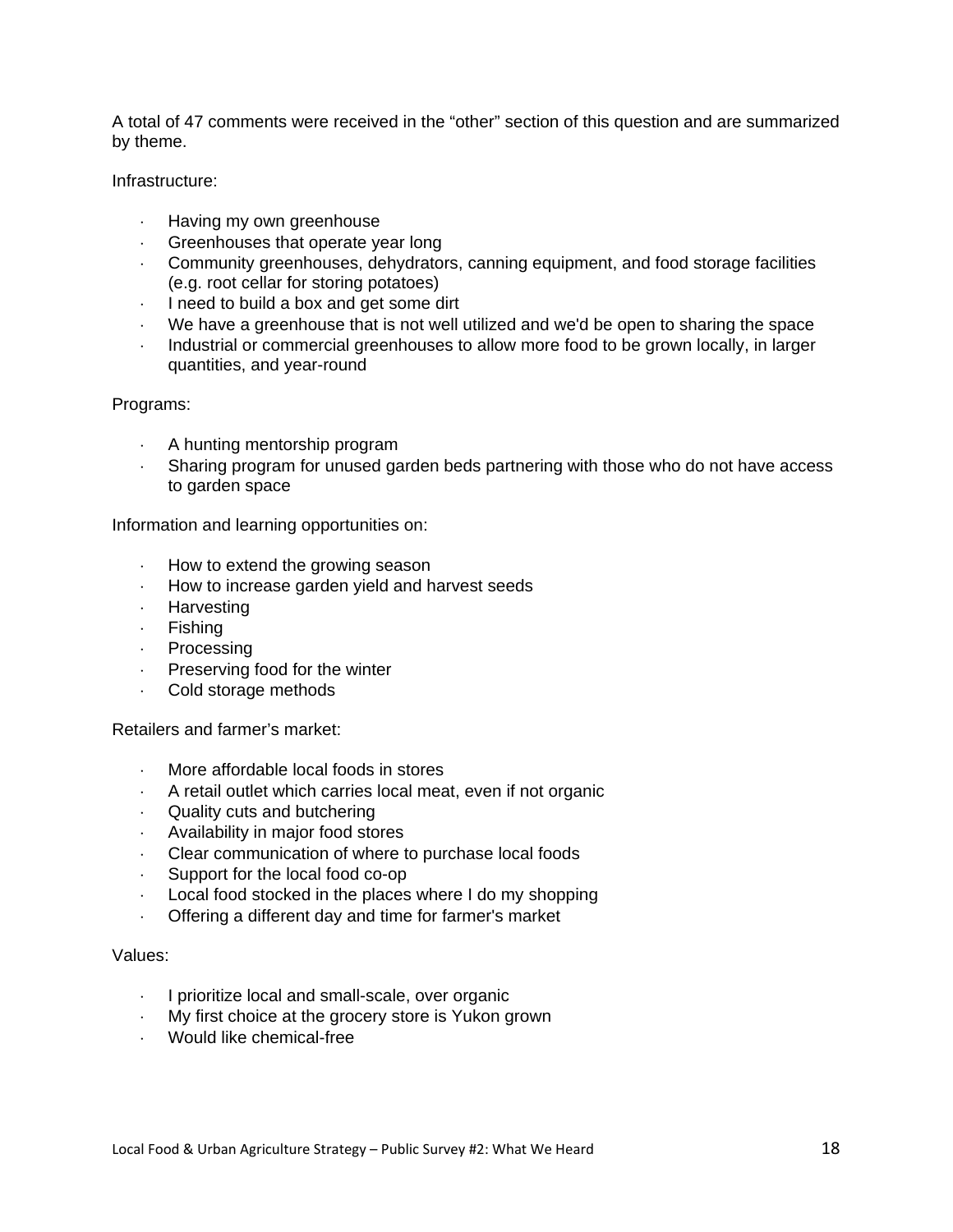Better labelling needed for:

- **Organic**
- Local
- Imported food

#### Storage:

- More old-fashioned, cold storage units ('root cellars') at our homes
- Community root cellars
- Root cellars for producers and for individual residents
- Resources to develop cold storage at my residence

#### Time:

- Working full-time is a barrier to growing and processing my own food
- Less work hours

#### Seasonal availability:

- More of it being available in the spring and winter
- Frozen locally produced food, to have year round

#### Livestock and regulations:

- $\cdot$  Living rural to raise my own meat
- Opportunity to have my own backyard chickens and honey bees
- Current bylaws state that ill or injured hens must be seen and euthanized by a veterinarian, this is expensive and impractical
- The limit of 6 hens should be raised for people who have demonstrated ability to adequately care for their animals without causing a disturbance to neighbours
- Feed for hens and hogs is expensive
- More reasonable regulations regarding potential food sources (e.g. backyard chickens)
- Better understanding by the people who draft regulations, so we can actually do urban farming

#### Incentives:

- Free compost to residents that have a certain area of garden (e.g. 150 sq ft)
- Subsidies for food security initiatives, instead of to mining companies

## Costs:

- Less expensive support services
- More local producers would help to lower the cost of local food
- Better affordability for pensioners
- Can't afford to buy local farm gate
- Local meat is too expensive and too much meat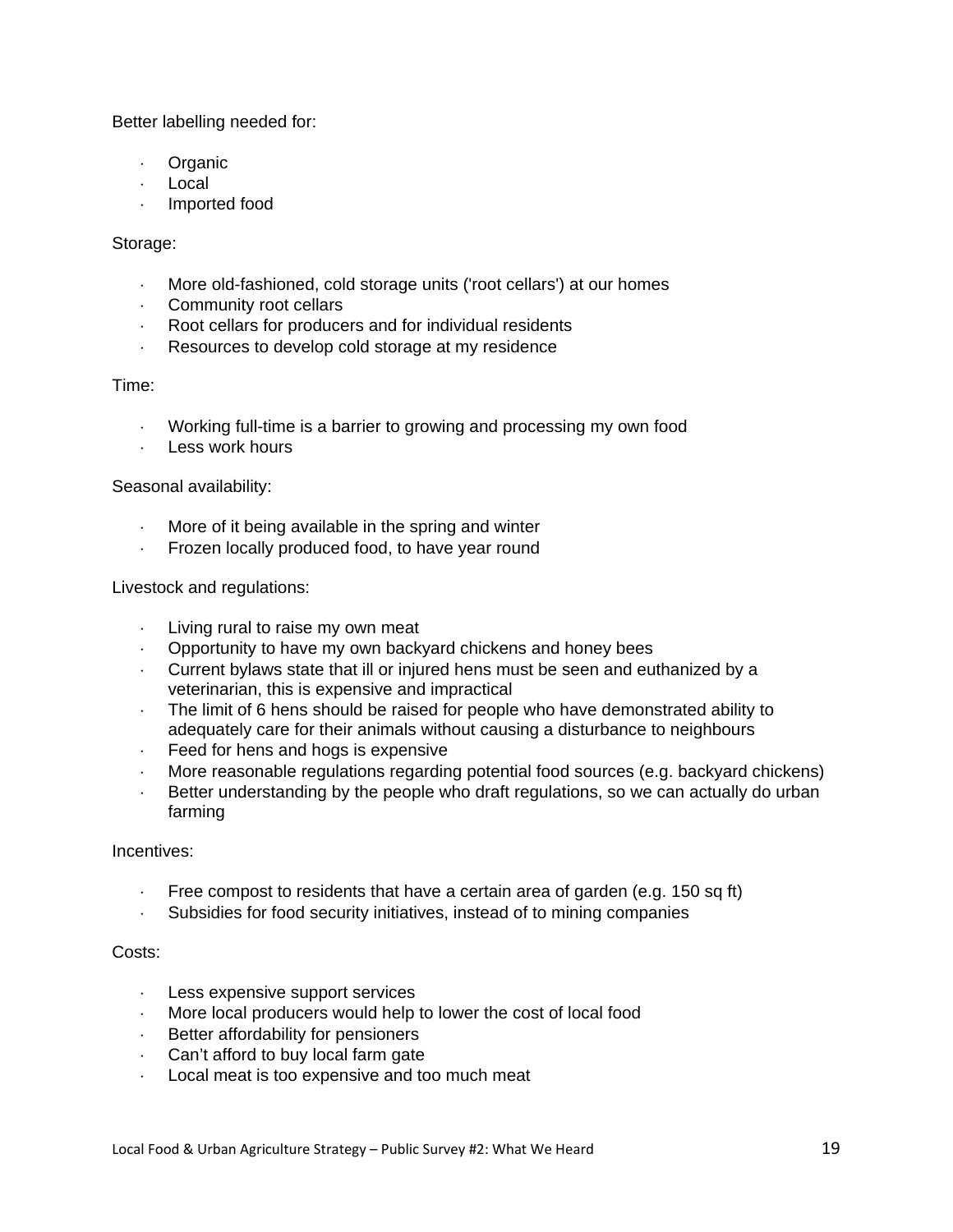#### Variety:

- More variety on what is locally sourced (e.g. why no onions and garlic?)
- Having a variety of local goods all in one place

#### Food safety:

Proper food handling and food safety on local farms and at the farmer's market

#### Edible landscaping:

- Edible plants over decorative plants on municipal grounds
- Resources, bylaws, and encouragement to "grow food, not grass" in front yards

#### Other support needed:

- Assistance with gardening would help, due to physical limitation
- Government support for local initiatives (e.g. greenhouses)
- Opportunity to go hunting with people who are equipped
- More urban gardening opportunities

#### Other comments:

- More organically grown food
- Meat sharing for purchasing from local farmers (e.g. go in with others on a cow, or prearrange chicken)
- More willingness to experiment, innovate
- Less winter, more growing
- Getting youth involved in gardening
- Partnerships between gardens and the Food Bank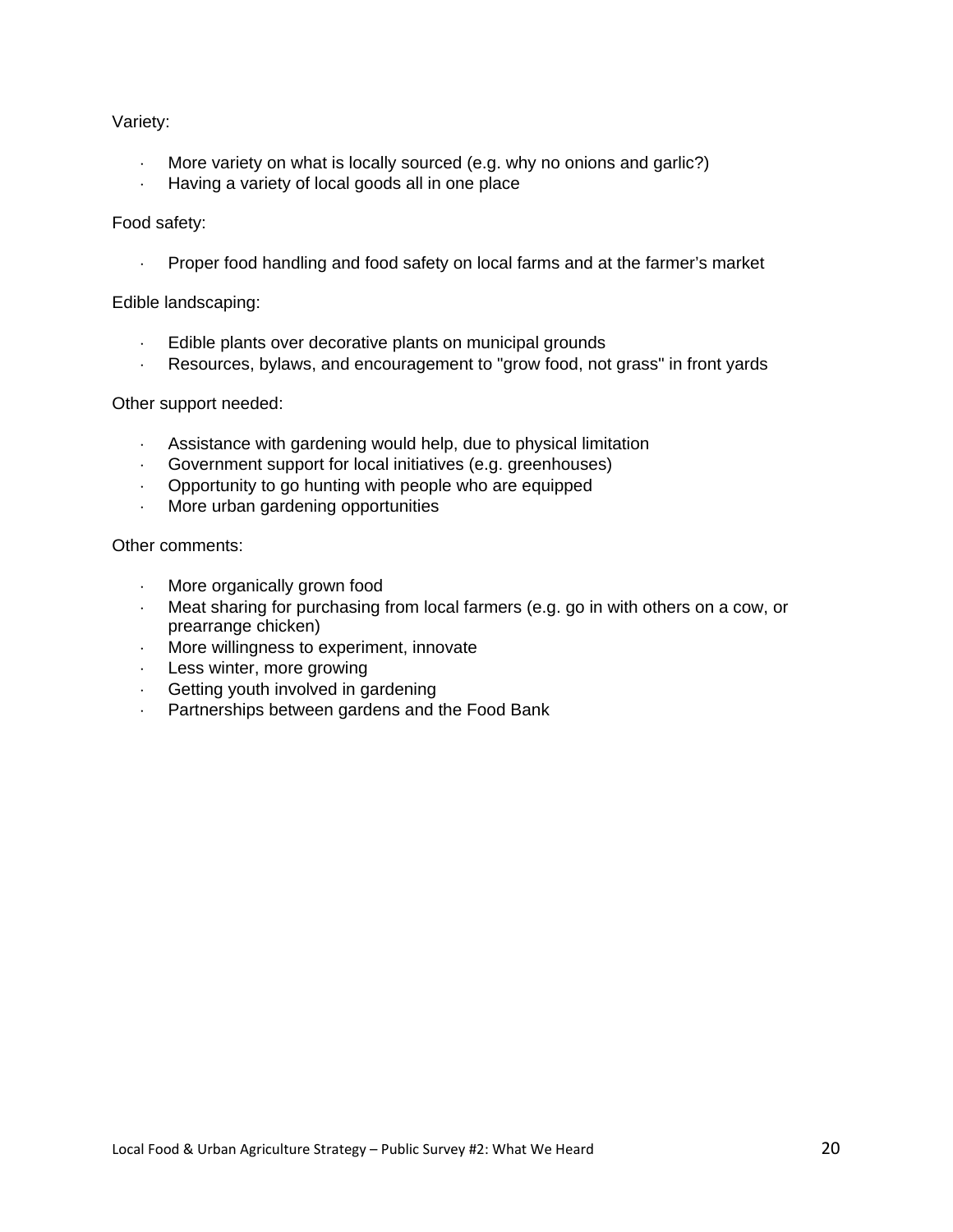## **12. Is there anything else you'd like to tell us about local food access and consumption?**

A total of 101 responses were received to this question and are summarized by theme.

Support and appreciation for local food:

- Love seeing local grown products on shelves and at the market
- We're doing good, but can produce more
- Important for a sustainable future
- Glad to see this project happen
- Local production needs to be a priority
- Happy about where we are going
- Local food access and consumption is really important
- Support for grass roots operations
- Local farmers and businesses are doing a lot to help residents eat locally
- Appreciation for all of the work that has gone into making local food accessible over the past several years (e.g. farmer's markets, stores like Farmer Roberts, and restaurants that use local food)
- Grateful for the increasing abundance of locally grown produce
- Vital economically, environmentally, socially, health, etc.
- Support an improved local food economy
- Buying / growing local food has a great positive effect on social relations in a community
- Best way to start a transition between the capitalist system that relies on fuel subsidies, low wages, and unfair prices, to a healthier, fairer, simpler, and greener economy
- Looking forward to further infrastructure support that will strengthen the local economy

#### Opposition:

- Trendy, but terrible idea
- Sounds like it would be more environmentally sound, but isn't
- Stop promoting ideas based on emotion rather than impact calculation

#### Support for gardeners:

- We'd like to grow more at home, but need support
- Gardeners with experience are prepared to share their skills with others

#### Support for farmers:

- Time consuming to navigate support programs for farmers
- Financial help for high tech matching is not helpful to all small producers
- Thankful for Government of Yukon Agriculture Branch support to growers
- Information sessions with the Agricultural departments, both Yukon and Federal, assist in getting through the regulations, so farmers can sell their products more easily

#### Information resources are needed on:

Where local products are available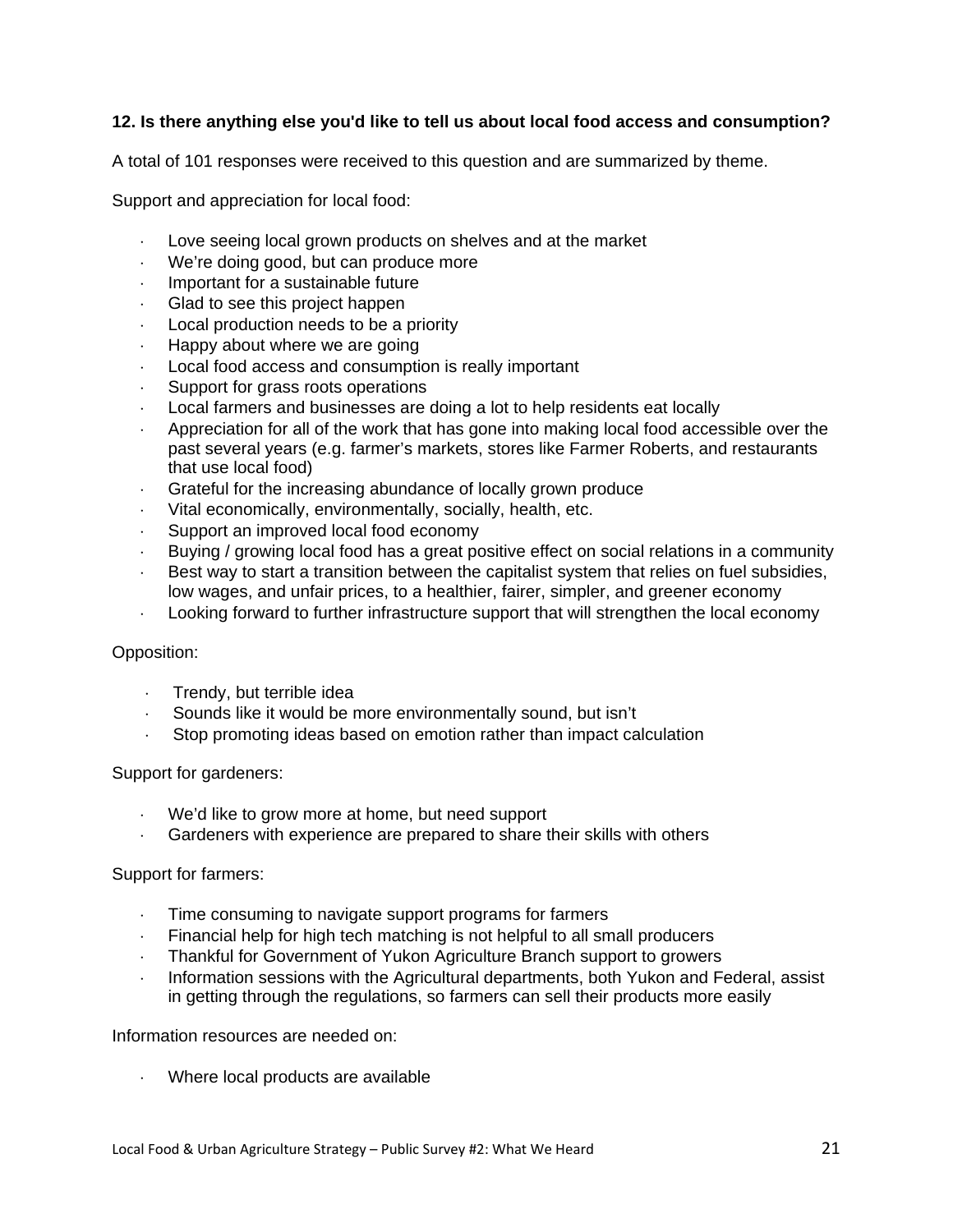- $\cdot$  Difficult to know about the local farms or gardens would make it easier if there was a list of local producers, what they offer, and how to communicate with them
- Cold climate gardening methods
- Recipes to know how to use local produce and products
- How residents can support bee pollinators
- Providing education about factory farming and the importance of being self-sufficient to school kids would go a long way

#### Promotion:

- Maybe with education and persuasion, more people in Yukon would do it
- Local economy is a great selling point to those who may not be persuaded by environmental or health reasoning for buying local
- More emphasis needed on supporting local farms
- If there was access to more local foods that are prominently labeled and showcased in stores, people would buy more and even pay more

#### Costs for producers:

- Cost of farmer's market tables are prohibitive for vendors
- It's more cost effective to sell by word of mouth
- Because of our short summers and cold climate, it's expensive to produce food locally

Incentives to reduce costs for producers:

- City tax breaks
- Free compost
- Free gardening classes
- Free tables for market vendors
- Free land for food producers

Incentives for residents:

- Offer incentives for people to grow their own gardens either at home or in a community space (e.g. war-era victory gardens)
- Offer incentives for people to homestead in fertile areas
- Offer resources for private greenhouses
- More restaurants would use local foods if there was an incentive to do so
- City will need to recognize people who grow food instead of lawns when water restrictions are in place

#### Price:

- Local food is too expensive
- Needs to be affordable
- Farmer's market is very expensive for the average family
- Need to be competitive, or people won't buy local
- Not understanding why local produce is so expensive
- Hard to shop local when you're on a tight budget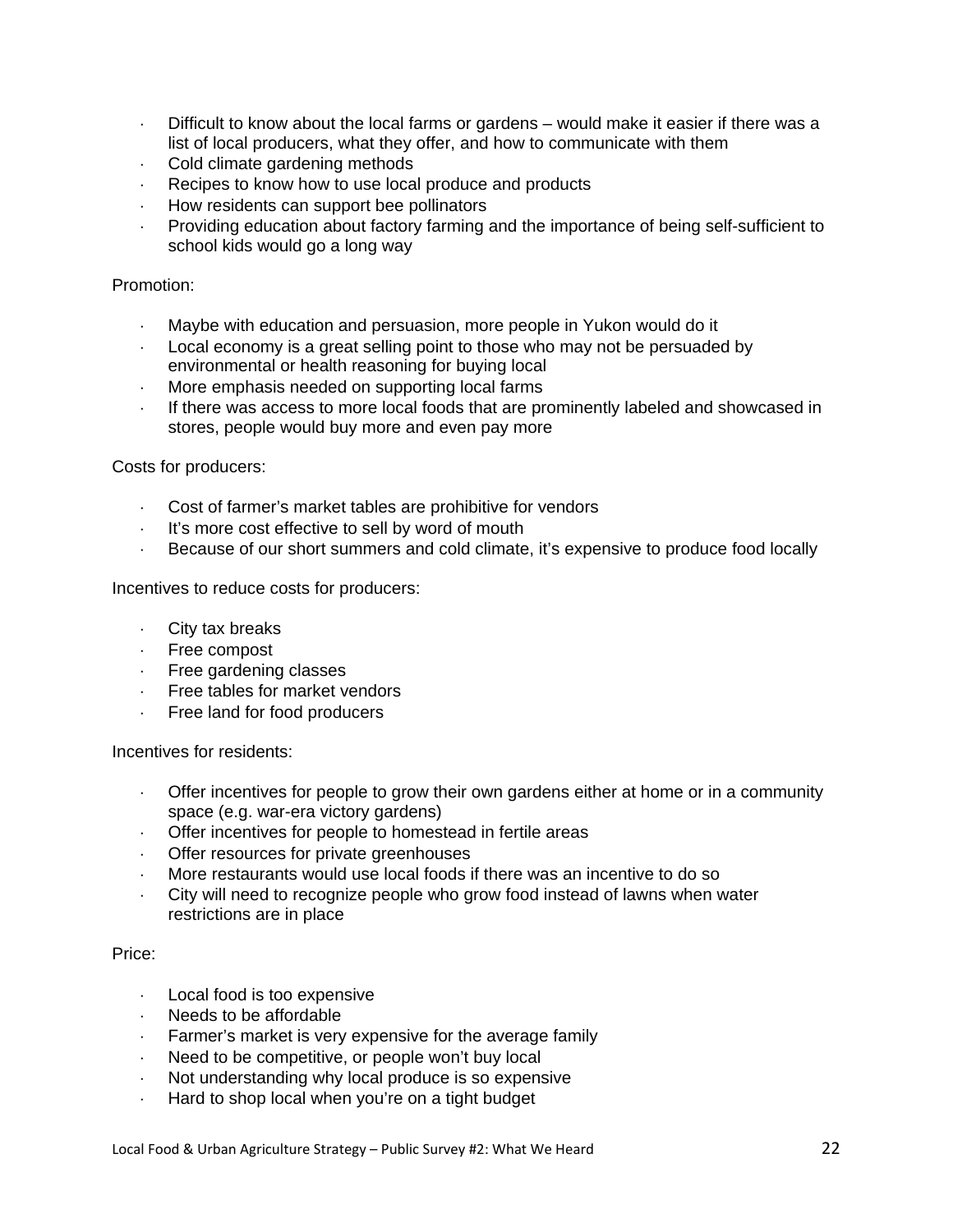Availability and retailing:

- Interested to see more
- More availability needed in grocery stores
- More access to local food
- Can't make it to the farmer's market every week, and it's seasonal
- Would like to eat local vegetables year around
- Great that Superstore and Wykes sell local food
- Grateful that Farmer Roberts is open year-round
- More access needed to local farms

Selection, variety, and quality:

- Limited selection up here
- Impressed by what can be purchased that is local (e.g. carrots, potatoes, jellies)
- Selection and variety is considerably getting better
- Great to see all the local carrots and potatoes at our stores
- Other crops would be nice (e.g. broccoli, turnips, swedes, beets)
- I buy local root vegetables in large quantities in the fall
- Quality frozen veggies would be nice (e.g. carrots, green beans, and cauliflower)
- Love that we can buy meat raised here
- More access needed to meats and fish harvested in Yukon
- We purchase our eggs locally and would love to purchase more local meat
- Would be nice to see local chicken available in stores
- Only thing lacking here is fruit
- Would like opportunity to purchase locally harvested fish
- There used to be mobile fish monger trucks in town
- Offer variety pack of local meat (e.g. chicken, turkey, and beef cuts or bison)
- Local eggs in the grocery store is great
- Some quality issues exist with the organic local food for sale

#### Convenience:

- Offer assortment of local food in one place
- If it's not convenient, people won't go out of their way to buy local
- Would love to see a local isle at the grocery store
- For seniors, it's easier to shop at one location
- 1-stop shopping is a big factor in food choices
- I'm less likely to make a second grocery stop to buy local

#### Imported food:

- Some things will never be local (e.g. grain)
- Given our northern climate, we will always be reliant on outside food sources
- Great to reduce our dependence on southern suppliers
- Concerned with food produced from countries that do not have safe ethical practices
- I avoid products from China (e.g. garlic, frozen shrimp, tinned mushrooms)
- I try not to buy too much out of season produce, though I realize that everything is in season somewhere in the world and everyone needs to make a living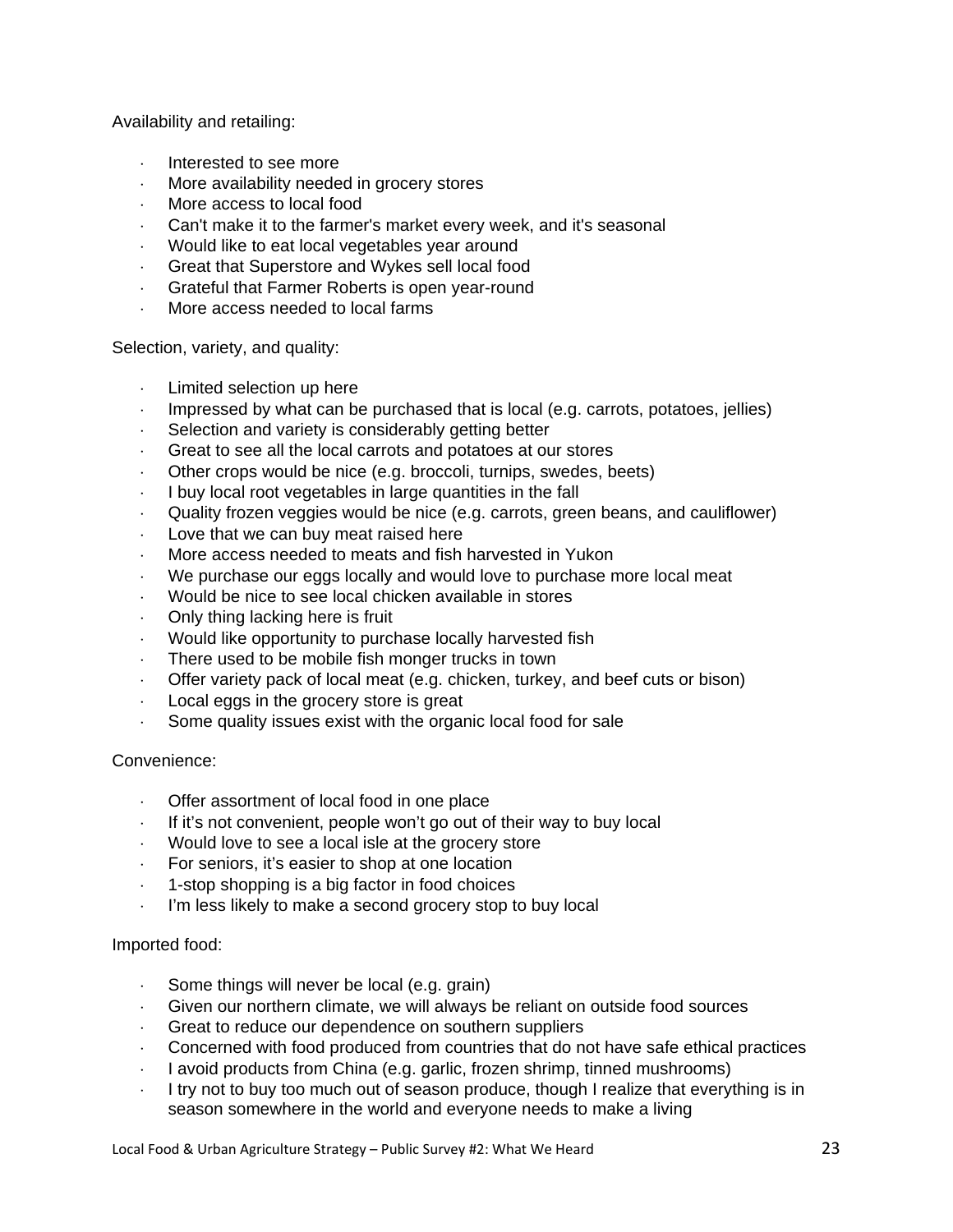Brands and labeling:

- More interested to know what country is producing the product, rather than where it's packaged
- The level of name brand foods is being compromised for variations of President's Choice Brands, reducing ability to choose how and where you support with your money

Land, lot size, and buildings:

- Local food needs land to grow
- $\cdot$  Improve access to urban farming
- Larger single detached lots would allow for more garden space

#### Gardening:

- $\cdot$  I grow most of my own food
- $\cdot$  I grow a garden (predominately root vegetables) with great success
- You can grow all the vegetables you need to last the winter
- We garden and don't purchase much fresh stuff in summer and fall from the local stores

#### Community gardens:

- Community gardens seem to work well
- More community gardens and greenhouses are needed, with support to learn how to grow better

#### Seasonal growing:

- Need to support season extenders and vertical gardening
- Not sure how I feel about 12 month growing of out of season produce here
- Commercial production needed that could provide fresh product through the winter

#### Greenhouses:

- Change zoning bylaws to allow greenhouses and garden boxes anywhere on my property to take advantage of solar orientation (e.g. front yards)
- Change zoning on how big a greenhouse can be
- More greenhouses needed to extend growing season and

Production methods and organic certification:

- Certain organic certifications not available in the territory could be made available
- Interested to buy more organic local food (e.g. no chemicals)
- City and Government of Yukon should support initiatives to encourage more people to get into organically grown local food production
- Support the creation of small farms (not agri-business)
- Appreciation for you-pick opportunities
- There needs to be more encouragement of small scale production (e.g. backyard gardens, chickens, canning)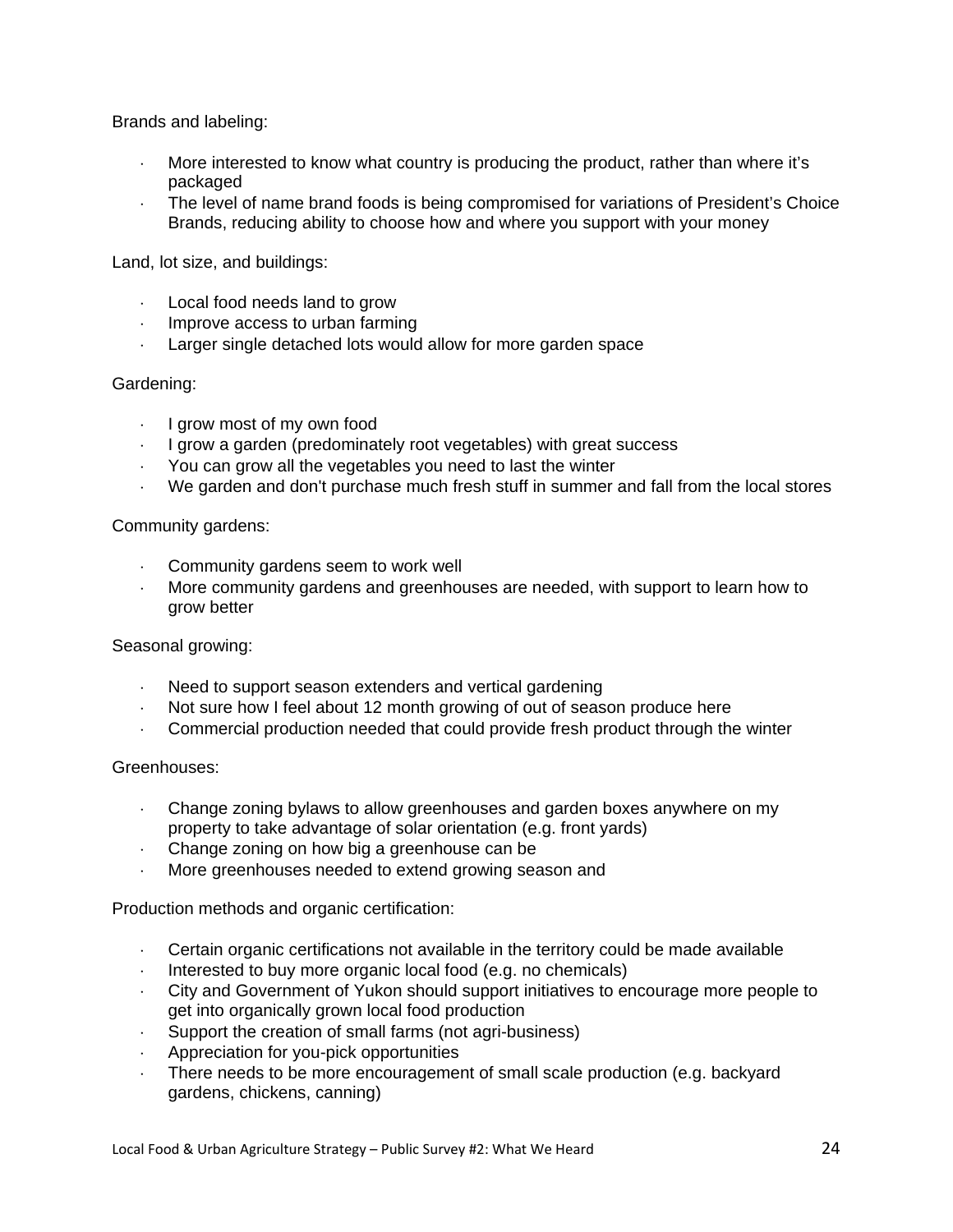- Not interested in organic food, it's a buzz word for charging more
- GMOs are fine

#### Compost:

I make my own organic compost, but there is never enough of it and it takes a longer time for it to be ready than down south

#### Foraging:

- Offer more courses on foraging (e.g. berry picking)
- $\cdot$  I forage mushrooms and berries
- Enjoy picking berries and rosehips etc.

#### Hunting:

 This is not something the City should focus on because there are few hunting grounds close to town and City has no influence on what's out of town

#### Storage and preservation:

- Encourage people to know how to process their harvests (skills that are being lost)
- I try to grow and preserve as much as I can (e.g. freezing, drying, canning and, pickling)
- We try to preserve some of our harvest
- Having local food, September to May, is key
- Invest in high tech storage to make fall harvest available through the winter
- Invest in storage that doesn't require chemicals being added and not too much electricity
- More research needed on storage
- I try to stick with root vegetables, and others, that can be preserved to eat out side of growing season
- Would be good if local produce (e.g. broccoli) could be grown in larger volumes then frozen for consumption over the winter
- Make it mandatory that new homes have pantries and cold storage to avoid food supply shortages (e.g. during road closure)

#### Environmental protection:

 Make sure the natural environment, plant, and animal species are not put at risk by introduced farming practices

Food instead of lawns:

- Spend effort on growing food instead of green lawns
- $\cdot$  Beneficial to grow food rather than having lawns
- Stop planting flowers and plant edibles instead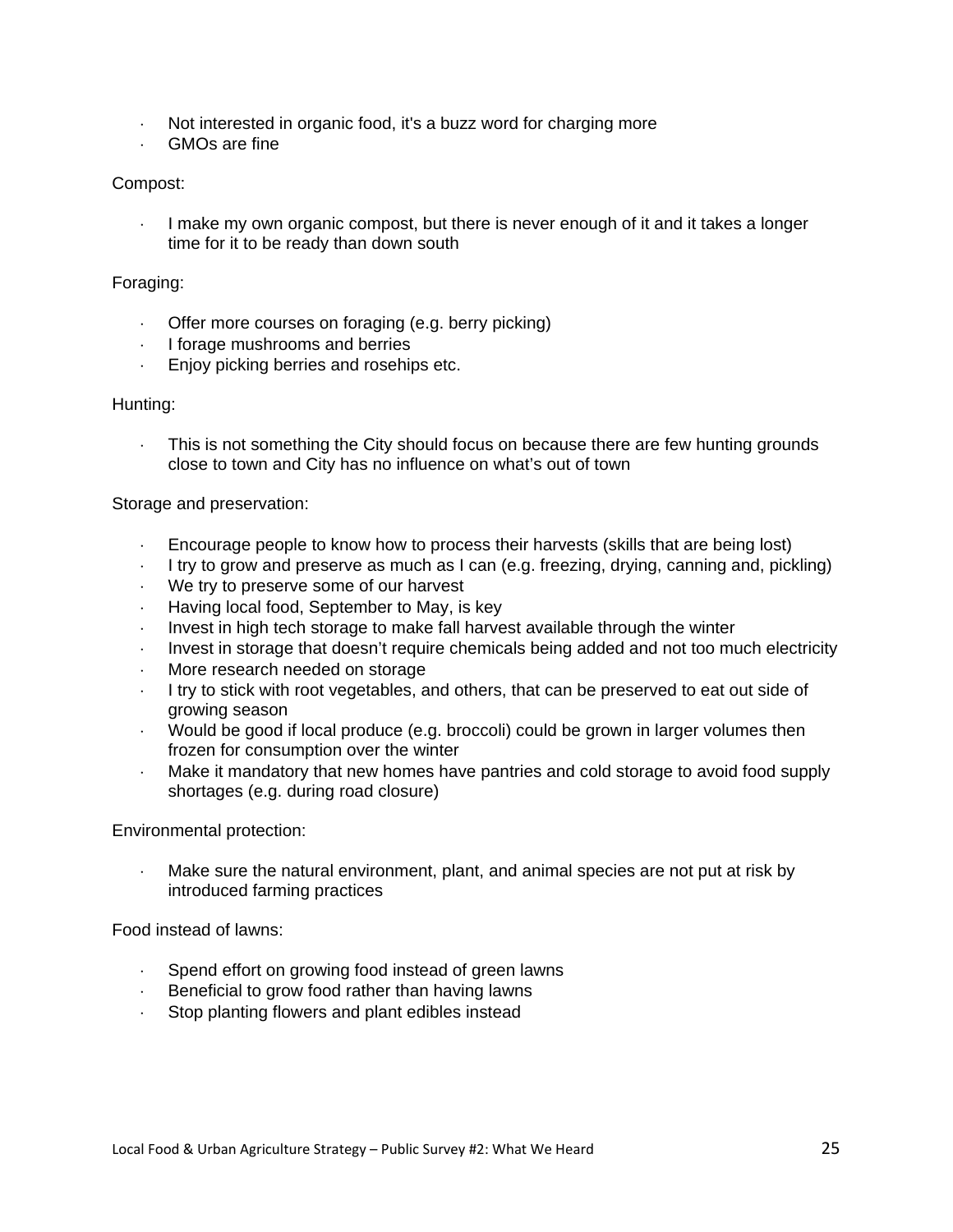#### Waste:

- We waste more food at a residential level than we produce in total in the Yukon
- We need to learn how to handle food better so we don't waste so much
- We select our groceries with packaging in mind
- Would love to see a local grocer focus more on less plastic

#### Procurement:

 Frustrated that large organizations run by government aren't sourcing local food first (e.g. hospital, Copper Ridge Place, McCauley Lodge)

#### Farmer's market:

- Love going to the farmer's market
- Increased variety at market is exciting
- Lots of empty warehouse buildings that could be turned into an indoor market
- Weekend farmer's market is easier to visit than Thursday night, with full time jobs we often forget or lack time to make the trip
- Thursdays are a difficult day to get to the market
- $\blacksquare$  I support the farmer's market in principle, but have enough of my own produce at the same time so don't need to buy
- Offerings are very similar to what I grow in my own limited garden space
- Presence of info booths at the market are not favored
- Dawson farmer's market has more variety than Fireweed
- Number of farmers selling local food has declined in recent years

#### Food hub:

- Farmers could use more places to market their foods to
- Consider a food hub or network where farmers wouldn't have to spend their time doing marketing, but would be able to continue the time consuming task of growing the foods
- Few of the local farms are big enough to get into the local grocery stores, a food hub could help

#### Potluck Food Co-op:

- Potluck Food Co-op provides Yukoners with local organic food products
- Co-op is a small organization with many limitations
- Supporting the co-op would help the distribution and consumption of local foods
- We invested in the food co-op, but we are not organized enough to purchase in advance

#### Farm gate sales:

- Let individuals sell their extra food from their garden, hunting/fishing, or chicken coops
- $\cdot$  I'd like to be able to buy from my neighbour
- Encourage residents to grow their own food and allow to sell it without too much red tape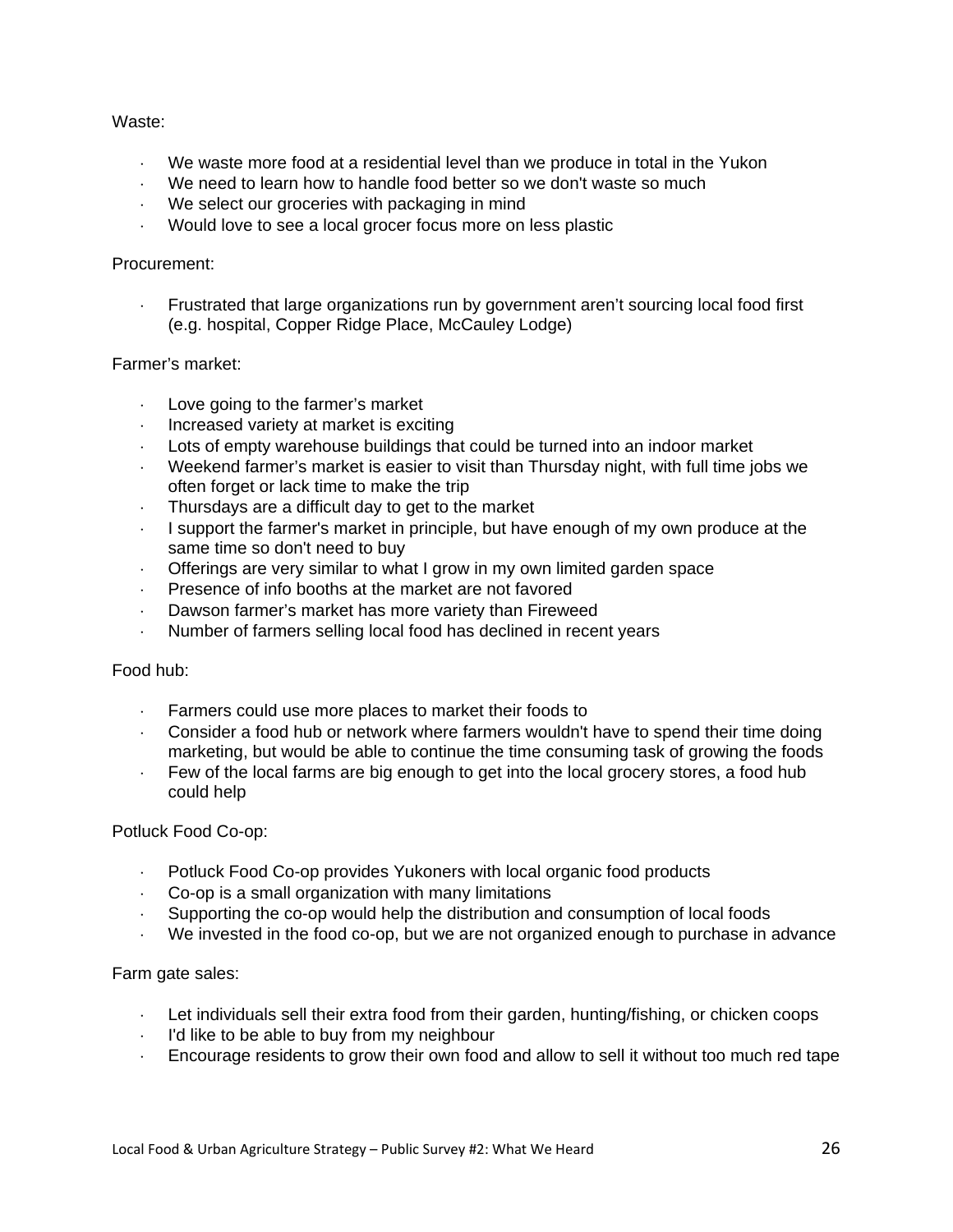Mind and body:

- Healthy bodies, minds, and living don't just happen they come from good choices
- So much energy needs to be put into a small yield here  $-$  if I didn't love it so much, it would feel futile
- Gardening is in my soul

## Sharing:

People share their hunted meat, as well as fresh grown garden produce

## From the Ground Up:

- From the Ground Up is a win-win-win-win (money for the farmer, local food for the purchaser, money for the school, knowledge about food production for the students)
- Great way to promote local produce

Small livestock (hens and bees):

- Love that we can have chickens in the city
- City should be the approver of hens within city limits, not neighbors
- Allow bees within city limits
- Make a quick and easy process to legitimately keep chickens and bees within the city (e.g. residential areas and in community gardens)
- Needs to be less barriers and regulation for keeping milk goats, bees, and chickens
- Domestic goat or sheep farming pose risk to wild Yukon sheep

## Permitting:

- City should make it easier for folks to grow locally and not try to capitalize on local food
- Remove barriers rather than adding loopholes for the City to make money on food production

## Time:

- To grow fruit, it takes time to look after the garden
- $\cdot$  Not many people have time to grow their own food
- It takes time to do the things that make us healthy (e.g. garden, make compost, forage, pickle, ferment, make jams, yogurt, kefir, and meals from scratch)

## Ideas from elsewhere:

- Build a greenhouse like in Inuvik
- I enjoy Cafe Balzam because of their use of local food products
- Look into "spin farming", where residential garden plots are used to yield restaurant and market quality produce with a reduced footprint
- Saskatoon has an online matching service that connects people with yards to gardeners that use them in exchange for produce
- Many yards here are just lawn and gravel, and could be used to produce food instead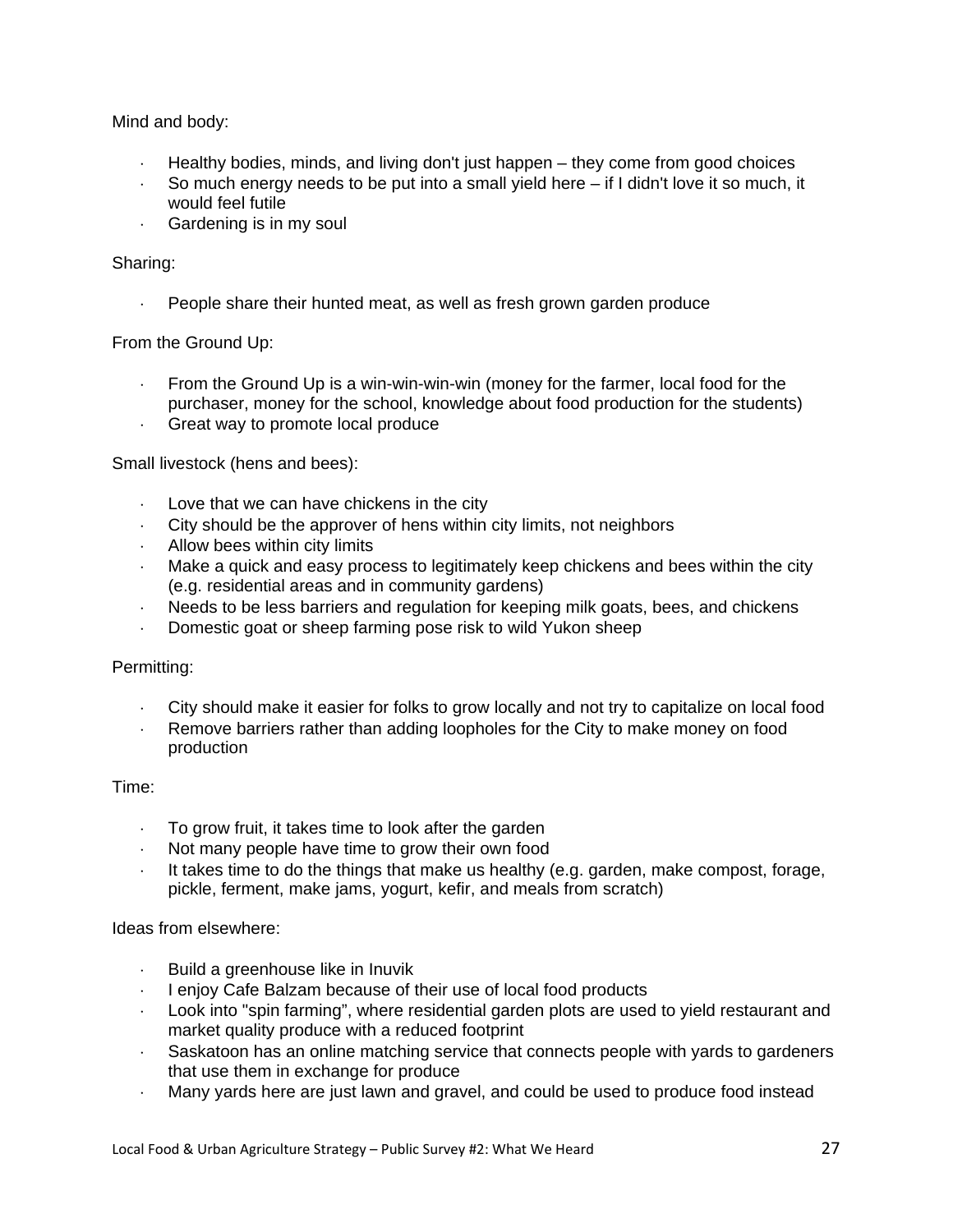# **Section C: Community Gardens**

Section C was used to gauge interest in community gardening and identify potential locations for future gardens.

**13. If there isn't already a community garden located in the neighbourhood/area that you live in, and if one was to be developed, how likely would you be to use it?** 

| <b>Response options</b>                                           | <b>Respondents (290)</b> | $\%$  |
|-------------------------------------------------------------------|--------------------------|-------|
| Very likely                                                       | 80                       | 27.59 |
| Maybe / I don't know                                              | 82                       | 28.28 |
| Not likely                                                        | 106                      | 36.55 |
| There is already a community garden in my<br>neighbourhood / area | 22                       | 7.59  |

**14. Have you ever seen a vacant piece of land within city limits and thought "***that would be a great location for a community garden***"? If yes, tell us where and why. You can also tell us about potential challenges.** 

| <b>Respondents (100)</b>                                              |                                                                                                         |
|-----------------------------------------------------------------------|---------------------------------------------------------------------------------------------------------|
| <b>Suggested locations (93)</b>                                       | <b>Challenges and considerations</b>                                                                    |
| <b>Copper Ridge (6)</b>                                               |                                                                                                         |
| Vacant lot listed as "for sale"                                       |                                                                                                         |
| Vacant lot at corner of North Star Dr and Keewenaw Dr                 | Centrally located in this neighbourhood                                                                 |
| Vacant lot at corner of Lazulite Dr and Falcon Dr                     | Sunny all day; parking may be an issue                                                                  |
| Cleared pull-out area, where it looks like a road has<br>been cleared | A greenhouse would be better than beds;<br>high elevation                                               |
| Behind Copper Ridge Place off Falcon Dr                               |                                                                                                         |
| Grizzly CI where the house burned down                                | Accessible; near bus stop                                                                               |
| <b>Cowley Creek (1)</b>                                               |                                                                                                         |
| Meadow off Salmon Tr, past the creek on the right                     | Availability of soil and water are<br>challenges; bulk soil could be brought in;<br>creek could be used |
| <b>Crestview (1)</b>                                                  |                                                                                                         |
| By the park in green space                                            |                                                                                                         |
| Downtown (22)                                                         |                                                                                                         |
| Abandoned building next to liquor store                               | Use as a hydroponic garden space                                                                        |
| Beside the Downtown south playground                                  | Could serve Yukon Housing units; maybe<br>Yukon Housing Corp could develop this?                        |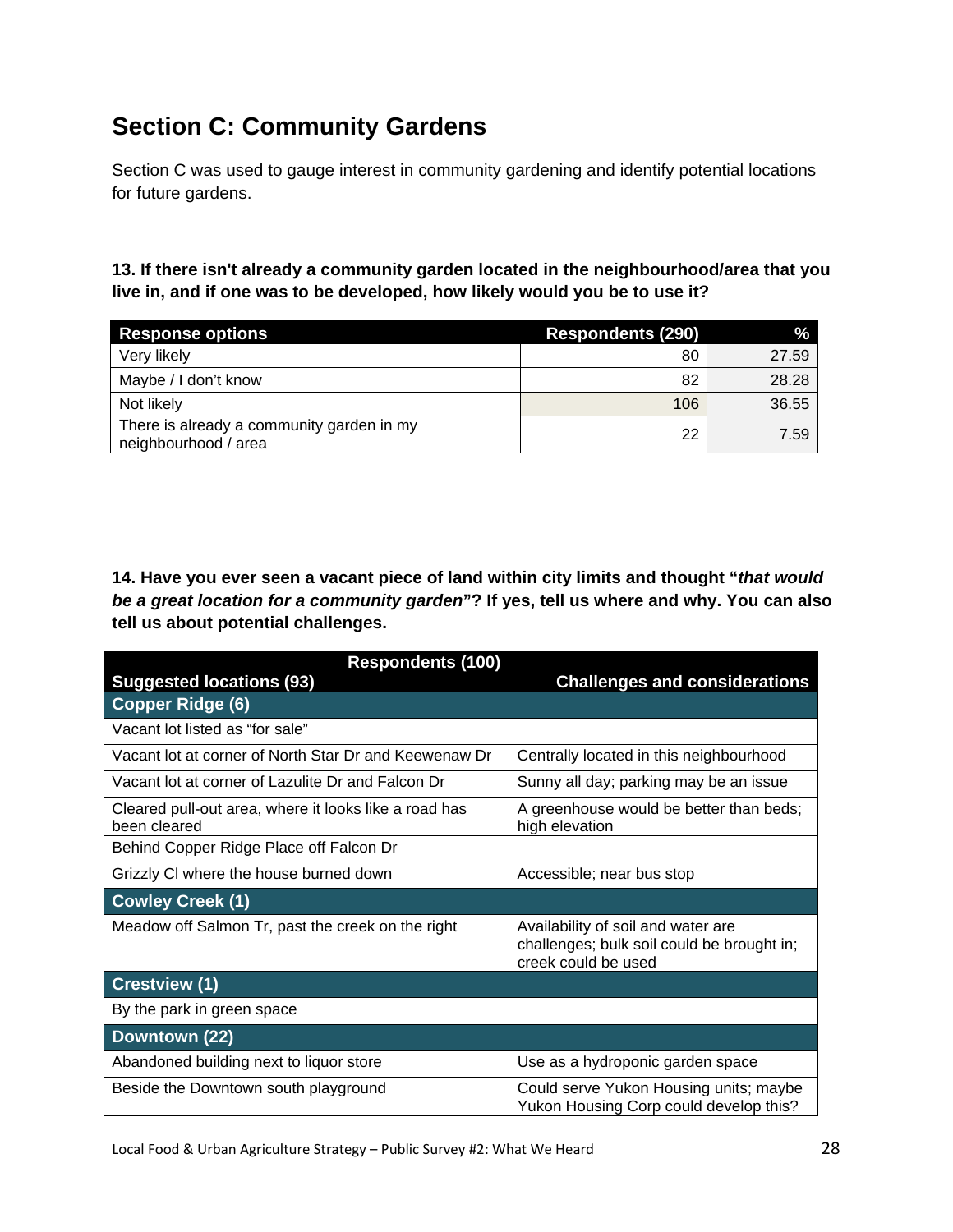| Vacant lot across from the Feed Store                                                     |                                                                                                                             |
|-------------------------------------------------------------------------------------------|-----------------------------------------------------------------------------------------------------------------------------|
| Vacant lot across from Food Bank                                                          |                                                                                                                             |
| Vacant lots between 4 <sup>th</sup> Ave and the claycliffs                                |                                                                                                                             |
| Between KD Cultural Centre and 2 <sup>nd</sup> Ave                                        |                                                                                                                             |
| By claycliffs on 5 <sup>th</sup> Ave, at Hawkins St                                       |                                                                                                                             |
| Next to the new Save on Foods grocery store                                               |                                                                                                                             |
| 2 <sup>nd</sup> Ave near the old Esso Station, next to Peacock<br><b>Sales</b>            |                                                                                                                             |
| On 3rd Ave across from Mah's Point (where Peak<br>Fitness used to be)                     | Could also be a combo of park and<br>garden boxes; maybe have fruit trees                                                   |
| At 3 <sup>rd</sup> Ave and Hawkins St corner                                              |                                                                                                                             |
| On 4 <sup>th</sup> Ave, across from High Country Inn (used to be<br>blue office building) | Could be a combo of park and garden<br>boxes; maybe fruit trees                                                             |
| Space between 4 <sup>th</sup> and 5 <sup>th</sup> Ave, by the Elks Hall                   |                                                                                                                             |
| Behind Riverside grocery                                                                  |                                                                                                                             |
| Beside Napa Auto Parts, across from Whitehorse<br>Elementary                              | School kids could contribute                                                                                                |
| Shipyards Park                                                                            | For beds and greenhouse                                                                                                     |
| Area around Shipyards Park                                                                |                                                                                                                             |
| <b>Rotary Park</b>                                                                        | Lots of space; frequently used                                                                                              |
| Vacant space near the library                                                             | Underutilized parking lot; nice sight lines<br>to river; vandalism may be an issue with<br>passersby                        |
| Near the clay cliffs, unspecified                                                         |                                                                                                                             |
| Near the river, unspecified                                                               |                                                                                                                             |
| Empty lots in Downtown core, unspecified                                                  |                                                                                                                             |
| Granger (3)                                                                               |                                                                                                                             |
| Greenspace where Thompson Rd and Gillis PI meet, at<br>utility box and fire access road   | Might be part of the church property;<br>would need agreement                                                               |
| Corner of Hayes Cr                                                                        | Would love to see it greener                                                                                                |
| Centres of cul-de-sacs                                                                    | Would require infrastructure                                                                                                |
| Hamilton Blvd (1)                                                                         |                                                                                                                             |
| Large gravel area next to Canada Games Centre                                             | Lots of sun; access to water and parking;<br>near well used trail; could run workshops<br>here                              |
| <b>Hidden Valley (1)</b>                                                                  |                                                                                                                             |
| Area around Hidden Valley Elementary School                                               | Incorporate gardening into curriculum;<br>must be developed in a way that is safe<br>for children                           |
| Hillcrest (5)                                                                             |                                                                                                                             |
| Park area                                                                                 |                                                                                                                             |
| Vacant land next to Alaska Hwy across from airport                                        | Flat and sunny; traffic, noise, and pollution<br>may be a nuisance to gardeners; consider<br>solar powered hydroponics here |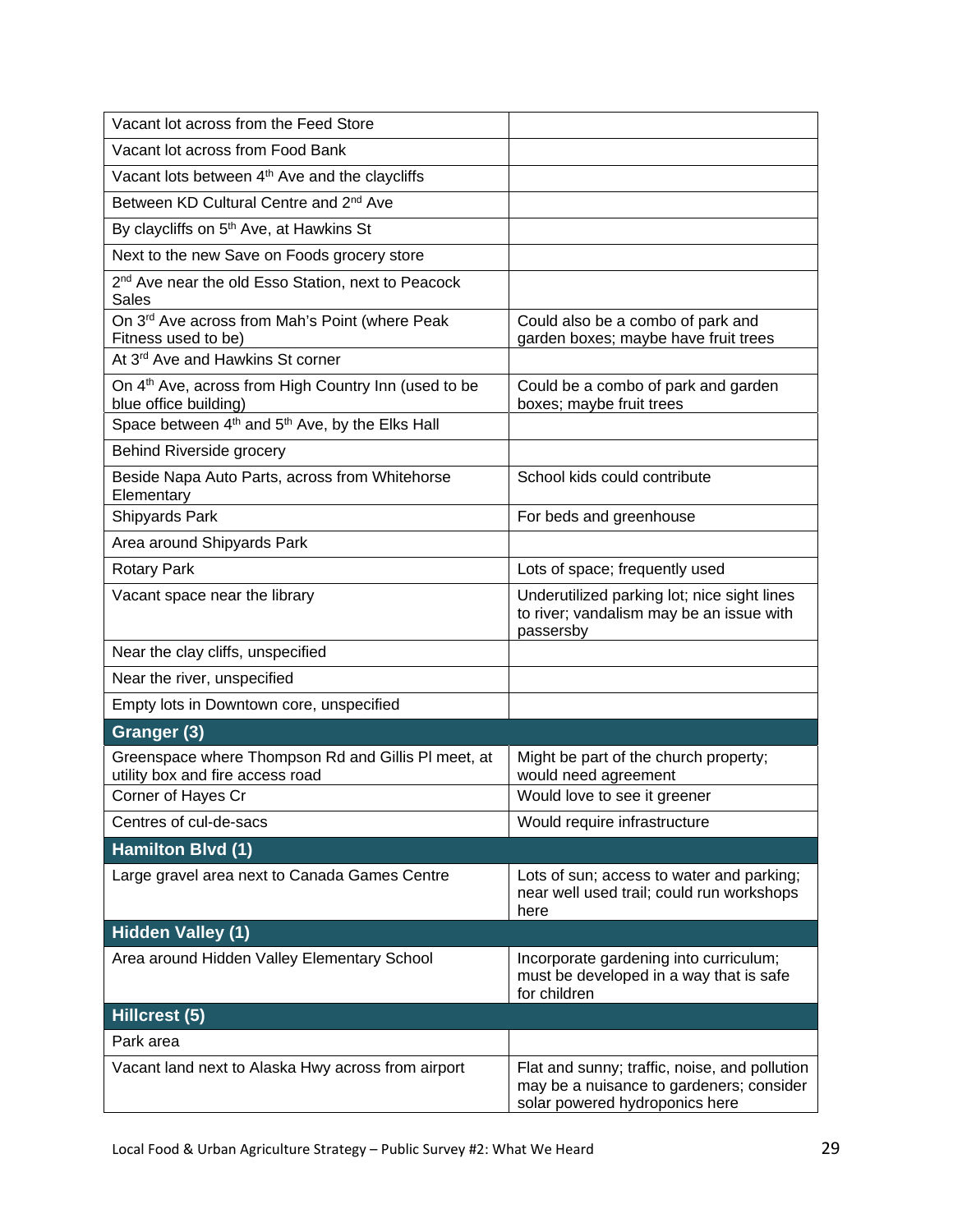| Next to Skky Hotel                                                                      | Open area with lots of sun; landscaping<br>could buffer the highway                                                                                                                                                                                                                             |
|-----------------------------------------------------------------------------------------|-------------------------------------------------------------------------------------------------------------------------------------------------------------------------------------------------------------------------------------------------------------------------------------------------|
| In front of Cliffside green house                                                       |                                                                                                                                                                                                                                                                                                 |
| Hillcrest Dr extension between Hillcrest and Granger                                    | Lots of space, especially in upper section;<br>soil quality isn't great, but raised beds<br>could work                                                                                                                                                                                          |
| Ingram (1)                                                                              |                                                                                                                                                                                                                                                                                                 |
| Unspecified                                                                             | Lots of townhouses in this neighbourhood;<br>could benefit from a community plot                                                                                                                                                                                                                |
| Marwell (1)                                                                             |                                                                                                                                                                                                                                                                                                 |
| Edge of the river                                                                       |                                                                                                                                                                                                                                                                                                 |
| Mt Sima $\overline{(1)}$                                                                |                                                                                                                                                                                                                                                                                                 |
| Unspecified                                                                             | Challenges include fencing and/or wildlife<br>conflicts                                                                                                                                                                                                                                         |
| Porter Creek (6)                                                                        |                                                                                                                                                                                                                                                                                                 |
| At one of the elementary schools at Porter Creek,<br>unspecified                        | Incorporate gardening into curriculum;<br>wildlife concerns                                                                                                                                                                                                                                     |
| Pine St between playground and ice rink                                                 | Close to playground; area that people<br>already frequent; consider berry bushes<br>and greenscaping; cars use the area for<br>parking during hockey; kids sled down the<br>hill there; vandalism may be a challenge                                                                            |
| On Holly St where the access to Hidden Lake is                                          | Lots of road and trail access                                                                                                                                                                                                                                                                   |
| Green space on 12 <sup>th</sup> Ave, behind the creek close to<br><b>Centennial St</b>  | Has access to water from the creek, a<br>park for kids, and green space with no<br>development; across from Jack Hulland;<br>might be a great opportunity for kids to<br>learn about gardening; food could be<br>cared for and harvested by local residents<br>during summer when school is out |
| <b>Versleuce Meadows</b>                                                                | Great soil                                                                                                                                                                                                                                                                                      |
| Several vacant lots, unspecified                                                        | Have been vacant for 25+ year                                                                                                                                                                                                                                                                   |
| <b>Range Point (2)</b>                                                                  |                                                                                                                                                                                                                                                                                                 |
| Vacant lot behind 67 River Ridge Ln                                                     | Challenge of City red tape                                                                                                                                                                                                                                                                      |
| Vacant land at the end of Range Rd, before you go<br>down the hill towards Whistle Bend | Densely populated area; could benefit<br>from a garden                                                                                                                                                                                                                                          |
| <b>Riverdale (18)</b>                                                                   |                                                                                                                                                                                                                                                                                                 |
| Morley Rd Park                                                                          |                                                                                                                                                                                                                                                                                                 |
| In pocket park, between Klondike Rd and Liard Rd                                        |                                                                                                                                                                                                                                                                                                 |
| Greenbelt, bordered by Hyland Cr and Pelly Rd                                           |                                                                                                                                                                                                                                                                                                 |
| Treed lot, where Bates Cr and Blanchard Rd meet                                         |                                                                                                                                                                                                                                                                                                 |
| Greenspace on Alsek Rd, near 267                                                        |                                                                                                                                                                                                                                                                                                 |
| By the skateboard park                                                                  |                                                                                                                                                                                                                                                                                                 |
| Empty lot on McQuesten Rd                                                               |                                                                                                                                                                                                                                                                                                 |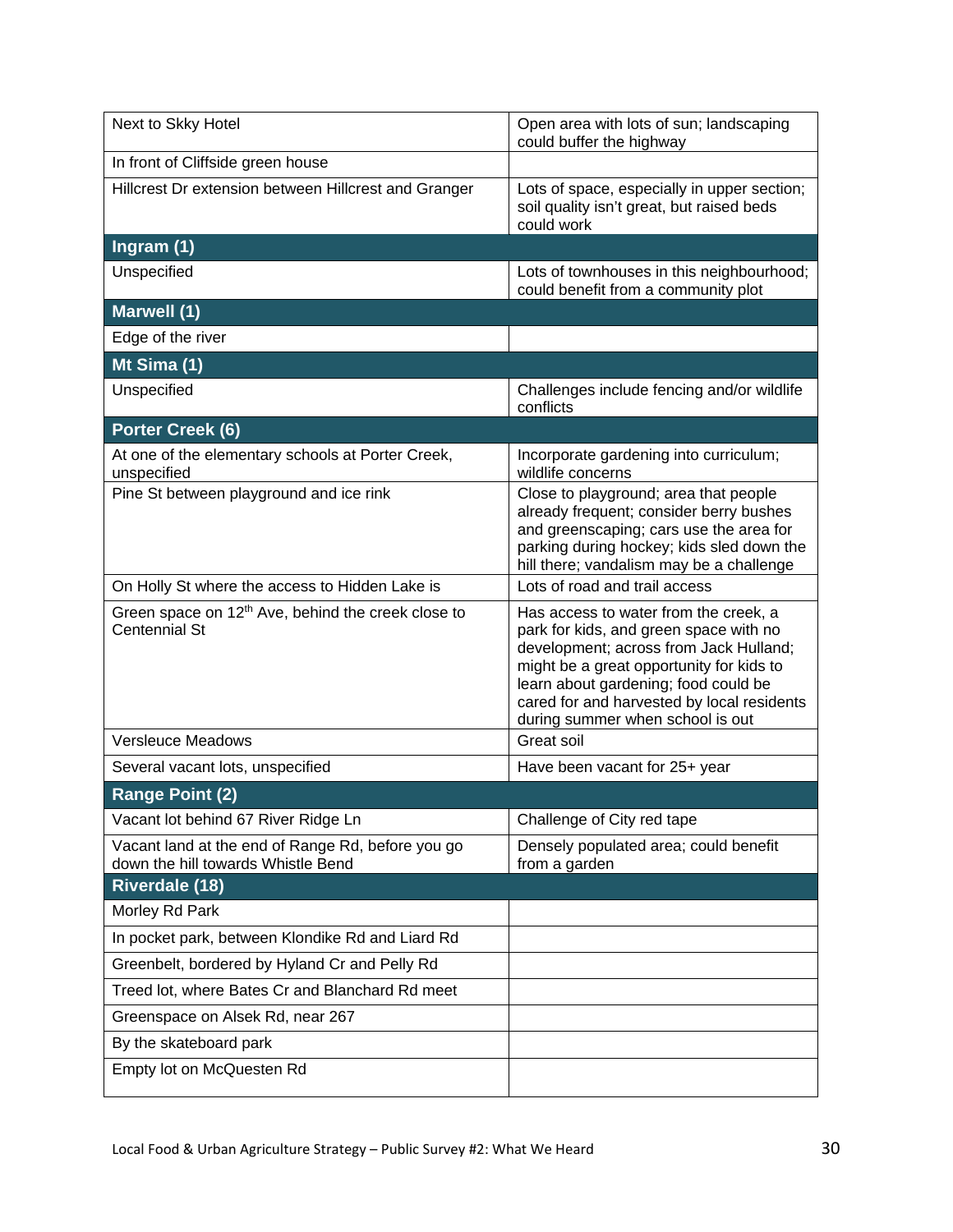| FH Collins Secondary School                                                                   | A win-win; kids could learn about growing<br>food, and food could be used in the<br>cafeteria or sold to the public to raise<br>money for the garden; self-sustaining with<br>some government support                               |
|-----------------------------------------------------------------------------------------------|-------------------------------------------------------------------------------------------------------------------------------------------------------------------------------------------------------------------------------------|
| Area around FH Collins Secondary School                                                       |                                                                                                                                                                                                                                     |
| Green space, between Christ the King Elementary<br>School and Selkirk Elementary School       | Could be used by schools and apartment<br>residents                                                                                                                                                                                 |
| Land across from Christ the King Elementary School                                            | Might be First Nation land                                                                                                                                                                                                          |
| Open field beside Christ the King Elementary School                                           | Need to invest in watering station or<br>extend water from school; might need<br>wind breaks; fallow land with tall grasses;<br>could be good for potato or root<br>vegetables, berries, fruit trees; good site<br>for greenhouses  |
| On Alsek Rd near Grey Mountain Primary School                                                 |                                                                                                                                                                                                                                     |
| Near the cliffs at the end of Klondike Rd                                                     | Area is open; south-west sun exposure                                                                                                                                                                                               |
| Near the river                                                                                | Warm microcosm is good for growing                                                                                                                                                                                                  |
| Vacant land next to McCaully Lodge                                                            | Apartment dwellers, seniors, and Heart of<br>Riverdale could be involved in the garden;<br>good south exposure; wind exposure                                                                                                       |
| Under the hydro lines between Riverdale and Schwatka<br>Lake                                  |                                                                                                                                                                                                                                     |
| Two KDFN parcels by Super A by cell tower                                                     | Electromagnetic radiation might be<br>unhealthy                                                                                                                                                                                     |
| <b>Robert Service Way (2)</b>                                                                 |                                                                                                                                                                                                                                     |
| Across from the Yukon Energy Co, behind the ball<br>diamond fields                            | Area good for gardens, greenhouses,<br>food storage; nearby clay cliffs could be<br>dug into for a walk-in root cellars; perhaps<br>add adjacent housing to address shortage<br>and increase "caretaker" security for the<br>garden |
| Across from Robert Service Way campground                                                     |                                                                                                                                                                                                                                     |
| Takhini (4)                                                                                   |                                                                                                                                                                                                                                     |
| Huge unused space in the Takhini West park                                                    |                                                                                                                                                                                                                                     |
| Unused land next to Range Rd                                                                  |                                                                                                                                                                                                                                     |
| At Range Rd and Rhine Way, the vacant area between<br>core sampling station and daycare       |                                                                                                                                                                                                                                     |
| Quarry area                                                                                   |                                                                                                                                                                                                                                     |
| Two Mile Hill (1)                                                                             |                                                                                                                                                                                                                                     |
| South facing green area on the north side of the road,<br>between Range Rd and the Alaska Hwy | Excellent growing site for greenhouses                                                                                                                                                                                              |
| <b>Whistle Bend (5)</b>                                                                       |                                                                                                                                                                                                                                     |
| At neighbourhood entrance                                                                     | Lots of vacant space                                                                                                                                                                                                                |
| Opposite the rain pond, in the area torn up by<br>construction                                |                                                                                                                                                                                                                                     |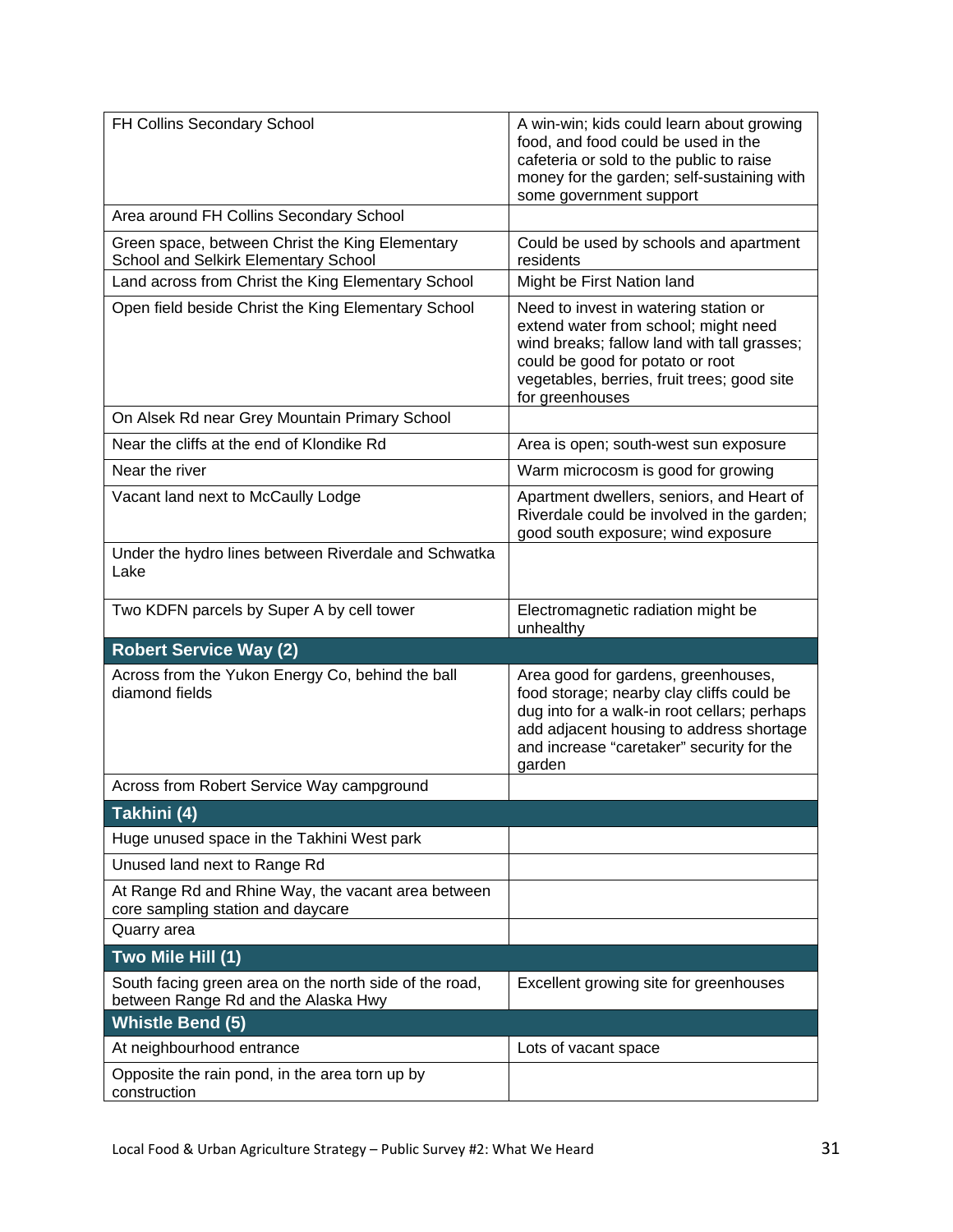| Proposed site for garden (currently in planning stage) | Area is too big for just a garden; could be<br>shared with a playground                                                     |
|--------------------------------------------------------|-----------------------------------------------------------------------------------------------------------------------------|
| <b>Continuing Care Facility</b>                        | Bring it back as a community garden                                                                                         |
| Whistle Bend, unspecified                              | Garden would let neighbours build<br>relationships; provide sense of identity for<br>new neighbourhood                      |
| <b>General locations (11)</b>                          |                                                                                                                             |
| Any available land                                     | Must be visible and should help raise<br>awareness                                                                          |
| Neighbourhoods above the airport                       | Challenges of getting volunteers, wildlife,<br>and vandalism                                                                |
| Parks in all neighbourhoods                            |                                                                                                                             |
| All new parks                                          |                                                                                                                             |
| Greenbelts around neighbourhoods                       | Member commitment needed to help out;<br>challenges to cover supply costs                                                   |
| Ice rinks                                              | Add portable raised beds in summer                                                                                          |
| Next to neighbourhood skating rinks                    | Usually have clearings around them; good<br>sun exposure                                                                    |
| <b>Boulevards</b>                                      |                                                                                                                             |
| Plant food where ever flowers are planted              |                                                                                                                             |
| Front yards                                            | People interested to share their front<br>yards for growing food; let others do the<br>work; have work exchange for harvest |
| Rooftops of new construction                           |                                                                                                                             |
| Out of city limits (1)                                 |                                                                                                                             |
| Hot Springs Rd                                         | To purchase or lease plots of land                                                                                          |

A total of 100 people responded to this question, suggesting 93 locations for potential community gardens. Suggestions ranged from site specific to general locations in 18 areas across the city. One suggestion was for a location outside of city limits. Each location was mentioned one to 3 times. Some respondents included general comments about community gardens that do not relate to a suggested location, which are summarized by theme. Locations have not been assessed for land ownership or feasibility.

Benefits and support for community gardens:

- Gardens add visual appeal and sense of community
- Gardens provide sense of community, shared resources, and knowledge exchange
- Develop more gardens like the Valleyview greenhouse

## Challenges:

- Vandalism
- Theft of food and equipment
- Zoning and permitting restrictions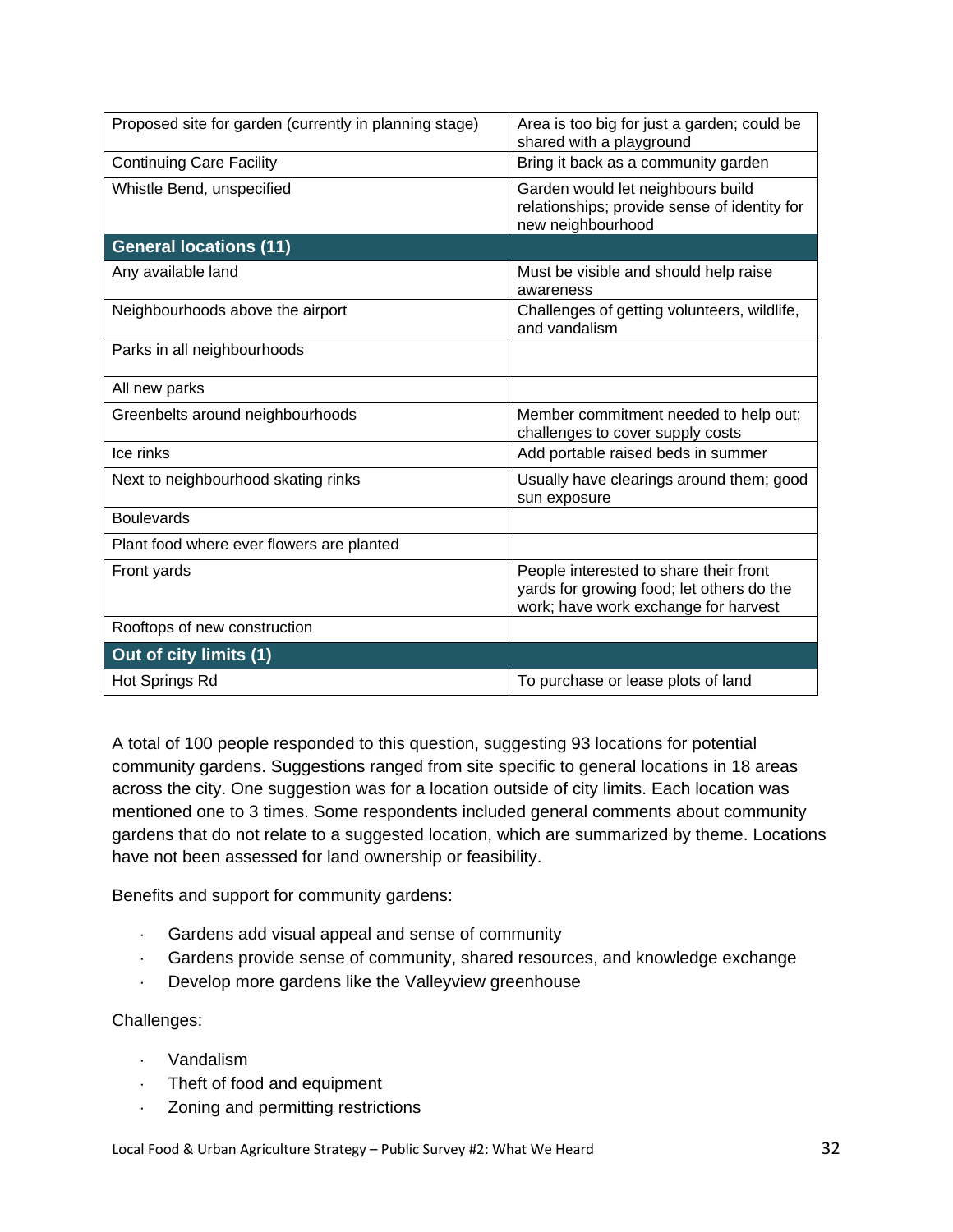- $\cdot$  Potential for neglect of garden beds
- Air and noise pollution from traffic
- Soil contamination
- Limited funding access for starting gardens
- $\cdot$  High prices for land
- Interest exists to take part in gardening, but not to organize

## Opposition:

- City should focus on affordable housing and cheaper land prices instead of gardens
- People don't need to band together to garden, it's easy to do on your own
- Encourage people to use their own property instead
- Community gardens are great, but interest can wane and they become a mess for others to clean up

#### Other comments:

- Consider including kitchens and outside spaces where food can be prepared
- Consider a one-stop food centre that has cold storage, farmer's market, and food processing, ideally in Downtown
- People should use front yards as community gardens instead of having grass
- Encourage backyard composting as an alternative to City organics pick up
- $\cdot$  In Red Deer AB, there are fruit trees in boulevards free for public to pick

## **15. Anything else you'd like to tell us about community gardens?**

A total of 104 responses were received for this question and are summarized by theme.

Benefits and support for community gardens:

- Wonderful solution for those that cannot have a home garden
- Great opportunity for community involvement to grow and harvest for selves and others
- Would be nice to see more of them
- $-Buid$  it and they will come
- Gardens promote healthy living
- Gardening is a form of meditation, physical exercise, and communication with nature
- Important tools for building community relationships and teaching others how to grow
- Gardens are social places that develop community awareness and reinforce ties with neighbours
- Great opportunity to bring aspiring and seasoned gardeners together
- Provides education and nutrition
- Vital in strengthening the community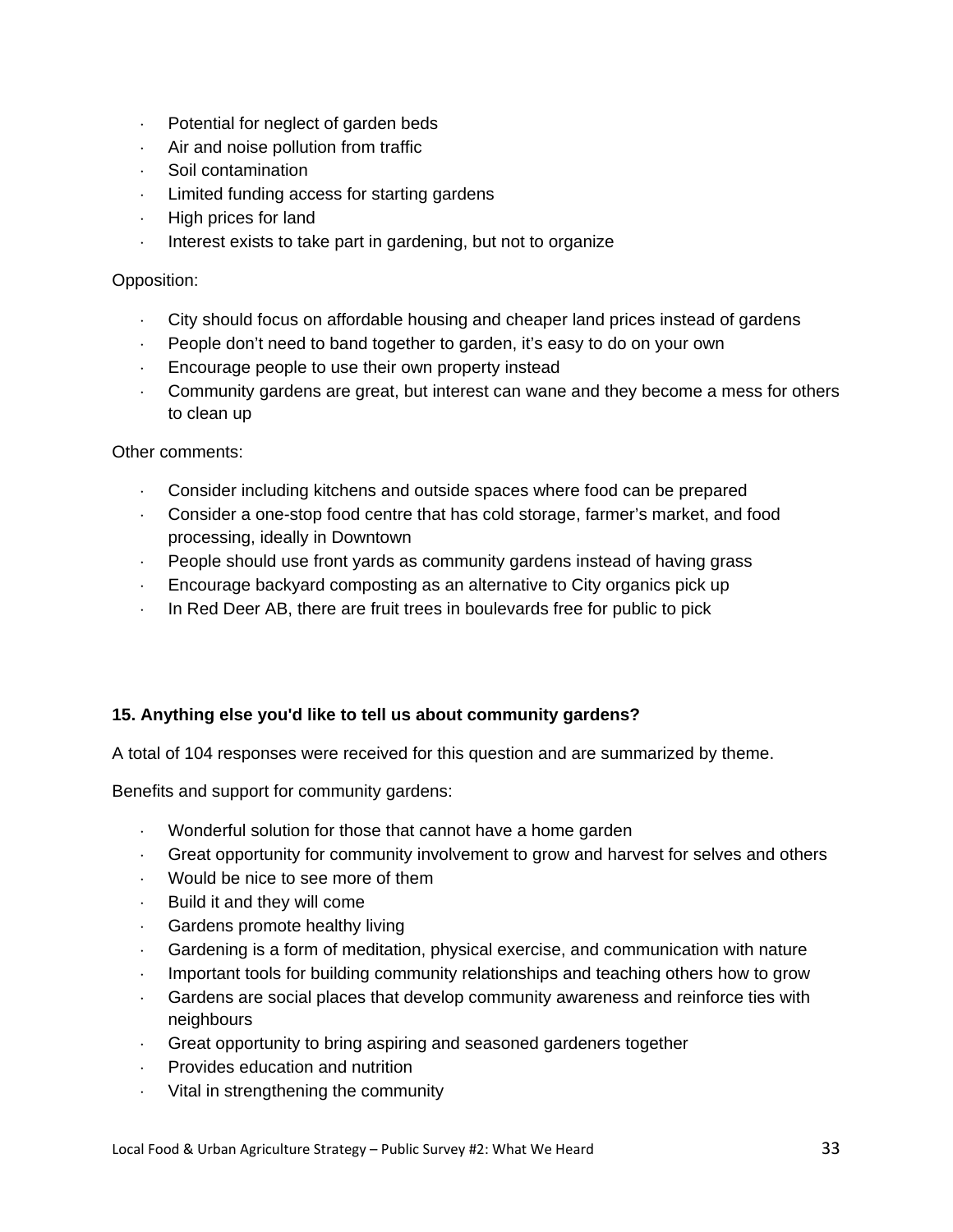- Gardens help with food security (e.g. during highway washouts)
- Great for people those who don't have yard space
- They improve and build soil capability
- Wonderful meeting spots
- Great places to spend time outdoors

#### Land and locations:

- Gardens are good for dense areas where people live in apartments
- Would be ideal to have in each neighbourhood, where people could walk to their plot
- Every school should have one
- Best located within neighbourhoods for ease of access
- Lewes Condos in Riverdale has a community garden
- Need a garden at the north end of Downtown
- Nothing available in Crestview
- Would be nice to have one in Riverdale
- Copper Ridge needs something to bring the community together
- We should have community gardens at schools, the hospital, and the prison
- Land is available in all subdivisions for gardens
- Should be everywhere possible
- They need to be reasonably sized, not too large, not too small

#### Garden type:

- Allotments are better than communal plots
- You can get more productivity from a greenhouse, and a greater variety of plants do well
- Greenhouse gardening is a greater challenge due to the cost and difficulty involved in building and maintaining an insulated, heated, and ventilated greenhouse
- City should construct and maintain a community greenhouse and charge a seasonal fee for access, where the infrastructure is provided, and entrance is secure
- Opportunities needed to share plots with family and friends

#### Promotion:

- Gardens need to be promoted more
- Promote growing and consuming food for nutrition
- Promote community composting

Information, education, and workshops:

- More information is need on where community gardens are located, how to sign up for plots, and generally how they work
- Community gardens could be added to school curriculums, as a place where kids can learn about gardening, food preservation, and storage
- Can be intimidating to get involved, but workshops and mentoring can help with this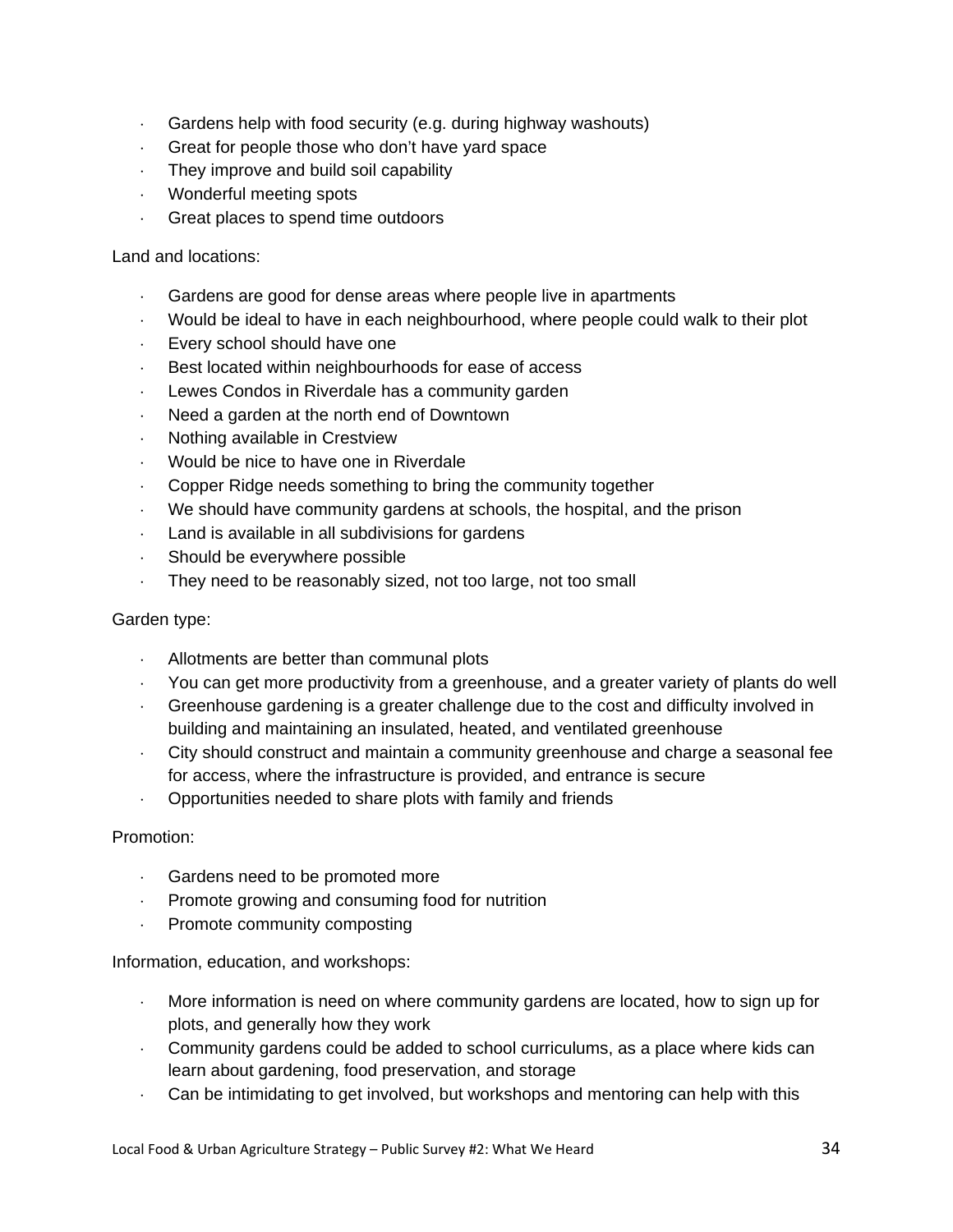## Challenges:

- Must have water available onsite
- Deal with vandalism and theft by fencing gardens and having a key for members
- 'Neighbourhood watch' can help with vandalism
- Lots of interest, but people end up on a waitlist for plots
- People who work full-time do not have huge amounts of time to donate to gardens
- People need to respect the plots of others (e.g. resist temptation to water or do what they think is best for others)
- Gardening comes down to time and experience

Organizers and City support:

- Requires committed, dedicated individuals
- Should have someone paid to manage and coordinate
- Need to hire someone to manage the big jobs such as soil care, watering equipment maintenance, planning and implementing spring/fall cleanup
- Need a strong steward or neighbourhood champion
- City should have a hired staff to support gardens
- City should continue to support Downtown Urban Gardeners Society (DUGS) efforts

## Partnerships:

- First Nations need to be involved in the community gardens to teach about traditional food and medicine and living off the land
- Seek corporate sponsors (e.g. Whitehorse General Hospital using local foods and investing in local farms)
- Maybe DUGS could branch out (e.g. Riverdale-UGS, Whistle Bend-UGS)?
- Perhaps government buildings, correctional facilities, schools, and public spaces like libraries could have boxes made available to local gardeners
- There is a lot of potential in linking people who have yards, space, and soil with people who want to grow a garden either for personal use or for micro-farming

Social inclusion:

- Some seniors may be willing to share produce for help to working their home gardens Would be good to have plots where seniors can garden in association with Whistle Bend long term care facility
- Perhaps 'youth at risk' program could hire youth to build boxes and greenhouses
- People without a home or financial security can grow food at community gardens
- Involve users of social assistance and Food Bank to help raise and cultivate gardens
- Have plots of land within the city available for underemployed people to earn incomes from food production and contribute to local food production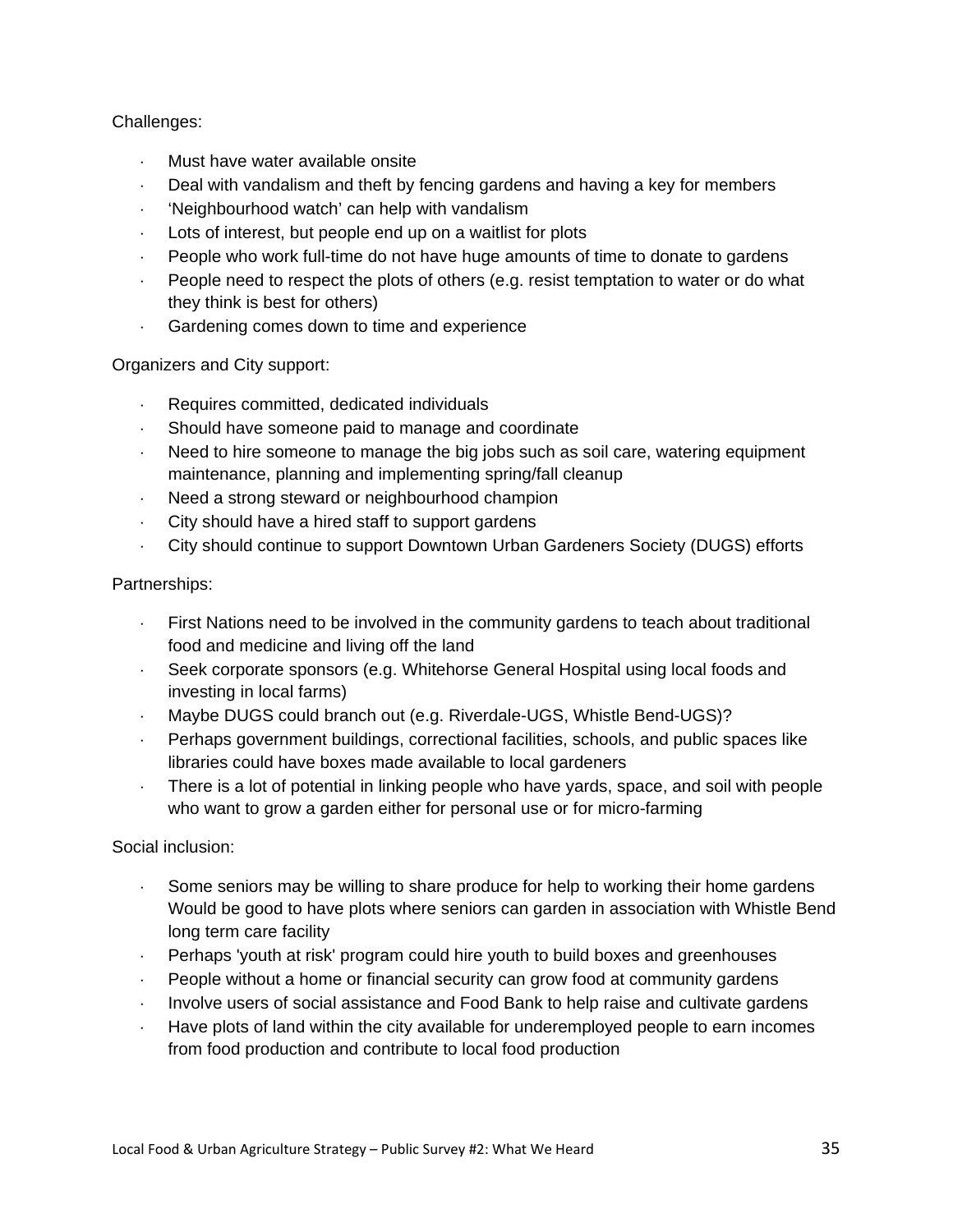Kitchens and storage:

- Would be great to have a kitchen attached to a community garden where you can do classes on canning, etc.
- People who use community gardens often don't have space to store their harvest for the winter

## Bees:

- Inclusion of community bee hives would be an excellent addition
- Require commitment of volunteers to ensure they are kept in good condition year-round
- City or Government of Yukon should finance beekeeping tools
- Create initiatives for more honeybee hives in community gardens
- Sell the honey produced to help fund the gardens, or to create more awareness of locally grown food and community gardens

Plant varieties and edible landscaping:

- Plant more annuals like raspberries, haskaps, and blueberries
- Would be great if landscaping was done with edible plants
- Berry bushes in city parks would be great and extras could be picked for the food bank
- Encourage people to get rid of lawns and grow edible and/or native plants instead

Subdivision of agriculture land, out of city:

 Land has been sold for agriculture and turned into residential lots, should be converted back for use by local growers (e.g. on Hot Springs Road)

Other comments:

- Interested to buy produce from a community garden, instead of participating in growing
- Concern that they attract bears to town is not warranted
- $\cdot$  Locals and tourists visit them

Ideas from elsewhere:

- Yellowknife has a robust community garden program with plots that always fill up; there are great workshops offered during the garden season
- Yellowknife community garden is right on a main street in Old Town, so people can visit and see what gardening is all about
- Winnipeg has a community garden with plots passed down from generation to generation, in some cases
- Saskatchewan has a great land-link program that connects gardeners with people that have available land within same neighbourhood
- Little areas in and around Vancouver have boxes where flowers may have been planted in the past, but are now being used for vegetables as well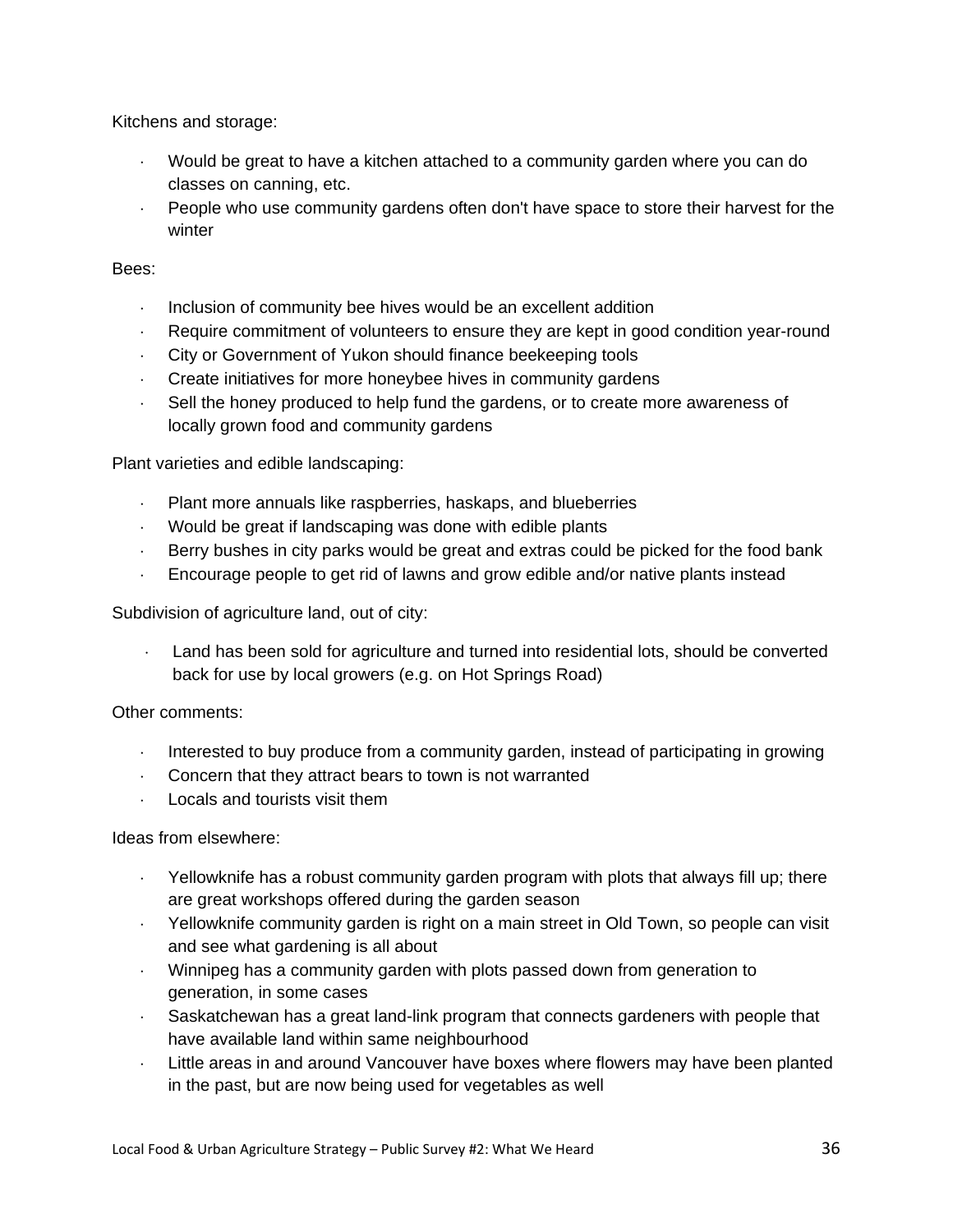# **Section D: City Compost**

Section D was geared at collecting feedback on the City's compost production program. Answering the questions was optional. A 'skip-ahead' question was included for people who have not purchased City compost in the past, and for people who are not interested, or do not have a need, to purchase compost in the future.

## **16. Before taking this survey, were you aware that the City sold compost?**

| <b>Answer options</b> | <b>Respondents (292)</b> | %.    |
|-----------------------|--------------------------|-------|
| Yes, I was aware      | 250                      | 85.62 |
| No, I wasn't aware    | 42                       | 14.38 |

## **17. Have you ever purchased City compost?**

| <b>Answer options</b>                            | <b>Respondents (292)</b> | $\%$  |
|--------------------------------------------------|--------------------------|-------|
| Yes                                              | 109                      | 37.33 |
| No, but I might in the future                    | 127                      | 43.49 |
| No, I don't need / want any compost (skip ahead) | 56                       | 19.18 |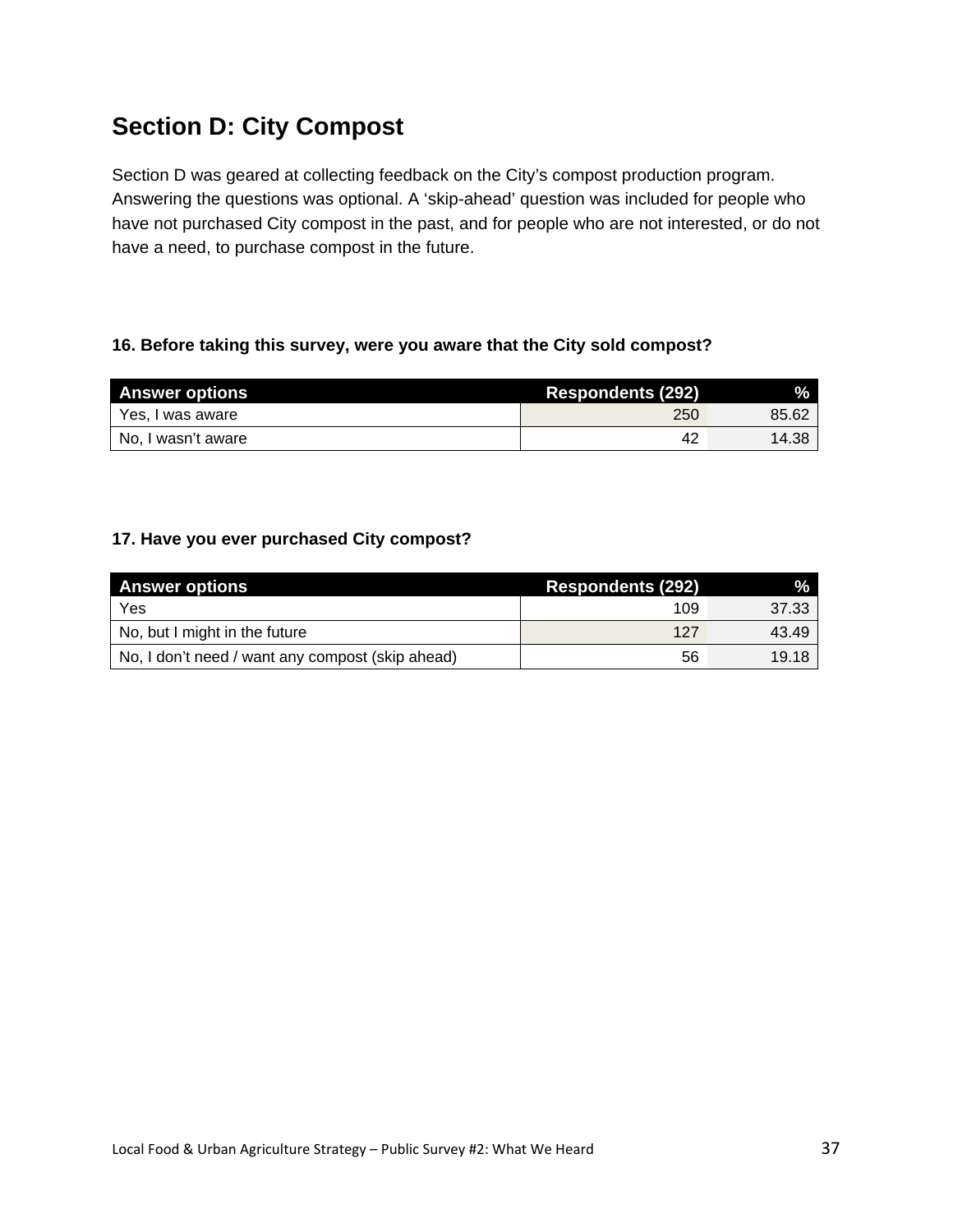**18. If you answered "yes" to having purchased City compost, let us know how you feel about the following statements.** 

| <b>Statements</b>                                                                           | <b>Strongly</b><br><b>Agree</b> | <b>Somewhat</b><br><b>Agree</b> | <b>Disagree</b> | <b>Strongly</b><br><b>Disagree</b> | <b>Neutral</b> | <b>Respondents</b> |
|---------------------------------------------------------------------------------------------|---------------------------------|---------------------------------|-----------------|------------------------------------|----------------|--------------------|
| I was provided with<br>the information I<br>needed to use the<br>compost effectively        | 13                              | 43                              | 24              | 5                                  | 24             | 109                |
| %                                                                                           | 11.93                           | 39.45                           | 22.02           | 4.59                               | 22.02          |                    |
| The compost worked<br>well for my gardening<br>needs                                        | 58                              | 36                              | 5               | 6                                  | 3              | 108                |
| $\%$                                                                                        | 53.70                           | 33.33                           | 4.63            | 5.56                               | 2.78           |                    |
| The compost was<br>good value for the<br>price                                              | 46                              | 50                              | 5               | 4                                  | 3              | 108                |
| %                                                                                           | 45.59                           | 46.30                           | 4.63            | 3.70                               | 2.78           |                    |
| City compost is<br>adequately promoted                                                      | 12                              | 38                              | 37              | 9                                  | 12             | 108                |
| %                                                                                           | 11.11                           | 35.19                           | 34.26           | 8.33                               | 11.11          |                    |
| I would recommend<br>using the compost to<br>my gardener friends                            | 59                              | 35                              | 8               | 4                                  | $\overline{2}$ | 108                |
| %                                                                                           | 54.63                           | 32.41                           | 7.41            | 3.70                               | 1.85           |                    |
| I had access to the<br>vehicle and<br>equipment that I<br>needed to purchase<br>the compost | 44                              | 35                              | 12              | 8                                  | 9              | 108                |
| $\frac{0}{0}$                                                                               | 40.74                           | 32.41                           | 11.11           | 7.41                               | 8.33           |                    |
| Scheduling an<br>appointment for bulk<br>pick-up was easy                                   | 11                              | 19                              | $\overline{7}$  | 3                                  | 65             | 105                |
| $\%$                                                                                        | 10.48                           | 18.10                           | 6.66            | 2.86                               | 61.90          |                    |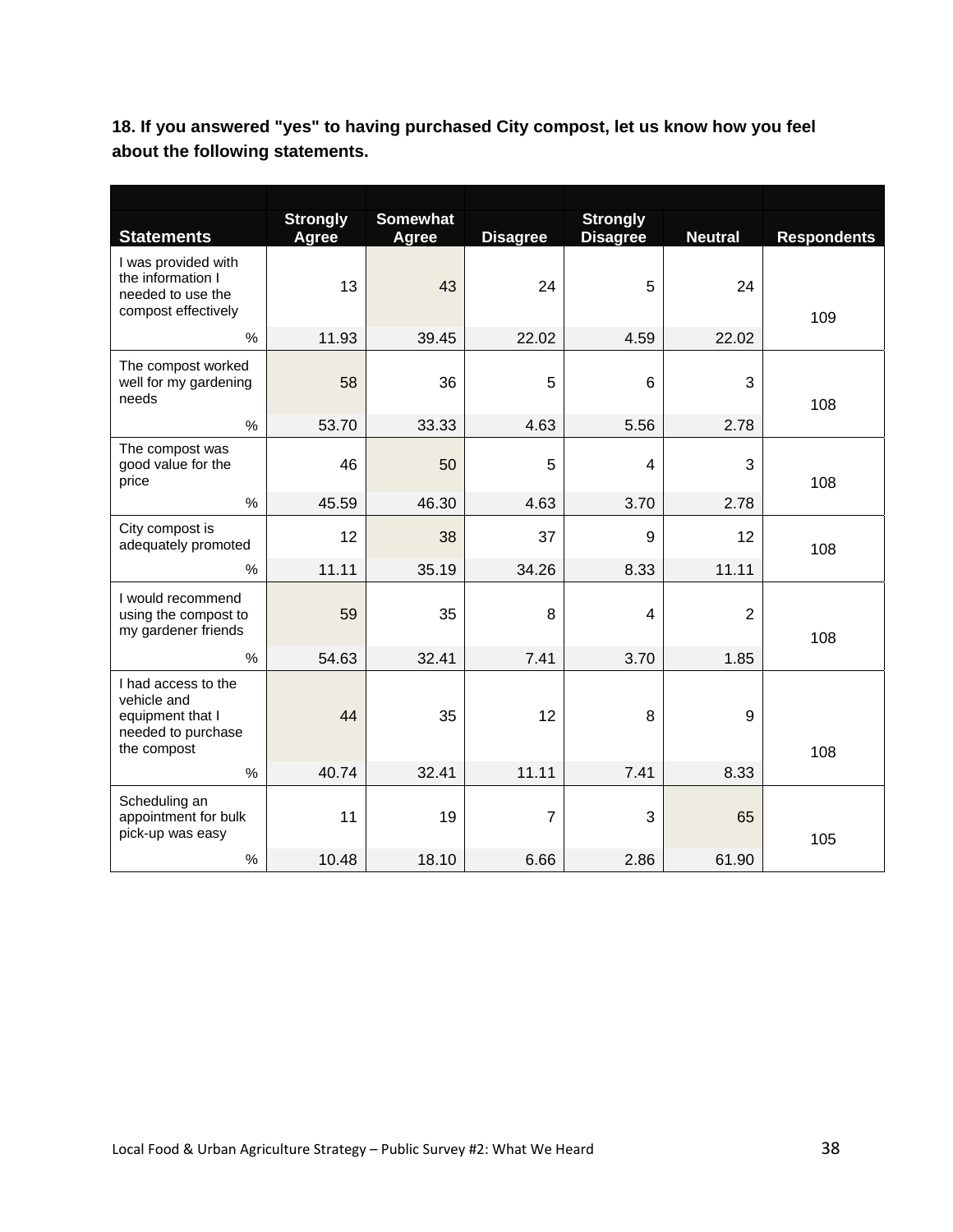**19. The City sells compost in two unit sizes: 1) by cubic yard, and 2) by 20 litre bag. Is there a different unit size that you would like the City to offer?** 

| <b>Answer options</b>                                                    | <b>Respondents (235)</b> |       |
|--------------------------------------------------------------------------|--------------------------|-------|
| These units meet my needs                                                | 137                      | 58.30 |
| I'm indifferent                                                          | 80                       | 34.04 |
| The City should offer a different purchase unit size<br>(please specify) | 18                       | 7.66  |

A total of 18 comments were received for this question and are summarized by theme.

Interest to see the following unit sizes offered:

- $\cdot$  /4 cubic yard
- $\cdot$  1/<sub>2</sub> cubic yard
- 5 cubic yards
- Truck load  $(10-14$  cubic yards)

#### Transportation:

- Pick up of large quantities is difficult for people without a truck
- 20-litre bags are too heavy for some people to carry
- Offer a drop off/delivery service
- Offer bulk price, but allow to take away in smaller, separated containers to make it easier to transport by car

Other comments and suggestions:

- Cubic yard is a bit too much
- Allow people to bring bins and tupperware and purchase by weight, this allows people to purchase only what they need and eliminates plastic packaging
- Show conversion of how many 20 L bags are in 1 cubic yard
- Provide information on the amount of compost required for specific projects (e.g. raised garden bed)
- Use metric measurement (cubic metre instead of yard)
- Large quantities are not needed for container gardening or balcony gardens
- Sometimes the bulk compost is frozen early in the seasons, so purchasing bags is the only option
- Offer bulk discount for small farms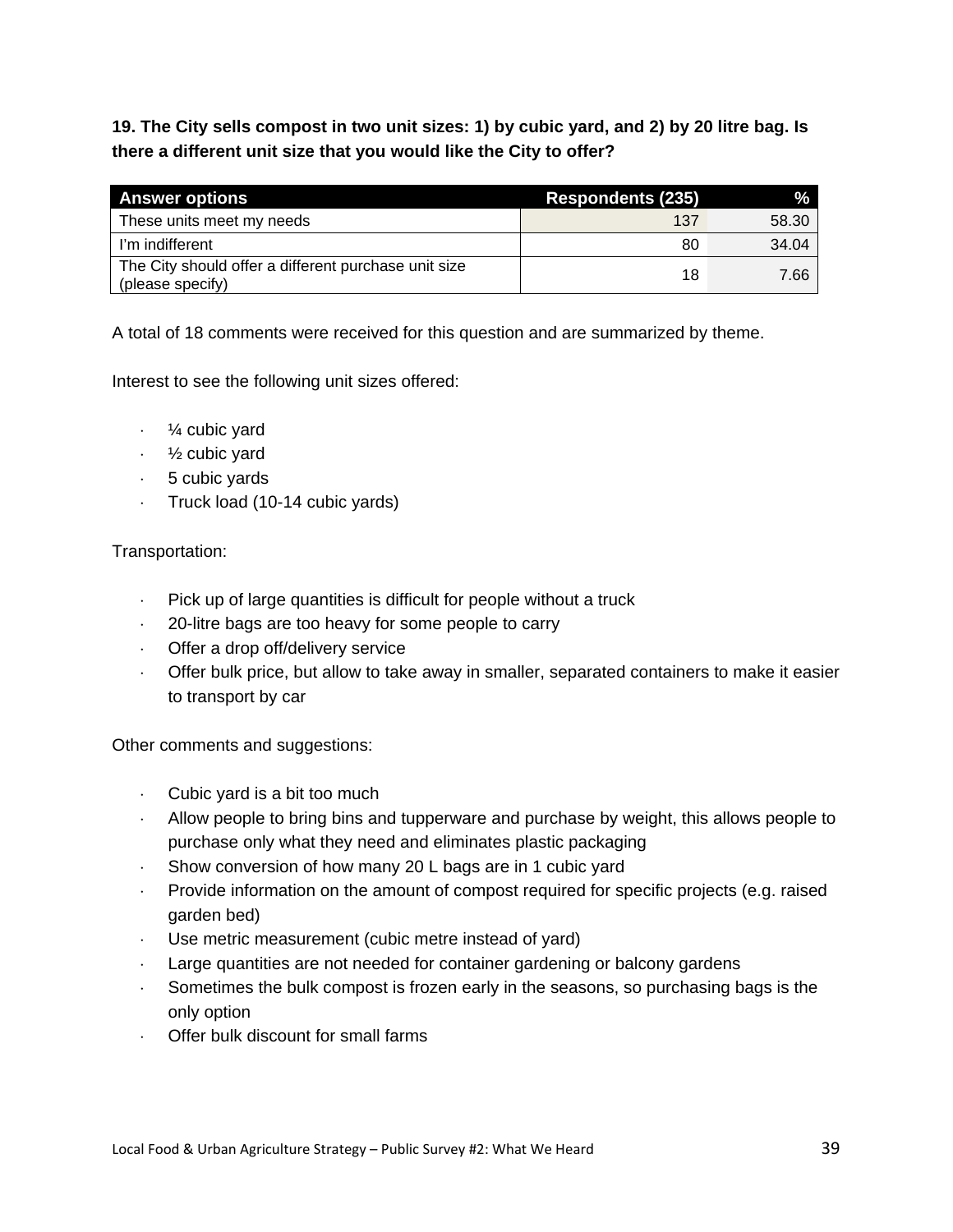**20. City compost sold in bulk loads (by cubic yard) is available for pick-up Monday to Friday, 8am - 5pm, excluding 12 - 1pm. Is there a different time that you would like to be able to purchase bulk loads? (Bags can be purchased weekdays and weekends during regular facility hours)** 

| <b>Answer options</b>                                     | <b>Respondents (234)</b> | $\frac{9}{6}$ |
|-----------------------------------------------------------|--------------------------|---------------|
| These hours meet my needs                                 | 64                       | 27.35         |
| I'm indifferent                                           | 86                       | 36.75         |
| The City should offer a different purchase time (specify) | 84                       | 35.90         |

A total of 84 comments were received for this question and are summarized by theme.

Suggestions on additional compost sale times:

- Saturdays
- One Saturday once a month
- Saturday 9 or 10 am to noon
- Weekends
- At least a few hours on each weekend day
- $\cdot$  During the lunch hour
- Stay open late at least one day a week
- Weekdays from 9 am to 6 or 7 pm
- After 8 pm
- Later hours one day a week
- Any time the Waste Management Facility is open

Other comments and suggestions:

- The current hours don't work for people who work full time
- Most people work 8-5
- Don't make people take time off from work to pick up compost
- Offer at grocers or farmer's market for a slightly higher fee
- Offer delivery service
- Don't require an appointment
- Offer at times that when people do most of their gardening (weekends)
- Weekends are better for borrowing trucks/vehicles to pick up compost
- Supply runs out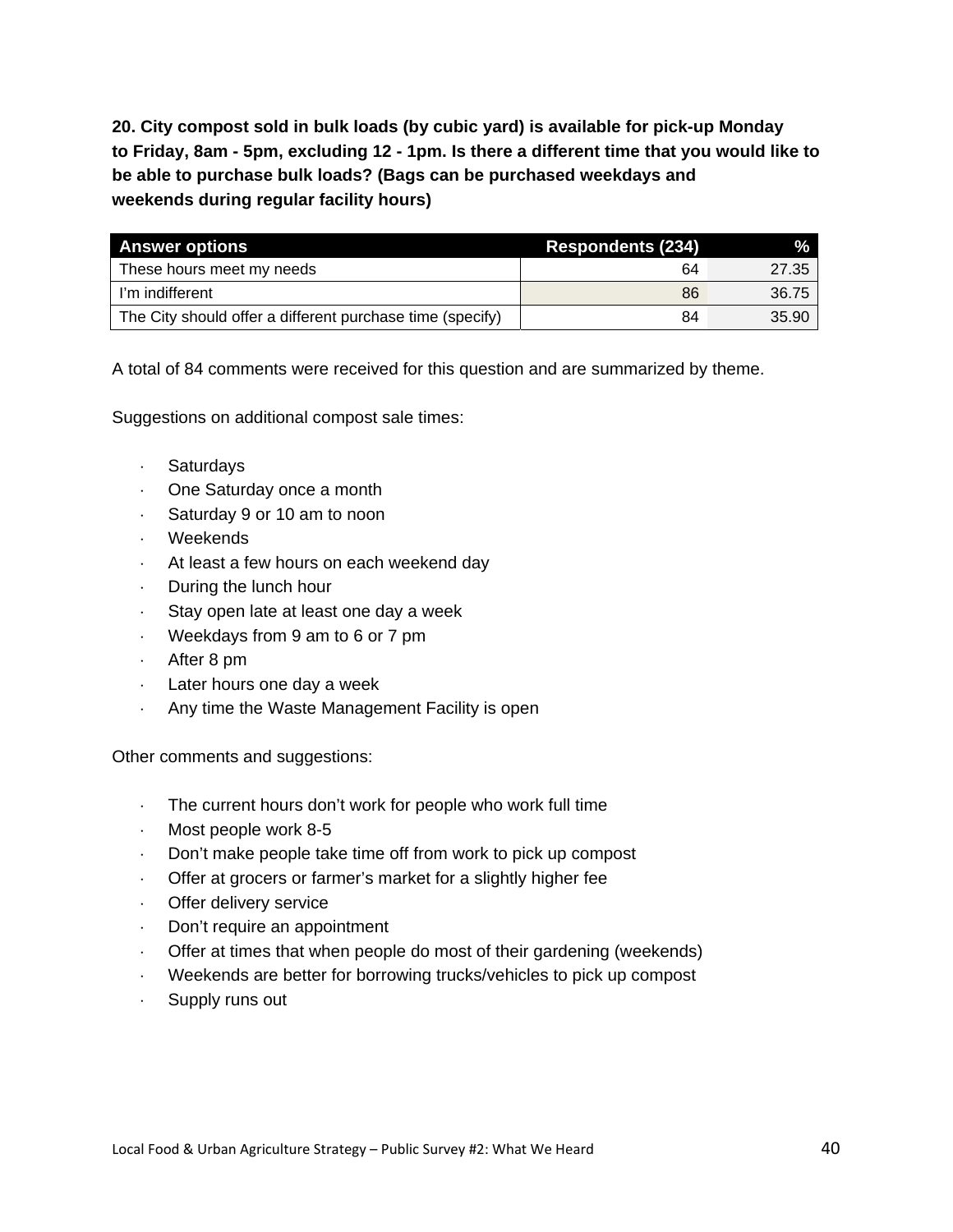**21. City compost is available for purchase exclusively at the Waste Management Facility. Is there another location where you would like to be able to purchase it from?** 

| <b>Answer options</b>                           | <b>Respondents (235)</b> |    |
|-------------------------------------------------|--------------------------|----|
| This location meets my needs                    |                          | 32 |
| I'm indifferent                                 | 54                       | 23 |
| The City should sell compost at other locations | 105                      | 45 |

A total of 105 comments were received for this question and are summarized by theme.

General locations suggested for selling City compost:

- Central location
- Downtown location
- South end, near Robert Service Campground
- $\cdot$  In neighbourhoods across the city
- Carcross cutoff
- City buildings
- Grocery stores
- Garden centres
- Retail stores
- Gas stations
- Recycling facilities
- Community gardens
- Anywhere that compost is sold
- At a rotating location (e.g. market, community gardens, other places)

Specific private retail locations suggested for selling City compost:

|        | Canadian Tire   | . Cliffside            |
|--------|-----------------|------------------------|
|        | · Home Hardware | · Farmer Roberts       |
|        | · Super Store   | $\cdot$ Pot Luck Co-op |
| $\sim$ | Walmart         | · Fireweed Market      |
|        | · Yukon Gardens | · Raven Recycling      |
|        |                 |                        |

Specific public locations suggested for selling City compost:

| $\cdot$ City Hall             | · Public works yard     |
|-------------------------------|-------------------------|
| • Public Safety Building      | · Parks & Trails office |
| Water & Waste Services office | Rotary Peace Park       |

Warf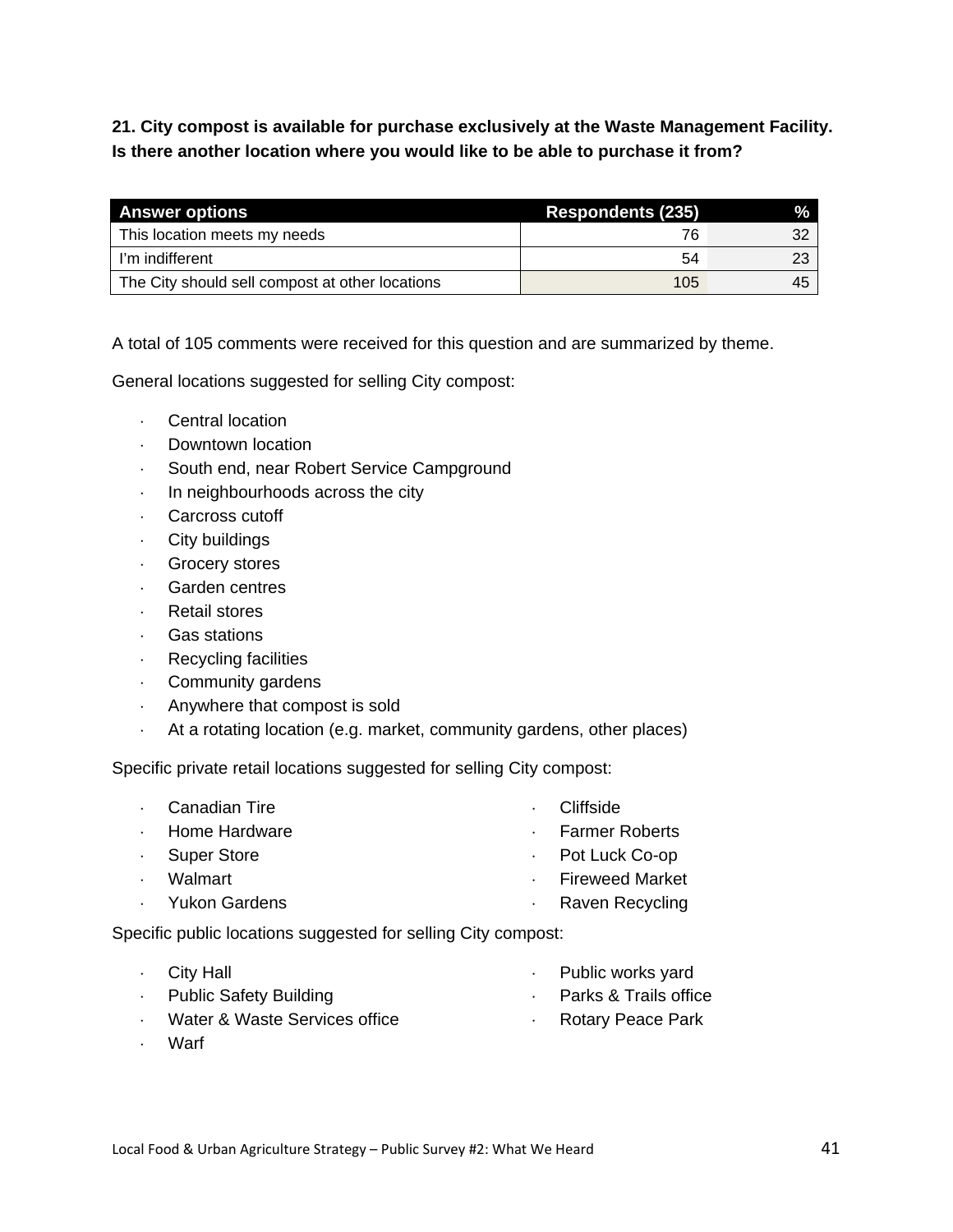Access to purchase locations:

- Transportation to the Waste Management Facility is a barrier for many people
- Less car dependent locations
- $\cdot$  Sell somewhere easy for bicycle pick up
- Public transit does not go the Waste Management Facility
- Consider phone and online order option

Other comments and suggestions:

- Display next to imported compost products to provide a local option
- Offer public education where compost is sold
- City compost used to be available at Canadian Tire, would like that to happen again

## **22. Anything else you'd like to tell us about City compost?**

A total of 80 responses were received for this question and are summarized by theme.

Benefits and support for the compost program:

- Great initiative
- Appreciate this step to decrease waste
- Neat that landfill has a plastic separator machine
- Happy to support the end result of the green bin program
- Pleased that we have compost collection throughout the city
- Composting makes a big environmental difference
- $\cdot$  Keep up the good work
- $\cdot$  Love it and so does my produce
- We contribute to it and happy to use it
- I've toured the facility and I like what I saw

#### Availability:

- Advertise as available
- Make available when people are starting seeds in March
- Out-of-spring purchase is difficult to arrange
- Every time I phone the waste management facility, there is none for sale

#### Quality:

- Quality has really improved over the years
- Surprised at how lovely the texture was
- Quality varies, but it has served my needs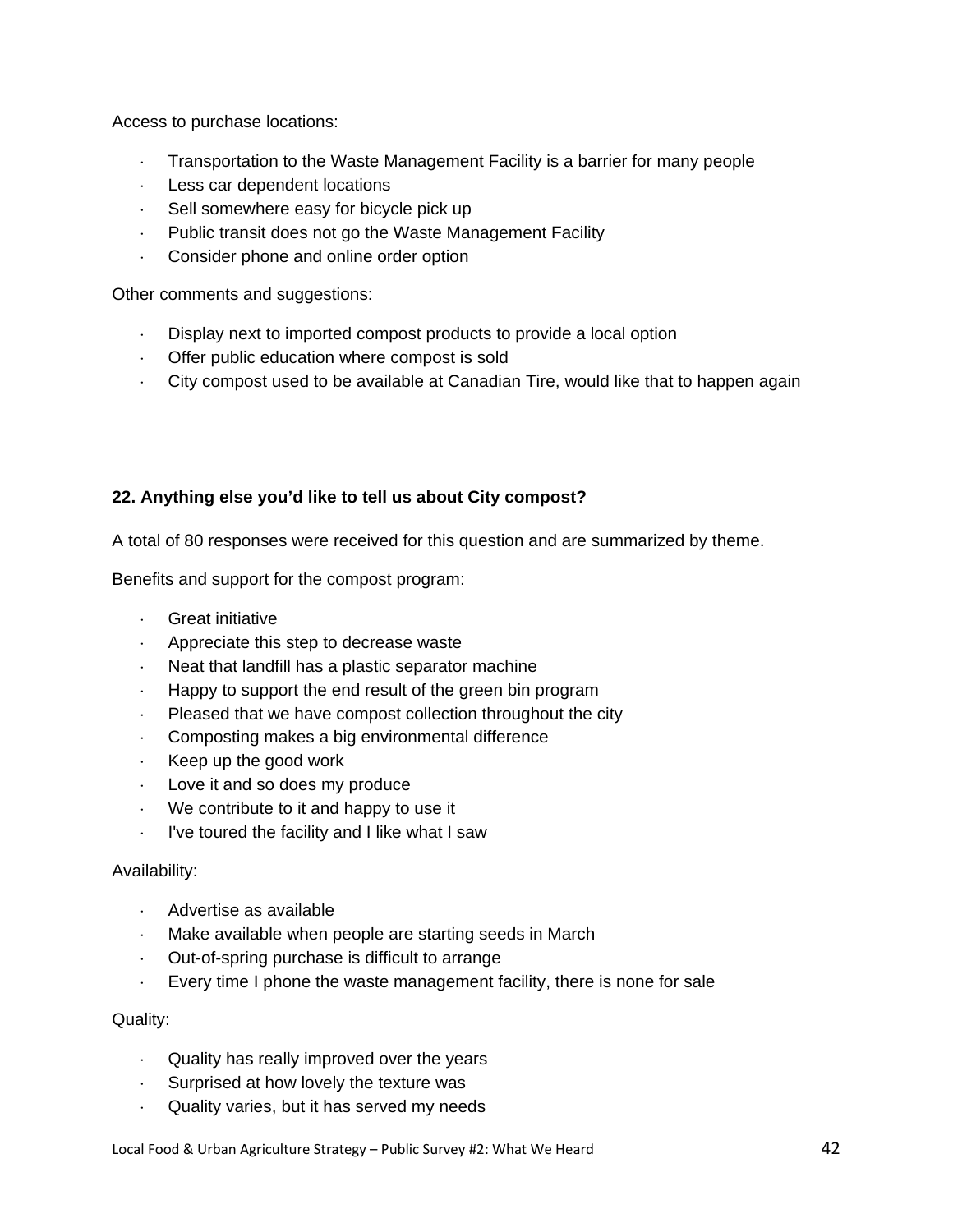- Material needs to be very well screened
- Disappointed with the impact of the compost on my vegetable/flower gardens
- Lacks the phosphorus needed to grow root vegetables, but wood ash from stoves can be added to enhance nutrients
- Found glass, rubber, and chicken bones in the compost
- Too many stones
- Too much plastic
- Better monitoring of plastics at landfill drop off would help to reduce quantity of plastics
- I had a weedy garden after using it
- City doesn't really know what goes in there
- Concerned about the animal products put into it green bins
- Concerned toxic materials go into it (e.g. coloured magazine pages)
- Concerned about herbicide residues from grass clippings put into green bins
- Is the compost free of chickweed seeds?
- $\cdot$  Is it safe for vegetable gardening? Or flowerbeds only?

#### Access:

- Delivery was expensive and difficult to arrange
- I work days so can't purchase during scheduled time
- I would have to leave work early on multiple days to get the amount I would need
- Difficult to purchase if you do not have a truck to carry a load
- I miss delivery by Boreal Compost, was easier to make use of the compost that way
- Should be more easily available in local garden centres to increase awareness
- Selling at garden centres would cut down on the need for external compost being brought into the territory
- Deliver service to people's homes would be more cost effective then buying bags Provide bulk delivery service

## Packaging:

Make the 20 L plastic bags compostable

#### Price:

- Willing to pay more for cleaner product
- Important to keep it at an affordable rate for the public

Pick-up service and accepted organics:

- Love the pick-up service
- Pick up organics less often to allow for a curb side recycling program
- Bins freeze in place winter so can't always put them out to get emptied
- I wish that compost was picked up from townhouses/condos
- Require everyone to participate in the pick-up program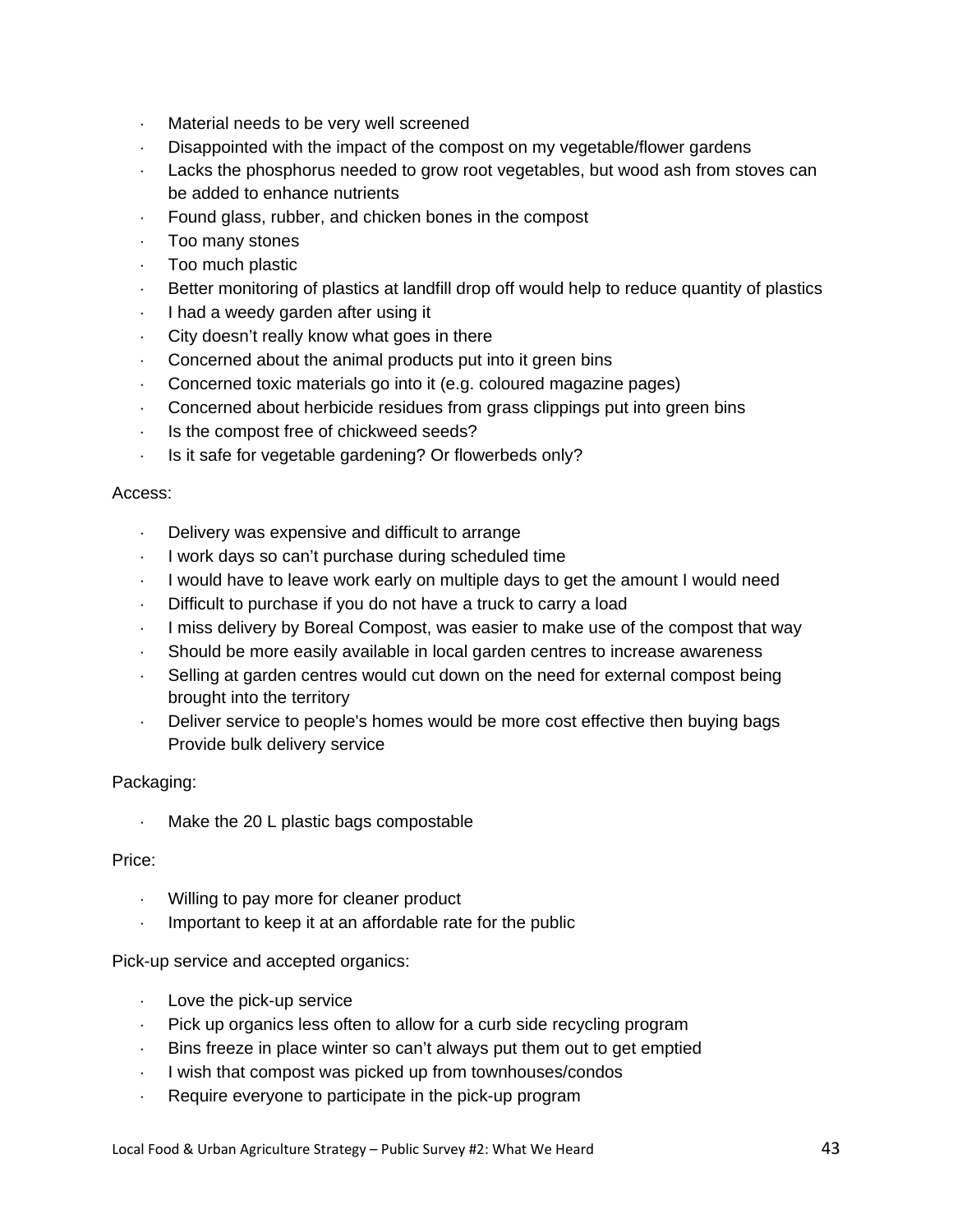- $\cdot$  More information needed on what can go in the pick-up
- What is the effect of using "compostable" bags?
- City should accept slaughter waste at the very least it should be buried at the landfill and not trucked away

Promotion and information:

- $\cdot$  Not enough people are aware of it
- More promotion needed, including on social media
- Promote the benefits of using local compost
- **Promote for use in landscaping**
- Offer to community gardens
- More awareness of availability, pricing, and benefits would be helpful
- Would be helpful if there was information about quality
- Give away compost for free on Earth day
- More information needed on how safe it is for food production

Landfill staff:

- Landfill staff are always pleasant to deal with when purchasing bags
- Great that you have someone that can manage that site efficiently

Organic Materials Review Institute (OMRI) certification:

- Glad it got OMRI certification for use in organic food production
- Why not use Canadian Certification instead of OMRI (based in Eugene, Oregon)?
- Release of a lot more information regarding the organic certification would encourage more people to use it

Home production:

- I'd rather produce and use my own compost
- Offer resources on how to make your own compost
- People should have the option of a back yard composters besides City pick-up
- Producing your own compost is more difficult in Yukon than in the south
- Now that I have chickens and 3 compost bins, I produce enough compost for our needs
- I make my own compost with bins outside and worm composting inside year-round